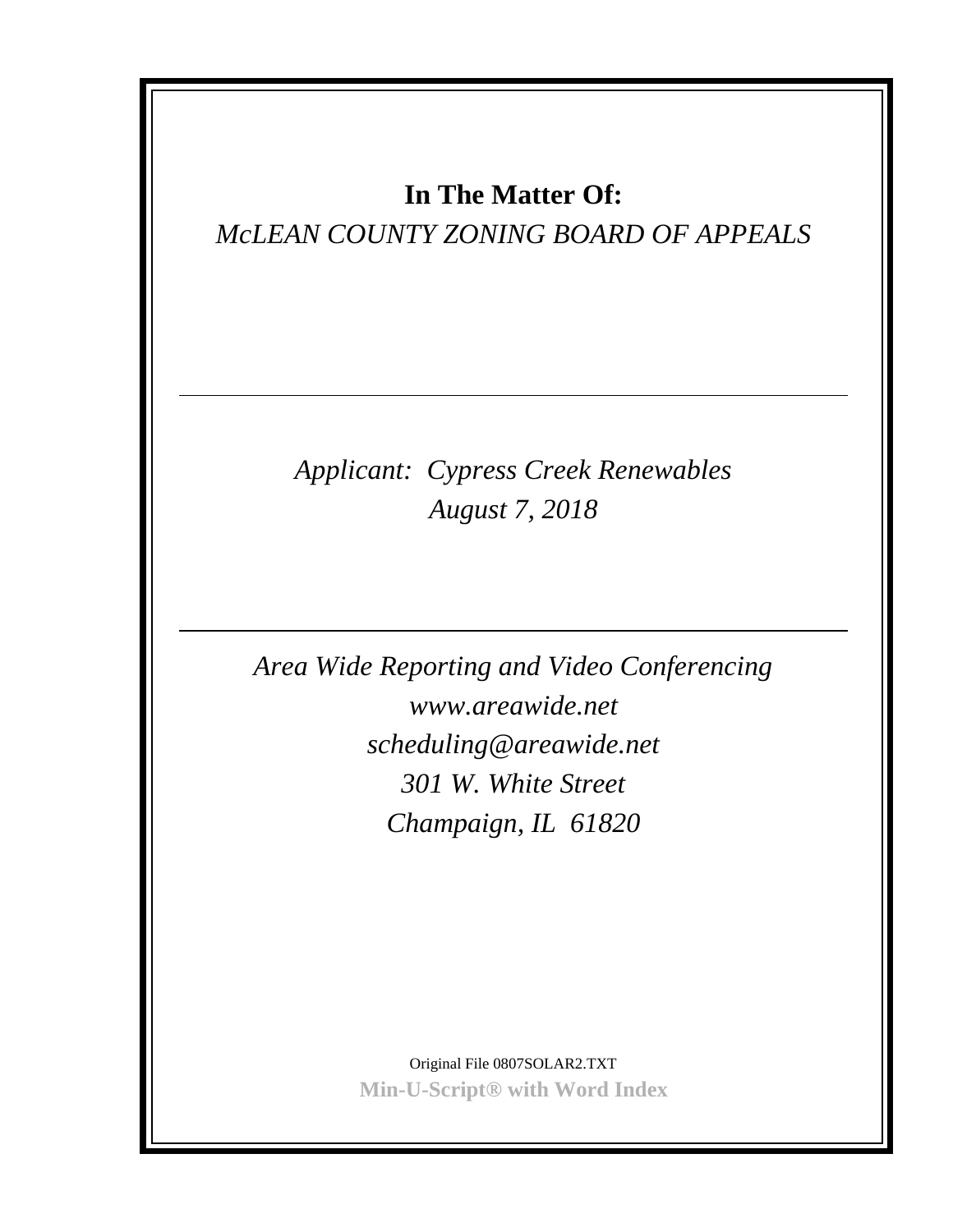|          | Page 1                                                          |    | Page 3                                                                                                           |
|----------|-----------------------------------------------------------------|----|------------------------------------------------------------------------------------------------------------------|
| 1        | MCLEAN COUNTY ZONING BOARD OF APPEALS                           | 1  | <b>CHAIRMAN TURNER:</b> Case Number SU-18-14. If                                                                 |
| 2        | <b>MEETING</b>                                                  |    | 2 you guys will go ahead and state your names and                                                                |
| 3        |                                                                 |    | 3 addresses.                                                                                                     |
| 4        | Tuesday, August 7, 2018                                         | 4  | MR. STREICKER: Good evening. My name is                                                                          |
| 5        | $8:10$ p.m.                                                     |    | 5 David Streicker. My address is 150 North Riverside                                                             |
| 6        |                                                                 | 6  | Plaza, Chicago, Illinois.                                                                                        |
| 7        | at                                                              | 7  | MR. NOVACK: Scott Novack, N-o-v-a-c-k, 18                                                                        |
| 8        | Government Center                                               | 8  | South Michigan, Chicago, Illinois, 60603.                                                                        |
| 9        | 115 East Washington Street                                      | 9  | MR. SCHAFFER: Brian Schaffer, 202 Albert                                                                         |
| 10       | Bloomington, Illinois                                           | 10 | Drive, Vernon Hills, Illinois, 60061.                                                                            |
| 11       |                                                                 | 11 | <b>CHAIRMAN TURNER:</b> Is it okay if I go ahead                                                                 |
| 12       |                                                                 | 12 | and swear you in, or would you rather be affirmed?                                                               |
| 13       | Case Number SU-18-14                                            | 13 | MR. DICK: Could you repeat your name and                                                                         |
| 14       | Applicant: Cypress Creek Renewables                             | 14 | address again, please?                                                                                           |
| 15       |                                                                 | 15 | <b>MR. SCHAFFER: Brian Schaffer. That's</b>                                                                      |
| 16       | ZONING BOARD MEMBERS PRESENT:                                   | 16 | S-c-h-a-f-f-e-r. 202 Albert Drive, Vernon Hills,                                                                 |
| 17       | Brian Bangert                                                   |    | 17 Illinois, 60061.                                                                                              |
| 18       | Chris Carlton<br>Rick Dean                                      | 18 | (Three witnesses sworn.)                                                                                         |
| 19       | Julia Turner - Chairman<br>Drake Zimmerman                      | 19 | <b>CHAIRMAN TURNER:</b> You can go ahead and start                                                               |
| 20       |                                                                 | 20 | your presentation.                                                                                               |
| 21       |                                                                 | 21 | MR. STREICKER: Good evening. My name is                                                                          |
| 22       | Court Reporter:                                                 | 22 | David Streicker.                                                                                                 |
| 23       | Brenda Zeitler, CSR-RPR<br>License No. 084-004062               | 23 | <b>CHAIRMAN TURNER:</b> Sorry, he has to introduce                                                               |
|          | Area Wide Reporting Service<br>24 800-747-6789                  |    | 24 the case. He really wants to read that again.                                                                 |
|          |                                                                 |    |                                                                                                                  |
|          |                                                                 |    |                                                                                                                  |
|          | Page 2                                                          |    | Page 4                                                                                                           |
| ı        | <b>APPEARANCES:</b>                                             | 1  |                                                                                                                  |
| 2        | SAMANTHA M. WALLEY, ESQ.<br>Assistant States Attorney           |    | <b>MR. DICK:</b> This is Case Number SU-18-14,<br>2 application of Towanda Solar, LLC, by Cypress Creek          |
| з        | 104 West Front Street<br>Room 605                               |    | 3 Renewables for a special use to allow a solar power                                                            |
| 4        | Bloomington, Illinois 61701-5005<br>$(309)$ 888-5400            |    |                                                                                                                  |
| 5        | On Behalf of McLean County.                                     |    | 4 generating facility in the Agriculture District on<br>5 property in Dale Township, immediately southeast of    |
| 6        | ALSO PRESENT:                                                   |    | 6 the intersection of 1075 East Road and Scottsdale                                                              |
| 7        | PHILIP DICK, Director of Building & Zoning                      |    | 7 Avenue.                                                                                                        |
| 8        |                                                                 | 8  | Public notice of this hearing was published                                                                      |
| 9        | INDEX                                                           |    | 9 in the Pantagraph on July 21, 2018, as provided by                                                             |
| 10       | Page                                                            |    | 10 law. All the other required notifications have been                                                           |
| 11       | PRESENTATIONS:                                                  |    | 11 made, and the Applicant has paid the publication                                                              |
| 12       | DAVID STREICKER<br>13                                           |    | 12 costs.                                                                                                        |
| 13       | SCOTT NOVACK<br>15                                              | 13 | As the first exhibit, I'd like to pass the                                                                       |
| 14       | Questions by the Board<br>34<br>Questions by the Audience<br>43 |    | 14 application. I am going to introduce the application,                                                         |
| 15       |                                                                 |    | 15 but you've all received it; so I'm not going to pass                                                          |
| 16       | PUBLIC TESTIMONY:                                               | 16 | it on down there. I'll pass a plat map showing where                                                             |
| 17       | <b>NONE GIVEN</b>                                               | 17 | this property is located in Dale Township. I have a                                                              |
| 18       | Deliberation by the Board<br>63                                 | 18 | site plan showing where this property is located.                                                                |
| 19       |                                                                 | 19 | It's also an Appendix A of your application that was                                                             |
| 20       | EXHIBITS:                                                       | 20 | submitted with your -- that was distributed to you,                                                              |
| 21       | Applicant's Exhibit 1<br>4                                      | 21 | and I'll pass that.                                                                                              |
| 22       | Special Use Application                                         | 22 | I have a Soil and Water Conservation                                                                             |
| 23<br>24 | Applicant's Exhibit 2  51<br>Property Valuation Analysis        | 23 | District exhibit that has the soil score and then the<br>24 score that we use to do the land evaluation and site |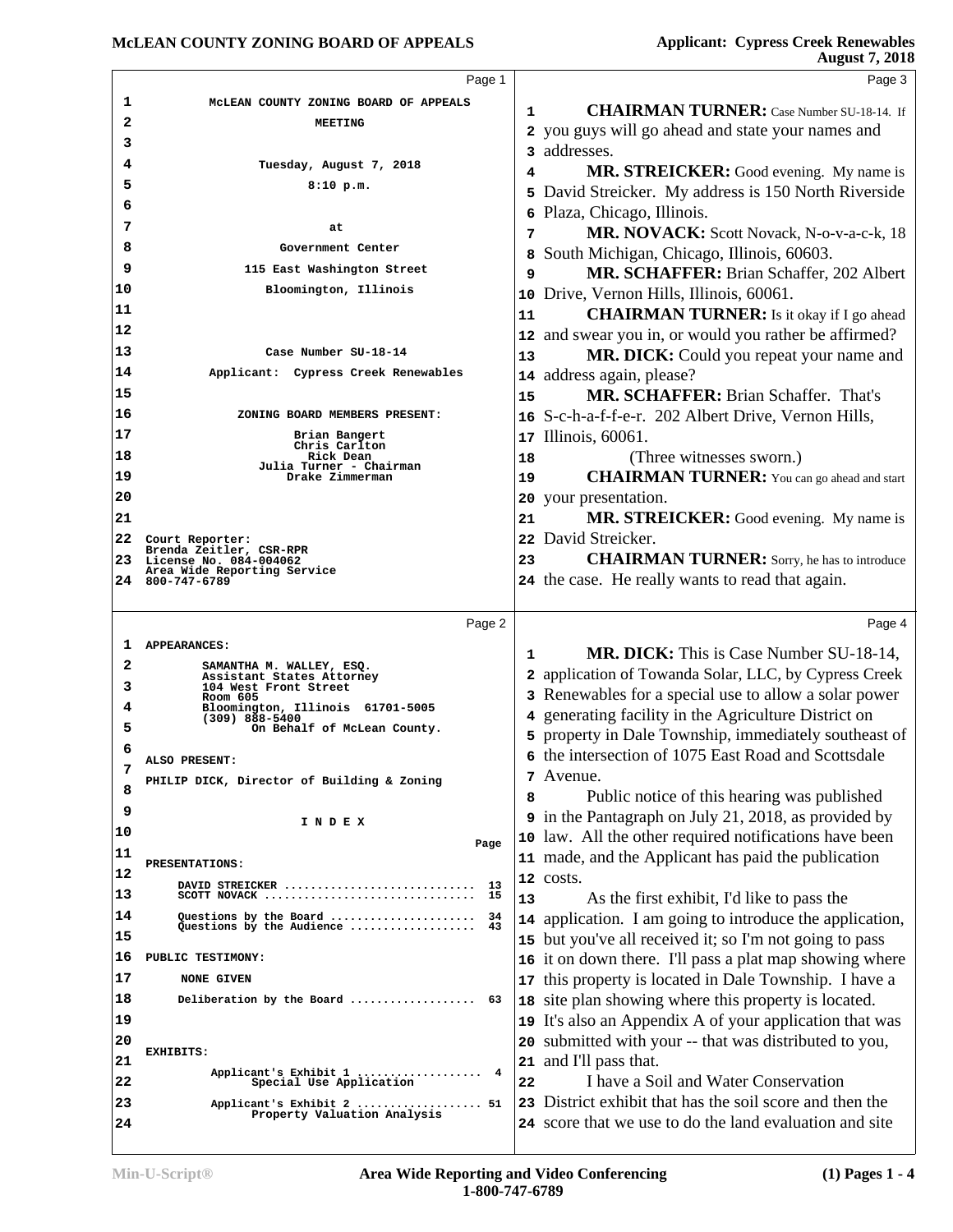|    | Page 5                                                                                                           |              | Page 7                                                                                          |
|----|------------------------------------------------------------------------------------------------------------------|--------------|-------------------------------------------------------------------------------------------------|
|    | 1 assessment, which I will pass.                                                                                 |              | 1 met.                                                                                          |
| 2  | Illinois Department of Natural Resources did                                                                     | $\mathbf{2}$ | The Applicant proposes to establish a                                                           |
| 3  | an EcoCAT, and this property doesn't have any                                                                    |              | 3 2-megawatt solar power generating facility on this                                            |
| 4  | endangered species on it.                                                                                        |              | 4 property, which will meet the County setback                                                  |
| 5  | The County Health Department signed off on                                                                       |              | 5 requirements.                                                                                 |
| 6  | the application, indicating there's no septic systems                                                            | 6            | The Applicant indicates that the facility                                                       |
|    | 7 on the property.                                                                                               |              | 7 will contain rows of photovoltaic cells mounted on                                            |
| 8  | A zoning map showing where this property is                                                                      |              | 8 posts. These rows of panels are arrays, and Cypress                                           |
| 9  | located in the Agriculture District. And this area                                                               |              | 9 Creek will mount the solar arrays on a tracking                                               |
|    | 10 over here is Bloomington, and this is where the                                                               |              | 10 system, which allows them to follow the sun throughout                                       |
|    | 11 property is located.                                                                                          |              | 11 the day. The solar arrays will be designed with                                              |
| 12 | I have some photos of the site. You can see                                                                      |              | 12 anti-reflective coating. And the Applicant indicates                                         |
|    | 13 it's outlined in red there where this property is                                                             |              | 13 the arrays will be a maximum of 12 feet in height.                                           |
|    | 14 located southwest of Bloomington. And this is a                                                               | 14           | The Applicant submitted an EcoCAT                                                               |
|    | 15 zoom-in of that property. It's going to be located to                                                         |              | 15 communication from the Illinois Department of Natural                                        |
|    | 16 the north of that waterway that runs east and west                                                            |              | 16 Resources indicating there are endangered species on                                         |
| 17 | through the property.                                                                                            |              | 17 the property or Illinois Natural Area Inventory sites                                        |
| 18 | (Next photo) This is toward the south end                                                                        |              | 18 or dedicated Illinois Nature Preserves or registered                                         |
| 19 | of that property at the north end of where that solar                                                            |              | 19 Land and Water Reserves in the vicinity of the project                                       |
| 20 | farm will be located. No, excuse me, at the south end                                                            |              | 20 location and that the consultation is terminated.                                            |
|    | 21 of where the solar farm is located.                                                                           | 21           | A decommissioning plan that includes an                                                         |
| 22 | (Next photo) And this is facing northeast.                                                                       |              | 22 Agricultural Impact Mitigation Agreement with the                                            |
|    | 23 Where this crop is located is where the solar farm                                                            |              | 23 Illinois Department of Agriculture and acceptable to                                         |
|    | 24 will be located.                                                                                              |              | 24 the County needs to be provided.                                                             |
|    |                                                                                                                  |              |                                                                                                 |
|    |                                                                                                                  |              |                                                                                                 |
|    | Page 6                                                                                                           |              | Page 8                                                                                          |
| 1  |                                                                                                                  | 1            |                                                                                                 |
|    | (Next photo) And this is the road to the                                                                         |              | A contact person will need to be kept on                                                        |
| 3  | 2 north there, straight north, which is to the west side                                                         | 3            | 2 file with the Department of Building and Zoning.<br>There has been no communication submitted |
| 4  | of the property.                                                                                                 |              |                                                                                                 |
| 5. | (Next photo) This is facing at the<br>northwest corner of southeast. And this is the corner                      |              | 4 from the Illinois Historical Preservation Agency to<br>5 this point.                          |
|    | 6 of the property where the solar farm will be located.                                                          | 6            | b. The proposed special use will not be                                                         |
| 7  | (Next photo) This is facing north with the                                                                       |              | 7 injurious to the use and enjoyment of other property                                          |
| 8  | subject property on the left.                                                                                    |              | 8 in the vicinity. This standard is met.                                                        |
| 9  | (Next photo) And facing east with the                                                                            | 9            | The proposed solar farm is surrounded by                                                        |
| 10 | subject property on the right.                                                                                   |              | 10 land in crop production, which will continue to be                                           |
| 11 | I'll deliver the staff report.                                                                                   |              | 11 desirable for such use. Ground cover that encourages                                         |
| 12 | The property is surrounded by land in the                                                                        |              | 12 pollination recommended by the McLean County Soil and                                        |
| 13 | Agriculture District, and all the surrounding property                                                           |              | 13 Water Conservation District will need to be installed.                                       |
| 14 | where the solar farm will be located is in crop                                                                  |              | 14 The solar arrays will be designed with an                                                    |
|    | 15 production.                                                                                                   |              | 15 anti-reflective coating.                                                                     |
| 16 | The land evaluation and site assessment,                                                                         | 16           | c. The proposed special use will not impede                                                     |
| 17 | (LESA) report has a soil score of 85.5 out of 100, and                                                           |              | 17 the orderly development of the surrounding property                                          |
| 18 | a site assessment of 146 points out of 200, giving it                                                            |              | 18 for uses permitted in the district. This standard is                                         |
| 19 | a 231.5 point score out of 300. A score of 230 points                                                            |              | 19 met because nearby property that is currently in crop                                        |
| 20 | and above means the property is of high value for                                                                |              | 20 production will continue to be desirable for such use.                                       |
| 21 | agricultural land protection.                                                                                    | 21           | d. Adequate utilities, access roads,                                                            |
| 22 | The proposed special use will not be                                                                             | 22           | drainage or other necessary facilities have been or                                             |
| 23 | detrimental to or endanger the health, safety, morals,<br>24 comfort, or welfare of the public. This standard is | 23<br>24     | will be provided. This standard is met.<br>The property has approximately 2,000 feet of         |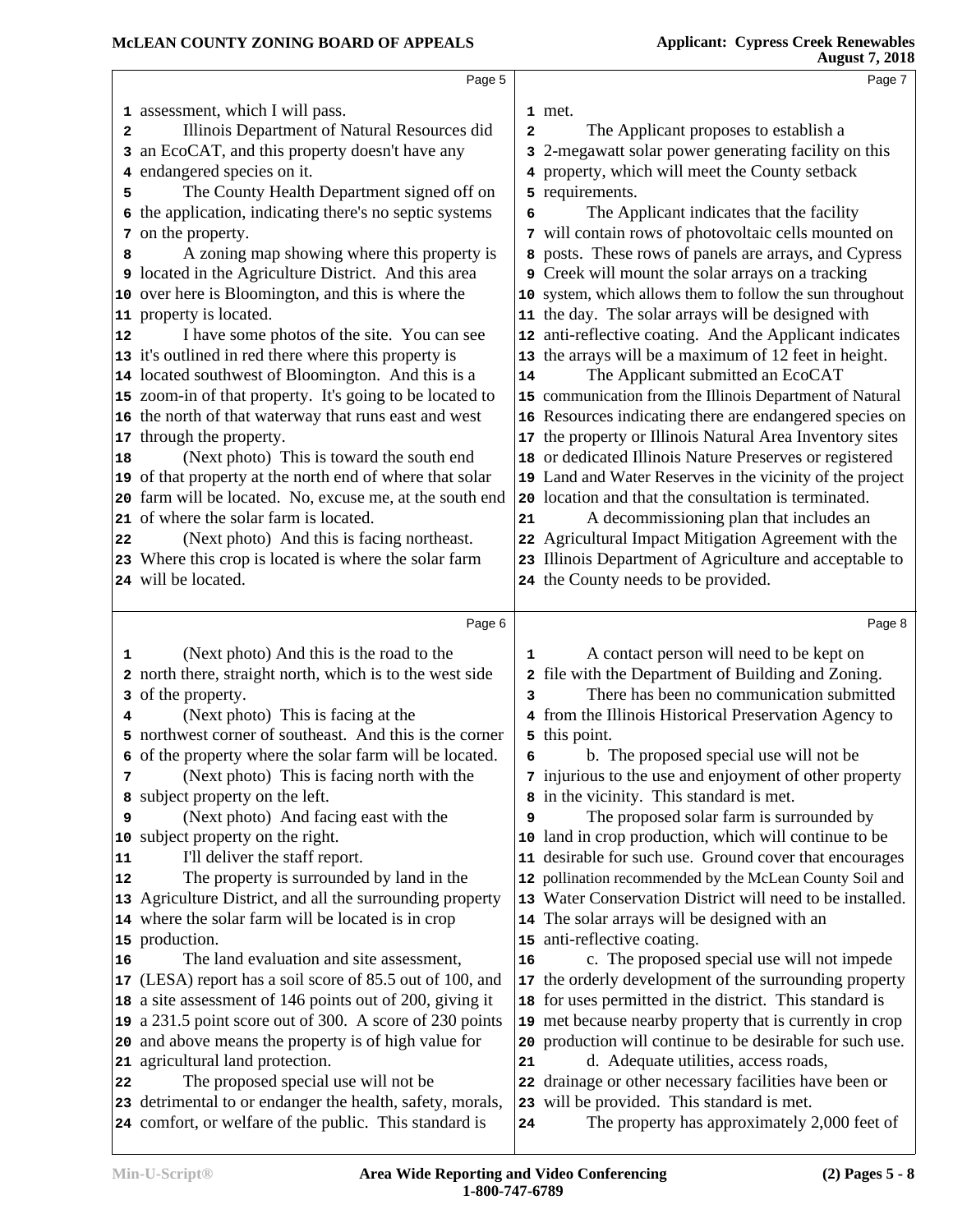|          | Page 9                                                    |    | Page 11                                                   |
|----------|-----------------------------------------------------------|----|-----------------------------------------------------------|
|          | 1 frontage on the east side of 1075 East Road and 1,300   |    | 1 preserved as long as the solar power generating         |
|          | 2 feet on the south side of Scottsdale Avenue. The Dale   |    | 2 facility is operational.                                |
|          | 3 Township Fire District will provide fire protection     | 3  | After the subject property is returned to                 |
|          | 4 for the subject property. Pre-development drainage      |    | 4 its original condition as required by the Zoning        |
| 5        | patterns will be retained as much as possible. The        |    | 5 Ordinance, the land can be returned to crop             |
| 6        | Applicant will provide certified plans for storm water    |    | 6 production. It was reported that up to 35 percent of    |
|          | 7 detention/retention before a permit is issued for the   |    | 7 corn grown in McLean County was used to make ethanol.   |
|          | proposed solar power generating facility. The             |    | 8 Harvesting the wind or the sun to produce electricity   |
| 8        | Applicant will need to have all field tile damaged in     |    | 9 in the Agriculture District with wind farms and solar   |
|          | 10 the construction process repaired by a competent       |    | 10 farms is similar and another way for farmers to        |
|          | 11 contractor, with experience in such repair, during the |    | 11 produce value from their land in addition to producing |
|          | 12 life of the solar farm.                                |    | 12 corn and soybean crops.                                |
| 13       | e. Adequate measures have been or will be                 | 13 | In conclusion, staff recommends that this                 |
|          | 14 taken to provide ingress and egress so designed as to  |    | 14 application meets the standards of the Zoning          |
|          | 15 minimize traffic congestion in the public streets.     |    | 15 Ordinance provided the compliance with the following   |
|          | This standard it met.                                     |    | 16 stipulations:                                          |
| 16       | It appears that safe sight distance can be                |    | 1) An entrance permit shall be obtained                   |
| 17       | provided at the proposed entrance. The Applicant has      | 17 | 18 from the Dale Township Road Commissioner before a      |
| 18       | been in communication with the Dale Township Road         |    | 19 construction permit is issued.                         |
| 19<br>20 | Commissioner and will need to obtain an entrance          | 20 | 2) The Applicant shall provide certified                  |
| 21       | permit from him before a construction permit will be      |    | 21 plans for storm water detention/retention before a     |
| 22       | issued for the proposed solar farm.                       |    | 22 construction permit is issued.                         |
| 23       | f. The establishment, maintenance, and                    | 23 | 3) The Applicant shall complete a                         |
|          | 24 operation of the social use will be in conformance     |    | 24 consultation with the Illinois Historical Preservation |
|          |                                                           |    |                                                           |
|          | Page 10                                                   |    | Page 12                                                   |
|          | 1 with the intent of the district in which the special    |    | 1 Agency before a construction permit is issued.          |
|          | 2 use is proposed to be located. This standard is met.    | 2  | 4) The Applicant shall have all field tile                |
|          |                                                           |    |                                                           |
| 3        | The preamble states, "Provide for the                     |    | 3 damaged in the construction process repaired by a       |
|          | 4 location and govern the establishment and operation of  |    | 4 competent contractor, with experience in such repair,   |
|          | 5 land uses which are compatible with agriculture and     |    | 5 during the life of the solar farm.                      |
|          | 6 are such a nature that their location away from         | 6  | 5) The solar panels shall be installed with               |
|          | 7 residential, commercial, and industrial areas is most   |    | 7 an anti-reflecting coating.                             |
| 8        | desirable."                                               | 8  | 6) Groundcover that encourages pollination                |
| 9        | g. The proposed special use, in all other                 |    | 9 that is recommended by the McLean County Soil and       |
|          | 10 respects, conforms to the applicable regulations of    | 10 | Water Conservation District needs to be installed.        |
|          | 11 the district in which it is located. This standard is  | 11 | 7) A contact person for the Applicant will                |
|          | 12 met.                                                   |    | 12 need to be kept on file with the Department of         |
| 13       | According to the Zoning Ordinance, "The Land              |    | 13 Building And Zoning for issues/complaints upon         |
|          | 14 Evaluation and Site Assessment System (LESA) has been  |    | 14 completion of the facility.                            |
| 15       | designed to provide a rational process for assisting      | 15 | 8) As a condition of the receiving a permit               |
| 16       | local officials in making farmland conversion             |    | 16 from the County, the Company must pay the cost of      |
| 17       | decisions through the local zoning process."              |    | 17 hiring an Illinois registered professional engineer to |
| 18       | Although this property has a high LESA, just              | 18 | provide a certified estimate of decommissioning costs.    |
| 19       | barely above that 30 threshold, the Applicant             | 19 | The Company shall provide decommissioning                 |
| 20       | indicates that it is committed to landscaping best        | 20 | security financing for the estimated cost of              |
| 21       | practices that stabilize the soil to add strength and     | 21 | decommissioning in the amount determined by the           |
|          | 22 durability for the long-term success of the project    |    | 22 engineer or \$25,000, whichever is greater. Security   |
| 23       | and health of the land. Native grasses will be grown      |    | 23 financing must be in the form of an irrevocable letter |
|          | 24 and maintained on the site and the prime soils will be |    | 24 of credit or a cash escrow, unless the County Board,   |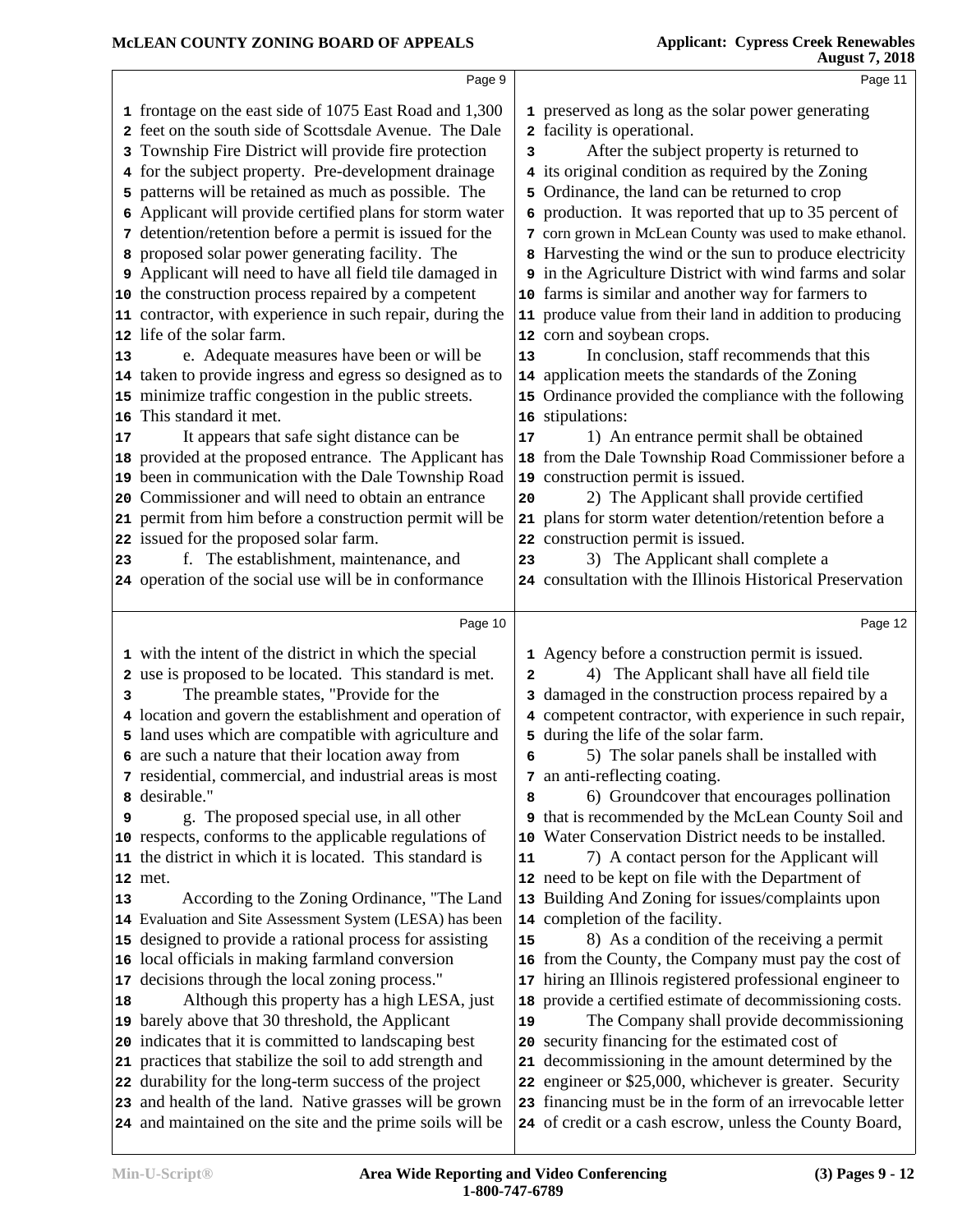Page 13 in its sole discretion, agrees to accept a performance bond. The decommissioning cost estimate will be reviewed and revised when needed, but estimate review must occur at least every ten years. 9) The Company must provide an Agricultural 5 Impact Mitigation Agreement signed by the Company and the Illinois Department of Agriculture prior to issuance of a permit to construct from the County, and must certify that it will comply with all terms of the Agreement. Nothing in the Agricultural Impact Mitigation Agreement will preclude the County from | **11**  establishing any standards that exceed those contained | **12**  in the Agreement. 10) Development shall follow the plans and documents submitted with the application and with 15 Zoning Regulations, including Article VI, Section 350. That concludes my report. **CHAIRMAN TURNER:** Now you can make your 18 presentation. MR. STREICKER: Thank you, and good evening 20 again. My name is David Streicker. I am counsel for 21 Cypress Creek Renewables. Thank you again to the Board, staff, and counsel, for hosting us this evening. As you can tell from the amount of times Page 14 you've seen us, we think McLean County is a great place really to conduct any business but specifically 2 a solar farm; and we're really excited to talk to you about the Towanda project this evening. It's a 2-megawatt community scale project. I think, as staff mentioned, the parcel at issue is 73 areas. We intend to develop approximately 27 of that. Again, the site is currently in ag use. As staff noted -- and we would concur with those recommendations -- that we have met all the SUV criteria that's laid out in the McLean County Ordinance. We're looking forward to going through 12 those with you this evening. 14 To my left is Scott Novack. Scott is here | 14 directly on behalf of Cypress Creek to take the Board through some specifics about solar energy generation 16 and the project specifically. And then Brian Schaffer is an Illinois licensed engineer. He's here to talk, really to answer the Board's questions on any specific site aspects. We also have a prepared presentation regarding property valuation. It does not materially differ from the past three times we gave it; so if the Page 15 Board would like to get into that issue, we are happy to go through it. Otherwise, we would rest on the information that we've provided previously. With that, Scott? **MR. NOVACK: Perfect. Thank you, Dave.** It's nice to see you all again. Mr. Zimmerman, I believe we have not been in front of you, but hello. What I'd like to do is run through a little bit, mainly for the benefit of the people behind me who have not heard from us before, a little bit about who Cypress Creek is, a little about the technology that we are proposing here in the County and, specifically, Towanda Solar. Then I'll get into some site-specific details about Towanda Solar as well. Cypress Creek Renewables is a national developer, builder, and owner/operator of utility-scale solar projects. We develop projects anywhere from essentially 1 megawatt up to over 100 megawatts. Today we are hear talking about 2-megawatt sites, but that kind of gives an idea of the scale that we work in. We have over 240 operational solar plants that we are managing now kind of all across the country. We have active development in over 20 Page 16 states. We have -- on next slide. I can kind of show you areas where we have completed projects. Those are in the yellow-shaded states. And then the blue states represent areas where we have active developments, and that would be projects that are in the various stages such as the zoning process, which is where we are here in Illinois. Stepping back a little bit and zooming out, solar is a growing industry. It's an industry on the rise, both in terms of just compared to other business generally and also amongst its energy generation peers. Last year, 30 percent of all new power generation came from solar, which is second only to natural gas. So it's growing amongst -- in the energy world as well. A lot of what is fueling that growth are costs that have been really plummeting. Since 2010, costs of components that make up a solar farm have dropped over 70 percent, and what that's done is it's kind of opened up the doors. You know, it's made solar farm, ground-mounted solar, more appropriate across the country and not just in places where you have your token 300 days of pure sunshine. So the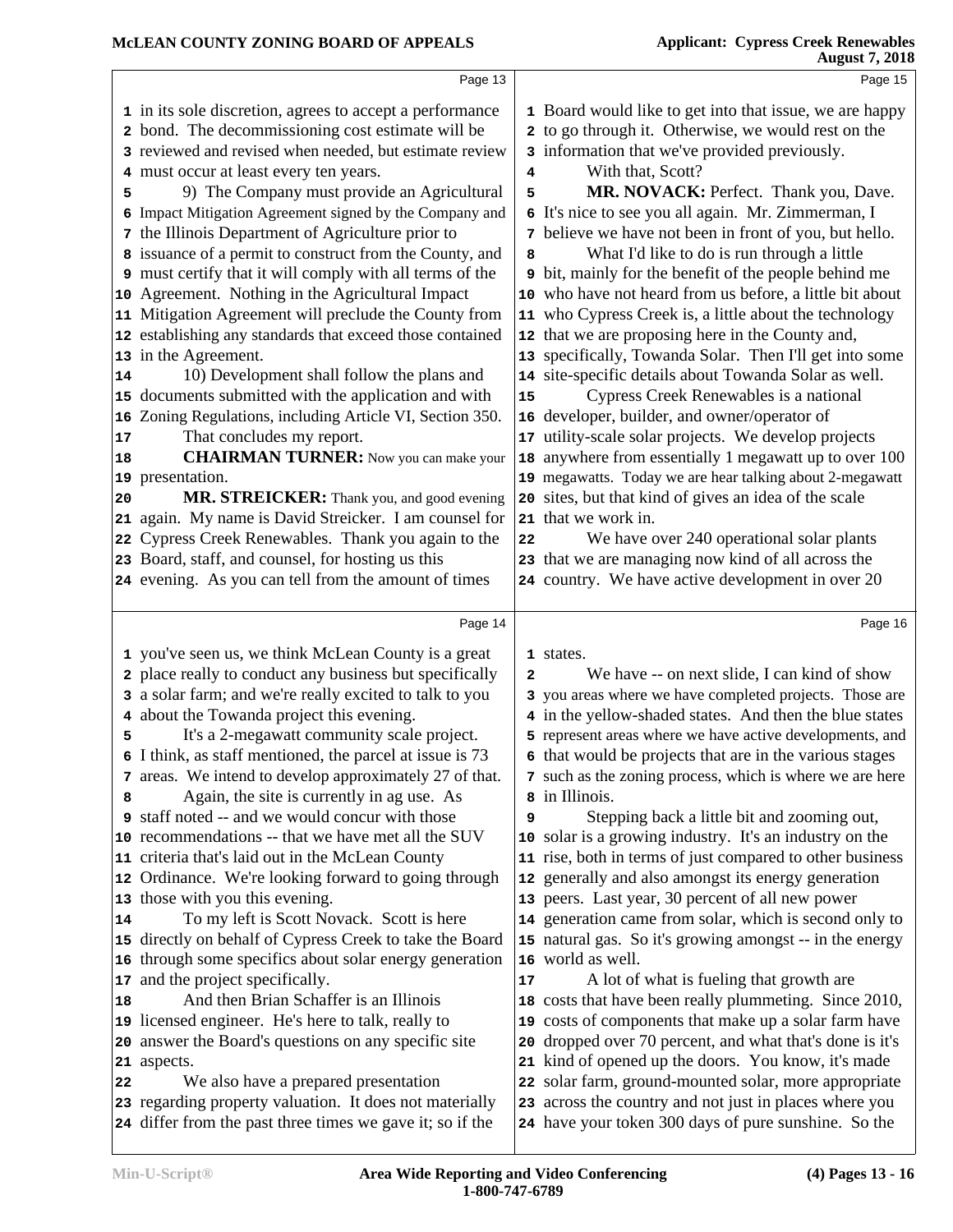|          | Page 17                                                                                                 |                | Page 19                                                                                                  |
|----------|---------------------------------------------------------------------------------------------------------|----------------|----------------------------------------------------------------------------------------------------------|
|          | 1 northern states, Minnesota, Illinois, New York,                                                       |                | 1 concentrates it into a central area that's used to                                                     |
|          | 2 Massachusetts, these are areas that are seeing                                                        | $\overline{a}$ | heat water to create steam.                                                                              |
|          | 3 substantial growth in solar.                                                                          | 3              | I like to point that out because they are                                                                |
| 4        | State governments have noticed this trend,                                                              |                | 4 just apples and oranges, and there are a lot of                                                        |
|          | 5 and there's been some legislation that has helped kind                                                |                | 5 factors or things that we associate with solar thermal                                                 |
|          | 6 of cement the renewables future. Here in Illinois,                                                    |                | 6 that just flat out do not apply to solar PV. So I                                                      |
|          | 7 that was the Future Energy Jobs Act, affectionately                                                   |                | 7 like to mention that at the outset.                                                                    |
|          | 8 known as FEJA, which was signed into law at the end of                                                | 8              | Further, a step further, when you're talking                                                             |
|          | 2016. It cemented the amount of renewables that the                                                     |                | 9 about solar PV, there's a few different ways to mount                                                  |
|          | 10 utilities are required to distribute, basically a                                                    | 10             | the modules themselves. There's fixed-tilt, which is                                                     |
|          | 11 percentage. So in Illinois, it's 25 percent by 2025.                                                 |                | 11 just that. These are modules that are facing south                                                    |
|          | 12 Kind of easy to remember.                                                                            |                | 12 and not moving throughout the day.                                                                    |
| 13       | That represents RPS or renewable portfolio                                                              | 13             | Conversely, single axis tracking is where                                                                |
|          | 14 standards. So again, that's the percentage of power                                                  |                | 14 the modules themselves are rotating on one axis. So                                                   |
|          | 15 that's distributed by the utilities that comes from                                                  |                | 15 they are moving super slowly throughout the day,                                                      |
|          | 16 renewable sources.                                                                                   |                | 16 facing east in the morning. They are flat overhead                                                    |
| 17       | The Illinois Power Agency, who is kind of                                                               | 17             | when the sun is overhead around noon, and then they                                                      |
|          | 18 under the state umbrella, they take it a step further;                                               | 18             | are facing west in the afternoon.                                                                        |
|          | and they kind of laid out a plan for how the utilities                                                  | 19             | We've made a determination as a company that                                                             |
|          | 20 are going to get to that 25 percent number. They do                                                  | 20             | the projects that we're going to be developing in                                                        |
|          | 21 it by a few different programs that are offered both                                                 | 21             | Illinois, including Towanda Solar, will feature single                                                   |
|          | 22 in the wind development industry and the solar                                                       |                | 22 access tracking. That's just a numbers game. We have                                                  |
|          | 23 industry.                                                                                            |                | 23 identified, yeah, there's more up-front cost; but the                                                 |
| 24       | Community Solar, which is what we're here                                                               |                | 24 payoff -- the result is there's more yield. So in                                                     |
|          | Page 18                                                                                                 |                |                                                                                                          |
|          |                                                                                                         |                |                                                                                                          |
|          |                                                                                                         |                | Page 20                                                                                                  |
|          | 1 talking about today, is one of those avenues.                                                         |                | 1 rotating through the day, we're just capturing more                                                    |
|          | 2 Community Solar is a wonderful thing for all markets.                                                 |                | 2 sunlight.                                                                                              |
|          | 3 It gives a lot of people an opportunity to subscribe                                                  | 3              | A few pictures just to illustrate what these                                                             |
|          | 4 to solar, an opportunity for folks to get involved in                                                 |                | 4 solar farms look like. So this is a fixed system, but                                                  |
|          | 5 the solar or the renewables industry without actually                                                 |                | 5 it looks very similar, especially in the morning or in                                                 |
|          | 6 doing it themselves or investing real money.                                                          |                | 6 the afternoon when it's angled like this, to a single                                                  |
| 7        | Instead, people have an opportunity to                                                                  |                | 7 axis tracking.                                                                                         |
|          | 8 basically pledge that all of the power they consume                                                   | 8              | This picture gives a really good idea of the                                                             |
|          | <b>9</b> and use in their home or business is generated from a                                          |                | 9 scale that we're talking about here. Our application                                                   |
|          | 10 solar farm that is in their territory. So here in the                                                |                | 10 -- and if you look at drawing, it says the maximum                                                    |
|          | 11 Ameren territory, any Ameren rate payers, people who                                                 | 11             | height would be 12 feet, but that's really a safe,                                                       |
|          | 12 pay Ameren for power, can subscribe to a solar farm                                                  |                | 12 kind of conservative number. The reality is, in the                                                   |
|          | 13 that's in the Ameren territory. That's what we're                                                    |                | 13 field, it's between 7 and 8 feet as evidenced by this                                                 |
|          | 14 talking about today.                                                                                 | 15             | 14 picture here.                                                                                         |
|          | So that's Community Solar under the Future<br>16 Energy Jobs Act and why there's been this recent       |                | So the panels themselves are various heights<br>16 or various lengths but have the degree that they're   |
|          | 17 uptick in development in Illinois.                                                                   | 17             |                                                                                                          |
| 15<br>18 | All of the solar farms that people will be                                                              |                | angled -- they're not expected to get higher than 8<br>18 feet at any time during the day.               |
|          | 19 talking about in McLean County, all over the state,                                                  | 19             | This picture -- and especially the next one                                                              |
|          | 20 are what's called solar photovoltaics or PV for short.                                               |                | 20 when we go to the next one -- does a good job of                                                      |
|          | 21 That's essentially a technology that absorbs sunlight                                                | 21             | illustrating what goes -- how the modules are                                                            |
|          | 22 and turns that into electricity, which is totally                                                    | 22             | supported. So they're on steel posts. You'll notice                                                      |
|          | 23 different than something called solar thermal or<br>24 concentrated solar that reflects sunlight and |                | 23 there's no foundations underneath. There's no<br>24 concrete. That's not something we construct with. |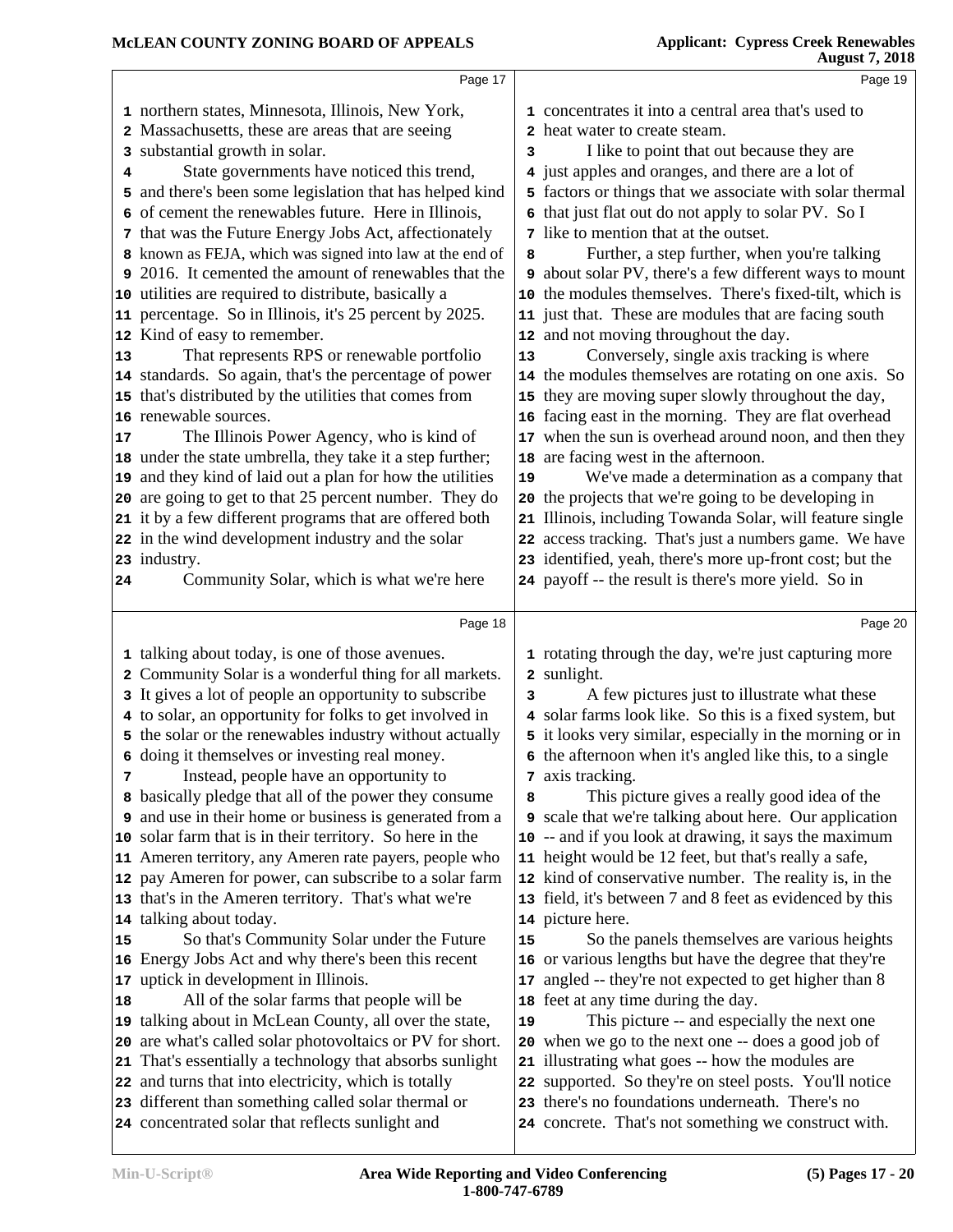|    | Page 21                                                                                                            |                         | Page 23                                                                                                   |  |
|----|--------------------------------------------------------------------------------------------------------------------|-------------------------|-----------------------------------------------------------------------------------------------------------|--|
| 1  | These are supported by steel posts that are                                                                        |                         | 1 post-driving equipment.                                                                                 |  |
|    | 2 driven into the ground. Then there's groundcover                                                                 | $\overline{\mathbf{2}}$ | On the right, you see what has happened when                                                              |  |
|    | 3 underneath the rows. The wiring is tucked underneath                                                             |                         | 3 all of the posts have been driven and all the racks                                                     |  |
|    | 4 and all comes together in a piece of equipment called                                                            |                         | 4 are installed. The site on the right is ready for                                                       |  |
|    | 5 a "combiner box" that's used to basically get each row                                                           |                         | 5 modules. That's just an indication of what it looks                                                     |  |
|    | 6 integrated together and then fed underneath through                                                              |                         | 6 like at that point.                                                                                     |  |
|    | 7 wire and conductor cables to the inverter and                                                                    | 7                       | Agricultural impact, big topic, especially                                                                |  |
|    | 8 transformer equipment, which I'll illustrate in a                                                                |                         | 8 in Illinois and in rich farming communities such as                                                     |  |
|    | 9 second here.                                                                                                     |                         | 9 McLean. We really wanted to understand the impact                                                       |  |
| 10 | This is a picture of a tracking system.                                                                            |                         | 10 that we were going to have prior to coming to                                                          |  |
|    | 11 This is taken around midday. You can see that the                                                               |                         | 11 Illinois, and we were able to draw on some experience.                                                 |  |
|    | 12 modules are -- you know, looks like a table. They are                                                           |                         | 12 We've developed other Midwestern -- sites in other                                                     |  |
|    | 13 literally flat.                                                                                                 |                         | 13 Midwestern states such as Minnesota, Indiana, and                                                      |  |
| 14 | The inverter and transformer equipment I                                                                           |                         | 14 Missouri.                                                                                              |  |
|    | 15 referenced before, this is very important equipment on                                                          | 15                      | So working around and working with drain                                                                  |  |
|    | 16 a solar farm. This is what is both adjusting the                                                                |                         | 16 tile is not new to us. Nonetheless, we really wanted                                                   |  |
|    | 17 voltage to get it ready to go into the grid and also                                                            |                         | 17 to get an understanding of what it was going to be                                                     |  |
|    | 18 converting it from DC to AC to again get it ready to                                                            |                         | 18 like here. So we enlisted drain tile consultants to                                                    |  |
|    | 19 be inserted into the grid.                                                                                      |                         | 19 help us, to kind of instruct us on what it takes to                                                    |  |
| 20 | This is also the equipment that makes noise                                                                        |                         | 20 locate them, how to plan around them, how to repair                                                    |  |
|    | 21 on the site. But like anything else, the further away                                                           |                         | 21 them should a tile be damaged during construction or<br>22 during the operation of the farm.           |  |
|    | 22 you are from that equipment, the less you hear it, to<br>23 the point where, when you're 150 feet away -- and I | 23                      | So these are all things that we researched                                                                |  |
|    | 24 have a slide that shows this later -- you're not                                                                |                         | 24 and are prepared to undertake as we engineer and                                                       |  |
|    |                                                                                                                    |                         |                                                                                                           |  |
|    | Page 22                                                                                                            |                         | Page 24                                                                                                   |  |
|    | 1 detecting any noise from that equipment at all. And                                                              |                         | 1 ultimately operate the farms. It's really important                                                     |  |
|    | 2 we always locate that equipment interior to the site                                                             |                         | 2 to us to not affect drainage in a negative way.                                                         |  |
|    | 3 so that nobody who is on the exterior outside the                                                                |                         | 3 Hopefully it's just the opposite for a number of                                                        |  |
|    | 4 property would hear it or hear anything on the site.                                                             |                         | 4 reasons.                                                                                                |  |
| 5  | There's a couple other pieces of equipment                                                                         | 5                       | Our lease obligates us, when all is said and                                                              |  |
|    | 6 that I have really almost talked about already. Solar                                                            |                         | 6 done, to return the land in the original condition                                                      |  |
|    | 7 farms are pretty basic in terms of their equipment. I                                                            |                         | 7 that we received it. So we can't flood it or damage                                                     |  |
|    |                                                                                                                    |                         |                                                                                                           |  |
|    | 8 talked about the racking system and the wire and                                                                 |                         | 8 it. We also want to be great stewards of the land,                                                      |  |
|    | 9 conductor cables, which are all underground.                                                                     |                         | <b>9</b> both for the land we sit on and our landowner, but                                               |  |
|    | 10 Everything is underground up until the point where it                                                           |                         | 10 also neighboring properties.                                                                           |  |
|    | 11 comes above on pole-mounted equipment to then get                                                               | 11                      | We've been so successful developing all over                                                              |  |
|    | 12 inserted into the grid. That's what we call the                                                                 |                         | 12 the country because we pride ourselves on being                                                        |  |
|    | 13 "point of interconnection." That's the only part that                                                           |                         | 13 lasting parts of these communities. To be a lasting                                                    |  |
|    | 14 comes up above ground. Then there's the modules                                                                 |                         | 14 part of a community, you don't want to upset and flood                                                 |  |
|    | 15 themselves, which I also showed pictures of and                                                                 |                         | 15 your neighbors. So for a number of reasons, that's                                                     |  |
|    | 16 mentioned earlier.                                                                                              |                         | 16 the last thing we want to do.                                                                          |  |
| 17 | A few pictures. Actually, it was                                                                                   | 17                      | There's also some benefits -- and it's kind                                                               |  |
|    | 18 remarkable. This side looks a lot like Geronimo's                                                               |                         | 18 of been discussed -- to temporarily taking this ground                                                 |  |
|    | 19 slide before us, which I thought was nice.                                                                      |                         | 19 out of production. I want to stress that, and I know                                                   |  |
| 20 | The pile-driving or post-driving equipment                                                                         |                         | 20 that I've talked about this before. I hate to sound                                                    |  |
|    | 21 is featured on the left. I like this because it                                                                 |                         | 21 like a broken record, but I do think it's really                                                       |  |
|    | 22 illustrates we're not talking about big, heavy duty                                                             |                         | 22 important to highlight that solar farms do temporarily                                                 |  |
|    | 23 equipment that's used to drive pylons to build large<br>24 buildings. This is different. This is small          |                         | 23 -- I mean, there is a displacement of crop production,<br>24 but it is temporary. We're not building a |  |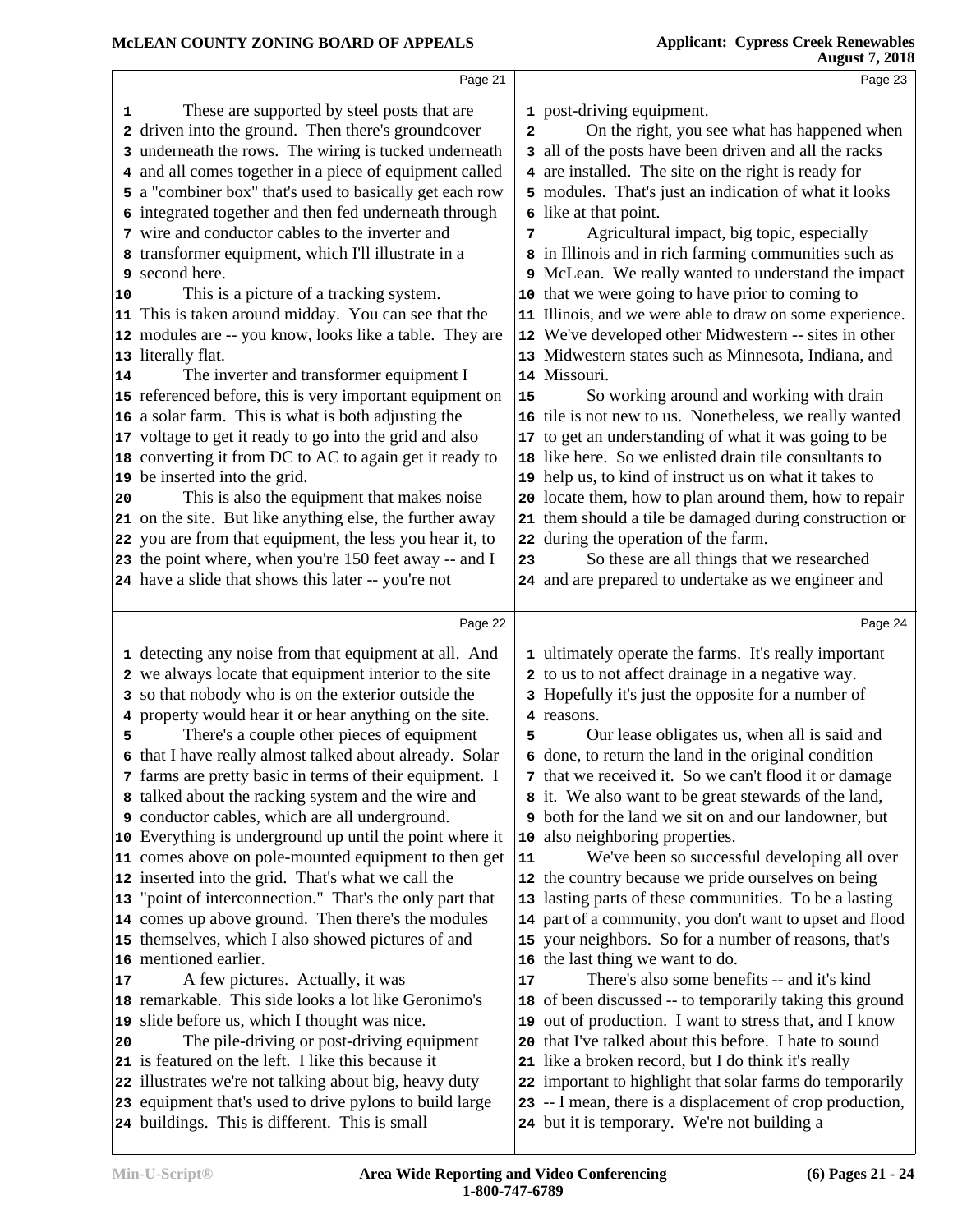|                         | Page 25                                                                                                                                                                                                                                                                                                                                                                                                                                                                                                                                                                                                                                                                                                                                                                                                                                                                                                                                                                                                                                                                                                                                                                                                                                                                                                        |                | Page 27                                                                                                                                                                                                                                                                                                                                                                                                                                                                                                                                                                                                                                                                                                                                                                                                                                                                                                                                                                                                                                                                                                                                                                                                                                                                                                     |
|-------------------------|----------------------------------------------------------------------------------------------------------------------------------------------------------------------------------------------------------------------------------------------------------------------------------------------------------------------------------------------------------------------------------------------------------------------------------------------------------------------------------------------------------------------------------------------------------------------------------------------------------------------------------------------------------------------------------------------------------------------------------------------------------------------------------------------------------------------------------------------------------------------------------------------------------------------------------------------------------------------------------------------------------------------------------------------------------------------------------------------------------------------------------------------------------------------------------------------------------------------------------------------------------------------------------------------------------------|----------------|-------------------------------------------------------------------------------------------------------------------------------------------------------------------------------------------------------------------------------------------------------------------------------------------------------------------------------------------------------------------------------------------------------------------------------------------------------------------------------------------------------------------------------------------------------------------------------------------------------------------------------------------------------------------------------------------------------------------------------------------------------------------------------------------------------------------------------------------------------------------------------------------------------------------------------------------------------------------------------------------------------------------------------------------------------------------------------------------------------------------------------------------------------------------------------------------------------------------------------------------------------------------------------------------------------------|
| 4<br>6<br>9<br>16<br>21 | 1 subdivision. We're not building a parking lot or an<br>2 industrial complex that will permanently remove, you<br>know, prime ground or good ground from production.<br>We're doing something where, when we're done<br>5 harvesting the sun, we take up those steel posts, we<br>take up all the wire and conductor cable, and we<br>7 return the land in hopefully better condition than<br>8 when we found it.<br>We love the fact that we're not here asking<br>10 for a zoning change. The fact that this stays ag and<br>11 just requires a special use makes perfect sense<br>12 because, you know, you don't want to remove that ag<br>13 label, and then that opens the flood gates to a bunch<br>14 of other uses that never ultimately revert back to<br>15 this nice ag land that it is.<br>A couple of pictures of completed solar<br>17 farms. We don't have any in Illinois, and that's<br>18 simply because the industry has not blossomed here<br>19 yet. That's what's happening now. In a year and a<br>20 half from now, I'll be showing pictures of our<br>Illinois sites. But for now, we do have three<br>22 operating solar farms in Indiana. These are in the<br>23 Terre Haute area. These are a little bit larger; so I<br>24 hesitate showing the pictures, but they still give a | 11<br>19<br>22 | 1 the electrical rules, such as perimeter fencing, which<br>2 is something that we would do voluntarily. We want to<br>3 just protect our investment. The National Electric<br>4 Code requires a 7-foot fence. That's many different<br>5 ways to get to that 7 feet. Here we're proposing a<br>6 chain link fence. In other markets, we had a 6-foot<br>7 fence with three strands of barbed wire. We got some<br>8 negative feedback on just what that would look like,<br><b>9</b> and we've responded by proposing a plain old-fashioned<br>10 7-foot fence.<br>We maintain our vegetation. That's to<br>12 prevent overgrowth by way of mowing and weed<br>13 mitigation. These sites are monitored remotely. So<br>14 we're not at the site very often. Nobody sits at the<br>15 site. We're out five to nine times per year, maybe a<br>16 little bit more, when you add in the mowing, less than<br>17 once a month. So there's really no traffic generated<br>18 by these sites to speak of at all. And just the<br>amount of times that people are out there is very,<br>20 very minimal. They are really kind of<br>21 self-sufficient.<br>Not many moving parts and not much sound at<br>23 all. The equipment that is, I guess, the biggest<br>24 offender, for lack of a better term, is this |
|                         |                                                                                                                                                                                                                                                                                                                                                                                                                                                                                                                                                                                                                                                                                                                                                                                                                                                                                                                                                                                                                                                                                                                                                                                                                                                                                                                |                |                                                                                                                                                                                                                                                                                                                                                                                                                                                                                                                                                                                                                                                                                                                                                                                                                                                                                                                                                                                                                                                                                                                                                                                                                                                                                                             |
|                         | Page 26<br>1 good idea of what they look like.                                                                                                                                                                                                                                                                                                                                                                                                                                                                                                                                                                                                                                                                                                                                                                                                                                                                                                                                                                                                                                                                                                                                                                                                                                                                 |                | Page 28                                                                                                                                                                                                                                                                                                                                                                                                                                                                                                                                                                                                                                                                                                                                                                                                                                                                                                                                                                                                                                                                                                                                                                                                                                                                                                     |
| $\overline{2}$<br>4     | On the left is a drone shot, so what you'd<br>3 see from a bird's eye. On the right is what you'd see<br>from the ground. They sites are 5 megawatts in size<br>5 compared to the 2 megawatts that we're proposing here<br>6 today. So again, they're larger, more than double in                                                                                                                                                                                                                                                                                                                                                                                                                                                                                                                                                                                                                                                                                                                                                                                                                                                                                                                                                                                                                              |                | 1 transformer and inverter pair. And again, I mentioned<br>2 earlier in the presentation, when you're outside of<br>3 that equipment -- what we've seen is, outside of 150<br>4 feet, you're not detecting noise from this equipment.<br>5 That's what the white circle in the bottom right<br>6 corner of this slide represents. That's a 150-foot                                                                                                                                                                                                                                                                                                                                                                                                                                                                                                                                                                                                                                                                                                                                                                                                                                                                                                                                                         |
| 9                       | 7 size, but they are still indicative of what these look<br>8 like.<br>This is another farm in that same Terre<br>10 Haute area, same scale, 5 megawatts, 45-ish acres. On<br>11 the right, we have a picture from the ground; and on                                                                                                                                                                                                                                                                                                                                                                                                                                                                                                                                                                                                                                                                                                                                                                                                                                                                                                                                                                                                                                                                          | 11             | 7 radius. Really, outside of that, you're not hearing<br>8 the equipment. The equipment is always central; so<br>9 it's not anywhere really close to within 150 feet of<br>10 the property line.<br>It's also important to note that there's no                                                                                                                                                                                                                                                                                                                                                                                                                                                                                                                                                                                                                                                                                                                                                                                                                                                                                                                                                                                                                                                             |
| 13                      | 12 the left, a bird's eye.<br>I want to highlight that there's no safety<br>14 risk whatsoever associated with solar PV and<br>15 ground-mounted solar. That's all the way from the<br>16 design aspect, because these are designed by licensed<br>17 engineers.                                                                                                                                                                                                                                                                                                                                                                                                                                                                                                                                                                                                                                                                                                                                                                                                                                                                                                                                                                                                                                               | 15             | 12 noise at all, no activity at all, when the sun goes<br>13 down. So it's totally dark, and then there's nothing<br>14 going on on the solar farm at night.<br>The same can really be said for what we call<br>16 electromagnetic fields or EMFs for short. Everything<br>17 produces that: our light bulbs, our cell phones, our                                                                                                                                                                                                                                                                                                                                                                                                                                                                                                                                                                                                                                                                                                                                                                                                                                                                                                                                                                          |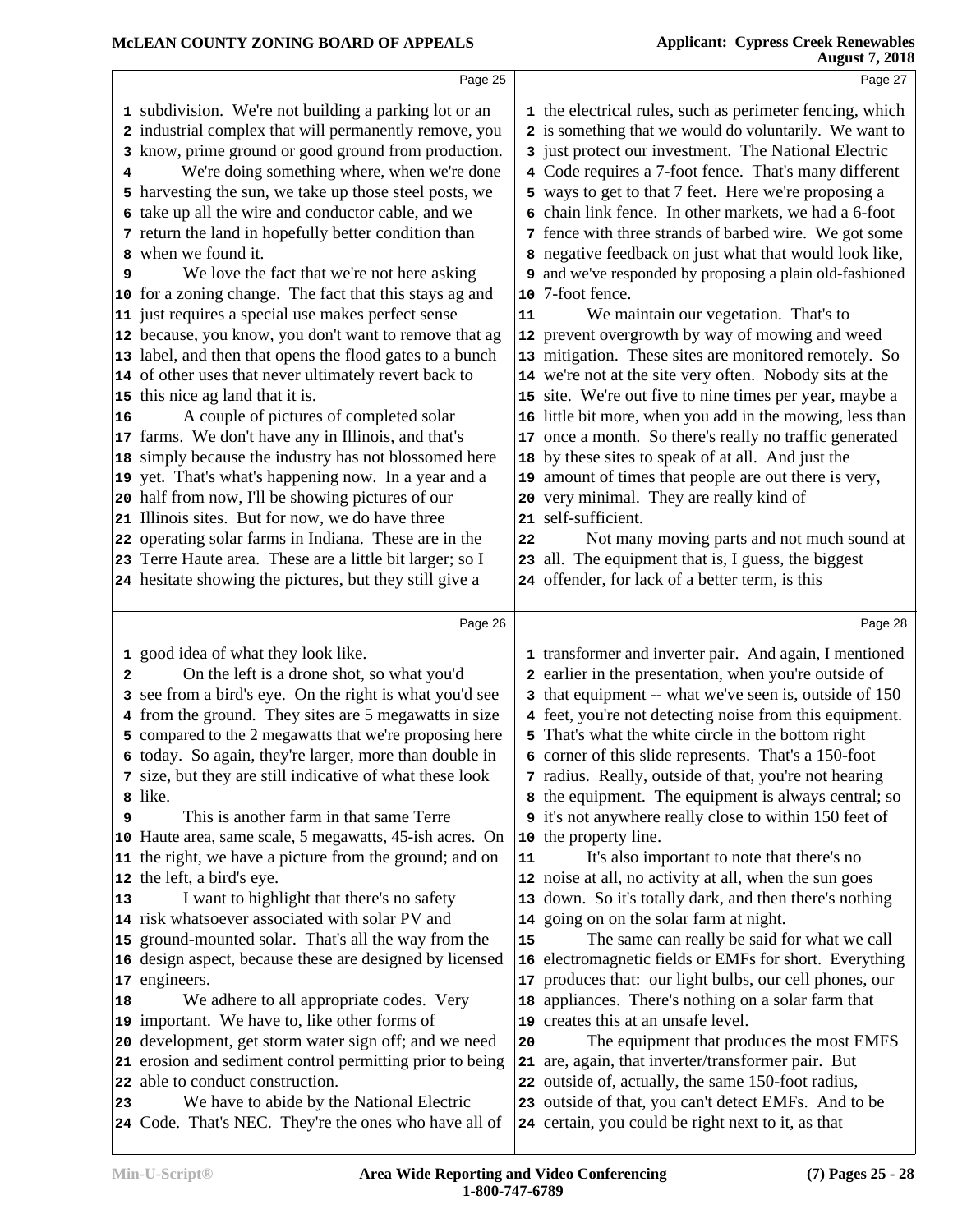|                                                                                | Page 29                                                                                                                                                                                                                                                                                                                                                                                                                                                                                                                                                                                                                                                                                                                                                                                                                                                                                                                                                                                                                                                                                                                                                                                                                                                                                         |                                      | Page 31                                                                                                                                                                                                                                                                                                                                                                                                                                                                                                                                                                                                                                                                                                                                                                                                                                                                                                                                                                                                                                                                                                                                                                                                                                                   |  |
|--------------------------------------------------------------------------------|-------------------------------------------------------------------------------------------------------------------------------------------------------------------------------------------------------------------------------------------------------------------------------------------------------------------------------------------------------------------------------------------------------------------------------------------------------------------------------------------------------------------------------------------------------------------------------------------------------------------------------------------------------------------------------------------------------------------------------------------------------------------------------------------------------------------------------------------------------------------------------------------------------------------------------------------------------------------------------------------------------------------------------------------------------------------------------------------------------------------------------------------------------------------------------------------------------------------------------------------------------------------------------------------------|--------------------------------------|-----------------------------------------------------------------------------------------------------------------------------------------------------------------------------------------------------------------------------------------------------------------------------------------------------------------------------------------------------------------------------------------------------------------------------------------------------------------------------------------------------------------------------------------------------------------------------------------------------------------------------------------------------------------------------------------------------------------------------------------------------------------------------------------------------------------------------------------------------------------------------------------------------------------------------------------------------------------------------------------------------------------------------------------------------------------------------------------------------------------------------------------------------------------------------------------------------------------------------------------------------------|--|
| 3<br>4<br>10<br>12<br>13<br>14<br>15<br>16<br>17<br>18<br>19<br>20<br>21<br>22 | 1 gentleman is and as I have been many times, and safely<br>2 be standing right next to this equipment. So it's not<br>even an unsafe level being right up next to it.<br>There's many benefits, from personal<br>5 benefits for those that have an interest in<br>6 renewables, those that want to participate without<br>7 having to invest and put modules up on their roof,<br>8 which isn't right for everyone for a number of<br>9 reasons. It's expensive, but also you want the roof<br>to be facing south; and it has to be in a certain<br>11 condition, made out of a certain material. So it's<br>certainly not for everybody.<br>Whereas, subscribing to a solar farm could<br>be for everybody and hopefully is. There's<br>participating in renewables, understanding that you're<br>helping to reduce our reliance on fossil fuels,<br>greenhouse gas emissions, and also cheaper<br>electricity. We estimate between 10 and 15 percent of<br>your electric bill -- you would save off of your<br>typical electric bill by subscribing to a community<br>solar farm.<br>There's also community benefits. There's<br>23 now a uniform way, basically legislation, that has                                                                                                       | $\mathbf{2}$<br>10<br>15<br>19<br>20 | 1 totally safe for wildlife and birds.<br>Towanda Solar. I want to start out first by<br>3 saying this is not in Towanda. It's not really<br>4 anywhere near Towanda. I apologize for the confusing<br>5 name. We have naming conventions that I still haven't<br>6 figured out. I've been with the company for over a<br>7 year; and I really want to get a better handle on it<br>8 because sometimes, unbeknownst to my colleagues, we<br><b>9</b> choose names that confuse rather than clarify issues.<br>So this site, conversely, is on the<br>11 southwest part of the Bloomington area, located at<br>12 Springtown Road and 1075 Road or Pipeline Road. Also<br>13 maybe an easier way to think of it, it's the southeast<br>14 corner of Scottsdale Avenue and Pipeline Road.<br>The whole site itself, I think, is 73 acres.<br>16 We've sighted the solar farm north of that creek --<br>17 right? -- and north of what essentially is a pond<br>18 there. So we've been able to keep everything above<br>that area.<br>This again is a zoning site plan -- I know<br>21 we've talked about this before -- which means it<br>22 hasn't been fully engineered yet. Later on down the<br>23 line hopefully, when we go to put our construction |  |
|                                                                                | 24 dictated how solar farms will be assessed by                                                                                                                                                                                                                                                                                                                                                                                                                                                                                                                                                                                                                                                                                                                                                                                                                                                                                                                                                                                                                                                                                                                                                                                                                                                 |                                      | 24 plans together, it will be final engineering; and it                                                                                                                                                                                                                                                                                                                                                                                                                                                                                                                                                                                                                                                                                                                                                                                                                                                                                                                                                                                                                                                                                                                                                                                                   |  |
|                                                                                | Page 30                                                                                                                                                                                                                                                                                                                                                                                                                                                                                                                                                                                                                                                                                                                                                                                                                                                                                                                                                                                                                                                                                                                                                                                                                                                                                         |                                      | Page 32                                                                                                                                                                                                                                                                                                                                                                                                                                                                                                                                                                                                                                                                                                                                                                                                                                                                                                                                                                                                                                                                                                                                                                                                                                                   |  |
| 3<br>4<br>10<br>11<br>12<br>13<br>15<br>17<br>18<br>19<br>20<br>21<br>22<br>23 | 1 assessors. It really followed the wind model; so it<br>2 will be based on a per-megawatt basis. The market<br>value will be \$218,000.<br>This is kind of hot off -- not hot off the<br>5 presses, but new information. We saw this coming last<br>6 time I sat here before you, but now it's been cemented<br>7 and voted on in Springfield and is law. \$218,000<br>8 value. Then you do your math, divide it by 3 and<br><b>9</b> multiply it by the tax rate, and you have your annual<br>tax. There's a depreciation schedule.<br>What is really nice is it takes otherwise<br>nominal assessed value based on an ag usage compared<br>to now significant tax dollars that's recurring. And<br>14 the best part is it really just doesn't come with any<br>cost. Where most tax generators, you know, maybe they<br>16 come with extra students at the school or maybe with<br>an extra need for emergency services and police; and<br>that is not the case with solar. So it's increased<br>tax revenue without the increased costs associated<br>with other forms of development that bring the<br>increased tax revenue.<br>On the environmental side, there's no<br>environmental impact, negative impact. And there's no<br>24 emissions from these modules whatsoever. And they're | 5<br>8<br>16<br>19<br>20<br>21<br>24 | 1 will be more than just a zoning site plan. But<br>2 everything will be within that fenced area, likely a<br>3 little bit smaller than we're showing, but certainly<br>4 not larger. This still gives a good idea.<br>We're proposing to access it off of Pipeline<br>6 Road on the west side. That is also where our point<br>7 of interconnection will be into the grid.<br>A few numbers. That zoning site plan area<br>9 is about 27 acres. Again, when finally designed, it<br>10 will be a little bit smaller than that. Based on the<br>11 most recent estimates we've seen from the National<br>12 Renewable Energy Lab, it's about a volume -- or the<br>13 approximate number of homes that would be powered by a<br>14 solar farm of this size is in the neighborhood of 320<br>15 homes.<br>I want to reiterate that solar farms are<br>17 passive. Passive neighbors don't require County<br>18 services. So there's no water. Unlike other forms of<br>power generation, there's no water needed. There's no<br>utilities needed at all.<br>We estimate in the neighborhood of a \$4<br>22 million cost, of which a little north of 2 million<br>23 would be spent here locally.<br>There's an ongoing local spend in the way of           |  |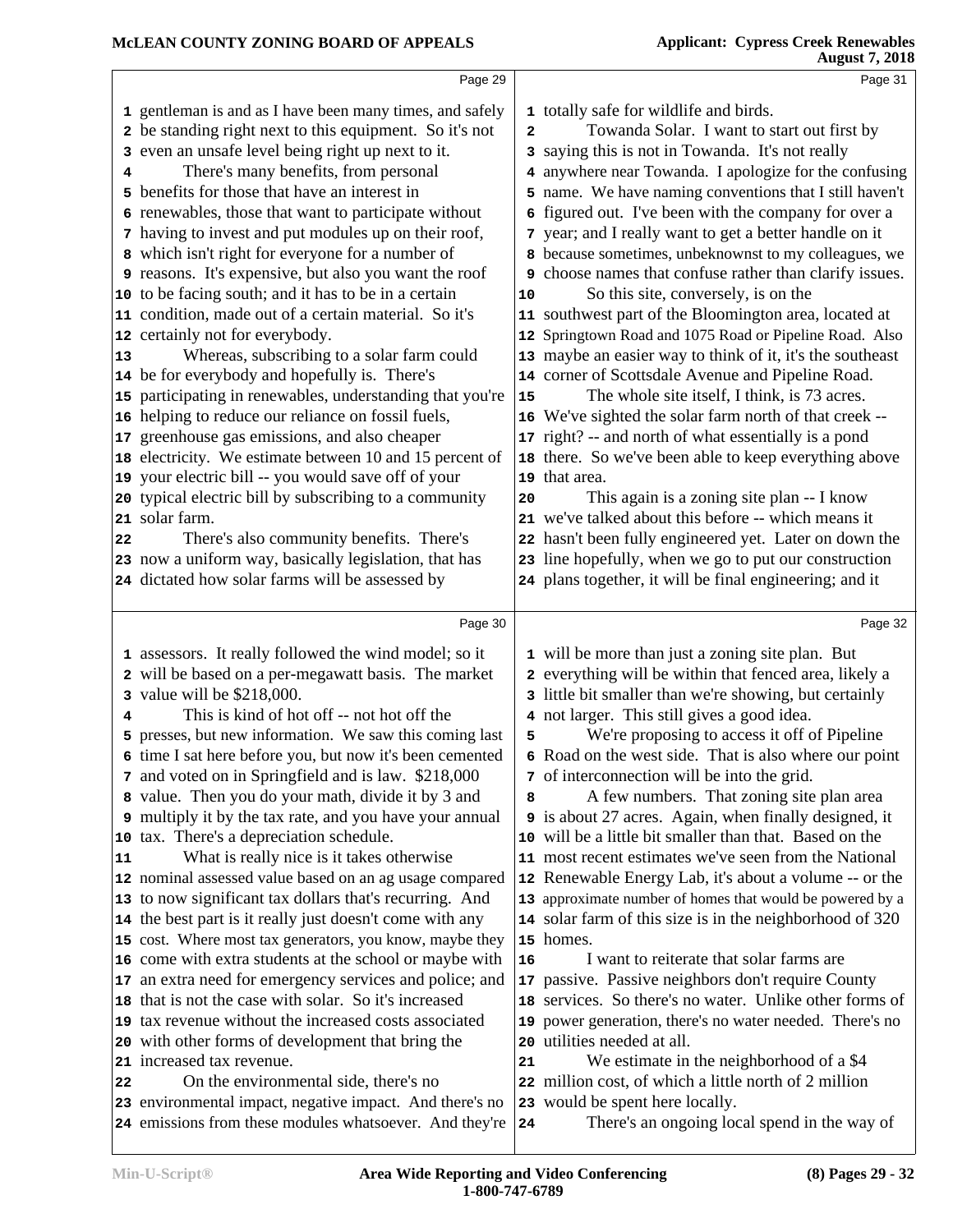|                | Page 33                                                                   |    | Page 35                                                                                                    |
|----------------|---------------------------------------------------------------------------|----|------------------------------------------------------------------------------------------------------------|
|                | 1 vegetative maintenance, so mowing, and also sporadic                    |    | 1 but after, say, clay tile. You know, clay tile was                                                       |
|                | 2 electrical maintenance that's needed. We monitor                        |    | 2 the original way that fields were drained. After                                                         |
|                | 3 these remotely, as I mentioned earlier; but we can                      |    | 3 that, plastic tile came in.                                                                              |
|                | 4 understand based on the production and what's                           | 4  | How do you find this tile without an                                                                       |
|                | 5 happening if there's any issues. If there's issues at                   |    | 5 original GPS map that didn't exist back then? How is                                                     |
|                | 6 the site -- maybe there's some modules that aren't                      |    | 6 it possible when you're driving pilings in? I mean,                                                      |
|                | 7 behaving the way that they were intended -- we'll send                  |    | 7 that would be an art.                                                                                    |
|                | 8 somebody out to go inspect and correct the issue. The                   | 8  | MR. SCHAFFER: I have actually seen farmers                                                                 |
|                | 9 estimate during the construction period is 25 local                     |    | <b>9</b> that had hand-drawn maps of their fields with their                                               |
|                | $10$ jobs.                                                                |    | 10 tiles mapped. Obviously, that's not exact.                                                              |
| 11             | That's what I prepared in the general                                     | 11 | I don't know what your consultant                                                                          |
|                | 12 content portion. I do have Brian with us from TRC.                     |    | 12 specifically said, but we've used ground-penetrating                                                    |
|                | 13 He's a certified engineer in Illinois and familiar                     |    | 13 radar too. It basically can detect voids. So certain                                                    |
|                | 14 with land development issues. And, of course, Dave                     |    | 14 size voids could be used. It will actually penetrate                                                    |
|                | 15 Streicker, you've met. We are all available for                        |    | 15 up to, you know, 5, 10, feet depending on the soil                                                      |
|                | 16 questions. Thank you.                                                  |    | 16 conditions.                                                                                             |
| 17             | MR. STREICKER: Brian, if you could just                                   | 17 | Hopefully the sites have good maps, at least                                                               |
|                | 18 introduce yourself on the record and what your                         | 18 | something to start with. I'm going to throw that back                                                      |
|                | 19 credentials are.                                                       | 19 | to him because he's done more research on it than I                                                        |
| 20             | MR. SCHAFFER: I'm Brian Schaffer. I'm a                                   |    | 20 have.                                                                                                   |
|                | 21 licensed professional engineer in Illinois, and I have                 | 21 | MR. NOVACK: I can talk a little bit about                                                                  |
|                | 22 been since 2010. I work for TRC out of our Chicago                     |    | 22 the process as it was described to me. There's a                                                        |
|                | 23 office.                                                                |    | 23 company called Huddleston & Associates who kind of                                                      |
| 24             | <b>CHAIRMAN TURNER:</b> Okay. Thank you. Does                             |    | 24 make a career out of locating and installing drain                                                      |
|                |                                                                           |    |                                                                                                            |
|                |                                                                           |    |                                                                                                            |
|                | Page 34                                                                   |    | Page 36                                                                                                    |
|                | 1 the Board have any questions for the Applicant?                         |    | 1 tiles. The way it was described by Tom Huddleston was                                                    |
| $\overline{a}$ | MR. BANGERT: Brian, what specific area of                                 |    | 2 they will trench around the exterior of the site and                                                     |
|                | 3 engineering are you certified?                                          |    | 3 find out where the outlets and inlets are of the tile.                                                   |
| 4              | <b>MR. SCHAFFER:</b> I'm a Civil Water Resource                           |    | 4 And then they will -- so they'll find that, and then                                                     |
|                | 5 Engineer. I'm also a Certified Professional in                          |    | 5 go, and they'll probe. So they'll follow where those                                                     |
|                | 6 Erosion & Sediment Control. I do a lot of                               |    | 6 are. I think he said every 50 feet they'll probe down                                                    |
|                | 7 construction stormwater plans, storm water runoff,                      |    | 7 with a stick, and then they'll flag it. And they'll                                                      |
|                | 8 site development.                                                       |    | 8 do that throughout the entire site. And then they'll                                                     |
| 9              | MR. BANGERT: All right. Thank you. The                                    |    | 9 come back with GPS coordinates and map it. Then we                                                       |
|                | 10 tax, the value of the \$218,000, is that per megawatt,                 |    | 10 can overlay that over our set.                                                                          |
|                | 11 or what was that?                                                      | 11 | Now, they said the lateral feeders, which                                                                  |
| 12             | MR. SCHAFFER: Yes. Thank you for                                          |    | 12 are the smaller pipes that kind of connect the other                                                    |
|                | 13 clarifying that. I don't have the numbers in front of                  |    | 13 ones -- I don't have to explain that to you -- those                                                    |
|                | 14 me. Typical tax rate, say it's in the 8 to 9 percent.                  |    | 14 are a little bit less easy to find, a little more                                                       |
|                | 15 So it's that 8 percent times 218 divided by 3. It                      | 15 | difficult. But it was explained to me that about 95                                                        |
|                | 16 equates to between 5 and \$6,000 per megawatt per year                 | 16 | percent of the tiles on the site would be located                                                          |
|                | 17 up to 7,000, depending on what the millage rate is.                    | 18 | 17 using this method.                                                                                      |
|                | 18 It's north of \$300,000 over the life of the solar                     |    | MR. BANGERT: Okay. One additional                                                                          |
| 20             | 19 farm, over a 40-year period.<br>Mr. BANGERT: Brian, would you clarify? | 20 | 19 question. How deep would your conduits -- do you plan<br>on being below 5 feet, or is there going to be |
|                | 21 We've heard you in the discussion about they locate                    | 21 | anything above that 5-feet area? Just go into some                                                         |
|                | 22 the tile fields. Explain to me a little bit more                       | 22 | detail on what you're going to do below ground.                                                            |
|                | 23 about something that may not be sited with GPS, say                    | 23 | MR. NOVACK: Right. The posts will be below                                                                 |
|                | 24 something that's a little bit more dated, before GPS                   |    | 24 5 feet. The wire and conductor cable will not. It                                                       |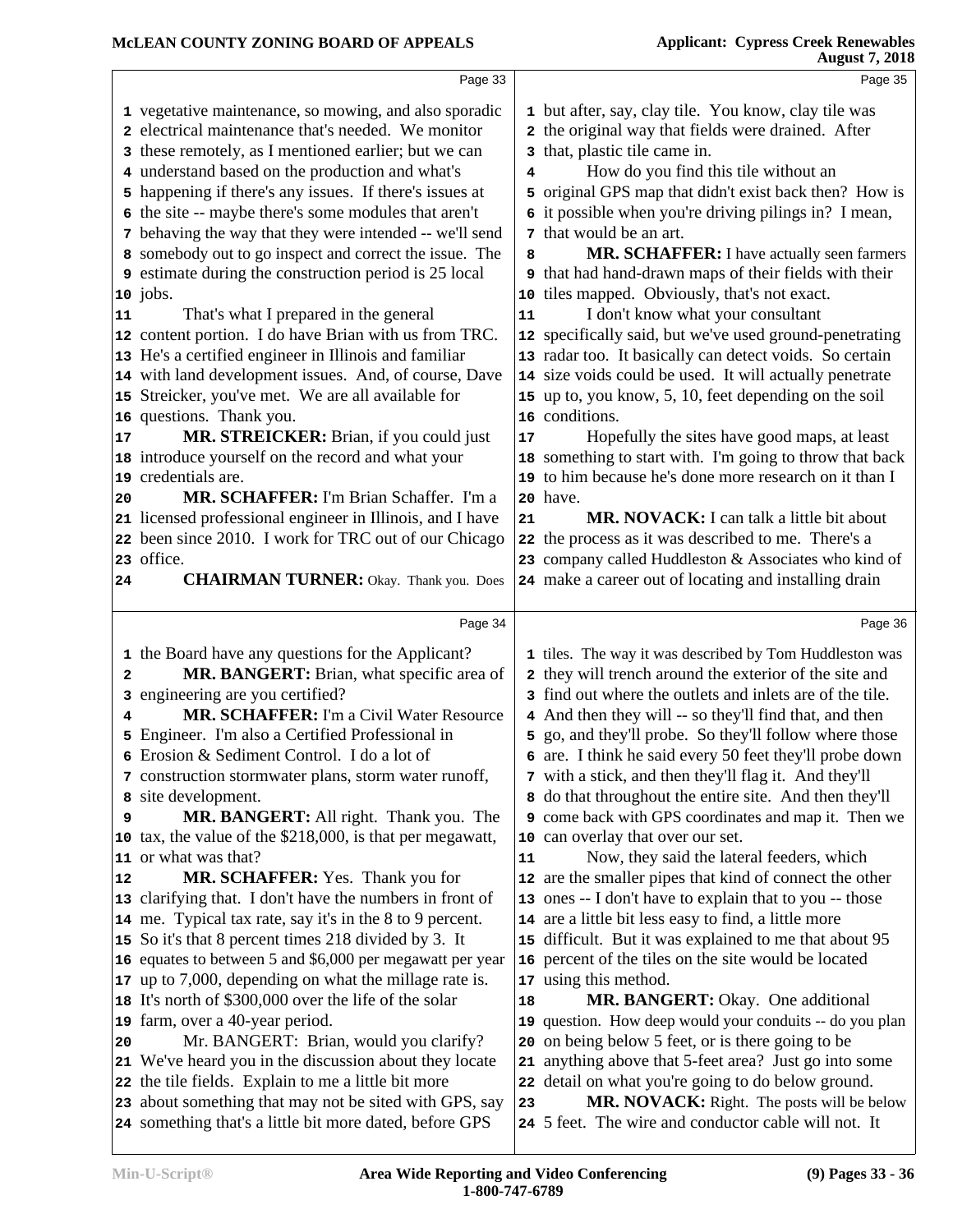| Page 37                                                                     |                                                                                                                                                                                                                                                                                                                                                                                                                                                                                                                                                                                                                                                                                                                                                                                                                                                                                                                                                                                                                                                                                                                                                  | Page 39                                                                                          |
|-----------------------------------------------------------------------------|--------------------------------------------------------------------------------------------------------------------------------------------------------------------------------------------------------------------------------------------------------------------------------------------------------------------------------------------------------------------------------------------------------------------------------------------------------------------------------------------------------------------------------------------------------------------------------------------------------------------------------------------------------------------------------------------------------------------------------------------------------------------------------------------------------------------------------------------------------------------------------------------------------------------------------------------------------------------------------------------------------------------------------------------------------------------------------------------------------------------------------------------------|--------------------------------------------------------------------------------------------------|
|                                                                             |                                                                                                                                                                                                                                                                                                                                                                                                                                                                                                                                                                                                                                                                                                                                                                                                                                                                                                                                                                                                                                                                                                                                                  | Generally those solar farms are, like, 10,                                                       |
|                                                                             |                                                                                                                                                                                                                                                                                                                                                                                                                                                                                                                                                                                                                                                                                                                                                                                                                                                                                                                                                                                                                                                                                                                                                  | 15, 20 megawatts and then larger. The first                                                      |
|                                                                             |                                                                                                                                                                                                                                                                                                                                                                                                                                                                                                                                                                                                                                                                                                                                                                                                                                                                                                                                                                                                                                                                                                                                                  | 3 procurement, I believe, was a 100-megawatt solar farm                                          |
|                                                                             |                                                                                                                                                                                                                                                                                                                                                                                                                                                                                                                                                                                                                                                                                                                                                                                                                                                                                                                                                                                                                                                                                                                                                  | 4 that won the bid with the IPA. So you can imagine,                                             |
|                                                                             |                                                                                                                                                                                                                                                                                                                                                                                                                                                                                                                                                                                                                                                                                                                                                                                                                                                                                                                                                                                                                                                                                                                                                  | 5 when you start adding up the 100-megawatt farms -- and                                         |
|                                                                             |                                                                                                                                                                                                                                                                                                                                                                                                                                                                                                                                                                                                                                                                                                                                                                                                                                                                                                                                                                                                                                                                                                                                                  | 6 that might be 800 to 1,000 acres with the rough 8 to                                           |
|                                                                             |                                                                                                                                                                                                                                                                                                                                                                                                                                                                                                                                                                                                                                                                                                                                                                                                                                                                                                                                                                                                                                                                                                                                                  | 7 10 acres per megawatt math. It's really 5 to 10, but                                           |
|                                                                             |                                                                                                                                                                                                                                                                                                                                                                                                                                                                                                                                                                                                                                                                                                                                                                                                                                                                                                                                                                                                                                                                                                                                                  | 8 there's a lot of variables.                                                                    |
|                                                                             | 9                                                                                                                                                                                                                                                                                                                                                                                                                                                                                                                                                                                                                                                                                                                                                                                                                                                                                                                                                                                                                                                                                                                                                | So I think the easiest way to answer that                                                        |
|                                                                             |                                                                                                                                                                                                                                                                                                                                                                                                                                                                                                                                                                                                                                                                                                                                                                                                                                                                                                                                                                                                                                                                                                                                                  | 10 question is to think about it. If all of the solar,                                           |
|                                                                             |                                                                                                                                                                                                                                                                                                                                                                                                                                                                                                                                                                                                                                                                                                                                                                                                                                                                                                                                                                                                                                                                                                                                                  | 11 which is 3 gigawatts, that the Illinois Power Agency                                          |
|                                                                             |                                                                                                                                                                                                                                                                                                                                                                                                                                                                                                                                                                                                                                                                                                                                                                                                                                                                                                                                                                                                                                                                                                                                                  | 12 sees to get to the 25 percent renewable, if it were                                           |
|                                                                             |                                                                                                                                                                                                                                                                                                                                                                                                                                                                                                                                                                                                                                                                                                                                                                                                                                                                                                                                                                                                                                                                                                                                                  | 13 all installed in the ground, which we know is not the                                         |
|                                                                             |                                                                                                                                                                                                                                                                                                                                                                                                                                                                                                                                                                                                                                                                                                                                                                                                                                                                                                                                                                                                                                                                                                                                                  | 14 case because there's commercial, industrial, rooftop                                          |
|                                                                             |                                                                                                                                                                                                                                                                                                                                                                                                                                                                                                                                                                                                                                                                                                                                                                                                                                                                                                                                                                                                                                                                                                                                                  | 15 applications, residential -- so there's a lot of                                              |
|                                                                             |                                                                                                                                                                                                                                                                                                                                                                                                                                                                                                                                                                                                                                                                                                                                                                                                                                                                                                                                                                                                                                                                                                                                                  | 16 reasons why it's not going to be that, but I like                                             |
|                                                                             |                                                                                                                                                                                                                                                                                                                                                                                                                                                                                                                                                                                                                                                                                                                                                                                                                                                                                                                                                                                                                                                                                                                                                  | 17 round numbers. So that would be 30,000 acres if it                                            |
|                                                                             |                                                                                                                                                                                                                                                                                                                                                                                                                                                                                                                                                                                                                                                                                                                                                                                                                                                                                                                                                                                                                                                                                                                                                  | 18 was all in the ground.                                                                        |
|                                                                             |                                                                                                                                                                                                                                                                                                                                                                                                                                                                                                                                                                                                                                                                                                                                                                                                                                                                                                                                                                                                                                                                                                                                                  | 30,000 acres compared to 27 million acres of                                                     |
|                                                                             |                                                                                                                                                                                                                                                                                                                                                                                                                                                                                                                                                                                                                                                                                                                                                                                                                                                                                                                                                                                                                                                                                                                                                  | 20 farmland is the ratio that we're talking about. And                                           |
|                                                                             |                                                                                                                                                                                                                                                                                                                                                                                                                                                                                                                                                                                                                                                                                                                                                                                                                                                                                                                                                                                                                                                                                                                                                  | 21 the math on that is 0.001 percent. And of course                                              |
|                                                                             |                                                                                                                                                                                                                                                                                                                                                                                                                                                                                                                                                                                                                                                                                                                                                                                                                                                                                                                                                                                                                                                                                                                                                  | 22 that's statewide, which I believe was -- does that                                            |
|                                                                             |                                                                                                                                                                                                                                                                                                                                                                                                                                                                                                                                                                                                                                                                                                                                                                                                                                                                                                                                                                                                                                                                                                                                                  | 23 help?                                                                                         |
| 24 comment, not ours specifically.                                          | 24                                                                                                                                                                                                                                                                                                                                                                                                                                                                                                                                                                                                                                                                                                                                                                                                                                                                                                                                                                                                                                                                                                                                               | <b>CHAIRMAN TURNER:</b> Yes, it does help. We've                                                 |
|                                                                             |                                                                                                                                                                                                                                                                                                                                                                                                                                                                                                                                                                                                                                                                                                                                                                                                                                                                                                                                                                                                                                                                                                                                                  |                                                                                                  |
|                                                                             |                                                                                                                                                                                                                                                                                                                                                                                                                                                                                                                                                                                                                                                                                                                                                                                                                                                                                                                                                                                                                                                                                                                                                  |                                                                                                  |
| Page 38                                                                     |                                                                                                                                                                                                                                                                                                                                                                                                                                                                                                                                                                                                                                                                                                                                                                                                                                                                                                                                                                                                                                                                                                                                                  | Page 40                                                                                          |
|                                                                             |                                                                                                                                                                                                                                                                                                                                                                                                                                                                                                                                                                                                                                                                                                                                                                                                                                                                                                                                                                                                                                                                                                                                                  |                                                                                                  |
| MR. ZIMMERMAN: It may have been a staff                                     |                                                                                                                                                                                                                                                                                                                                                                                                                                                                                                                                                                                                                                                                                                                                                                                                                                                                                                                                                                                                                                                                                                                                                  | 1 been getting a lot of these requests; so alarms start                                          |
| 2 comment. Have you computed it?<br>MR. NOVACK: I have not done that math.  | 3                                                                                                                                                                                                                                                                                                                                                                                                                                                                                                                                                                                                                                                                                                                                                                                                                                                                                                                                                                                                                                                                                                                                                | 2 going off for us about how many will be here.<br>After hearing other testimony tonight, it     |
| <b>CHAIRMAN TURNER:</b> On the FEJA, you said that                          |                                                                                                                                                                                                                                                                                                                                                                                                                                                                                                                                                                                                                                                                                                                                                                                                                                                                                                                                                                                                                                                                                                                                                  | 4 looks like we have the right kind of land. That's why                                          |
| 5 the renewable energy, the 25 percent by 2025, that                        |                                                                                                                                                                                                                                                                                                                                                                                                                                                                                                                                                                                                                                                                                                                                                                                                                                                                                                                                                                                                                                                                                                                                                  | 5 you guys like being here. It's flat. Other than it                                             |
| 6 community solar is the route that has been provided                       |                                                                                                                                                                                                                                                                                                                                                                                                                                                                                                                                                                                                                                                                                                                                                                                                                                                                                                                                                                                                                                                                                                                                                  | 6 feels like we don't get that much sun.                                                         |
| 7 for solar energy.                                                         | 7                                                                                                                                                                                                                                                                                                                                                                                                                                                                                                                                                                                                                                                                                                                                                                                                                                                                                                                                                                                                                                                                                                                                                | MR. NOVACK: It is important -- not to cut                                                        |
| Do you have any idea how many acres of land                                 |                                                                                                                                                                                                                                                                                                                                                                                                                                                                                                                                                                                                                                                                                                                                                                                                                                                                                                                                                                                                                                                                                                                                                  | 8 you off -- it is important to point out -- and I know                                          |
| 9 -- how many megawatts are they looking at statewide                       |                                                                                                                                                                                                                                                                                                                                                                                                                                                                                                                                                                                                                                                                                                                                                                                                                                                                                                                                                                                                                                                                                                                                                  | <b>9</b> that we did this last time and that others have as                                      |
| 10 that would be, you know, contributed by solar, this                      |                                                                                                                                                                                                                                                                                                                                                                                                                                                                                                                                                                                                                                                                                                                                                                                                                                                                                                                                                                                                                                                                                                                                                  | 10 well -- the reality is not every project that gets                                            |
| 11 type of solar?                                                           |                                                                                                                                                                                                                                                                                                                                                                                                                                                                                                                                                                                                                                                                                                                                                                                                                                                                                                                                                                                                                                                                                                                                                  | 11 proposed to you is going to be built.                                                         |
| MR. NOVACK: That's a great question. I                                      | 12                                                                                                                                                                                                                                                                                                                                                                                                                                                                                                                                                                                                                                                                                                                                                                                                                                                                                                                                                                                                                                                                                                                                               | <b>CHAIRMAN TURNER: Right.</b>                                                                   |
| 13 want to answer it in a primary way, and then you can                     | 13                                                                                                                                                                                                                                                                                                                                                                                                                                                                                                                                                                                                                                                                                                                                                                                                                                                                                                                                                                                                                                                                                                                                               | MR. NOVACK: Hopefully all of ours in McLean                                                      |
| 14 tell me if -- I may not be able to zero in on more of                    |                                                                                                                                                                                                                                                                                                                                                                                                                                                                                                                                                                                                                                                                                                                                                                                                                                                                                                                                                                                                                                                                                                                                                  | 14 County do; but based on the demand and way that the                                           |
| 15 the details.                                                             |                                                                                                                                                                                                                                                                                                                                                                                                                                                                                                                                                                                                                                                                                                                                                                                                                                                                                                                                                                                                                                                                                                                                                  | 15 utility is looking at all this, it's unlikely that                                            |
| You mentioned community solar was the route                                 |                                                                                                                                                                                                                                                                                                                                                                                                                                                                                                                                                                                                                                                                                                                                                                                                                                                                                                                                                                                                                                                                                                                                                  | 16 they all get built.                                                                           |
| 17 to get to the 25 percent from the solar. I just want                     | 17                                                                                                                                                                                                                                                                                                                                                                                                                                                                                                                                                                                                                                                                                                                                                                                                                                                                                                                                                                                                                                                                                                                                               | <b>CHAIRMAN TURNER:</b> Thank you. I appreciate                                                  |
| 18 to make sure and add that there's also utility scale                     |                                                                                                                                                                                                                                                                                                                                                                                                                                                                                                                                                                                                                                                                                                                                                                                                                                                                                                                                                                                                                                                                                                                                                  | 18 that. Any other questions? Does the Board have any                                            |
| 19 solar. We as a company define 2 megawatt sites as                        |                                                                                                                                                                                                                                                                                                                                                                                                                                                                                                                                                                                                                                                                                                                                                                                                                                                                                                                                                                                                                                                                                                                                                  | 19 other questions? Does staff have any questions?                                               |
| 20 utility scale because we are relying on the utility to                   | 20                                                                                                                                                                                                                                                                                                                                                                                                                                                                                                                                                                                                                                                                                                                                                                                                                                                                                                                                                                                                                                                                                                                                               | MR. STREICKER: If we could, Ms. Chairman,                                                        |
| 21 distribute the power. But the way that the Illinois                      |                                                                                                                                                                                                                                                                                                                                                                                                                                                                                                                                                                                                                                                                                                                                                                                                                                                                                                                                                                                                                                                                                                                                                  | 21 we would -- we've had a lot of discussion about the                                           |
| 22 Power Agency has defined it is anything larger than 2                    |                                                                                                                                                                                                                                                                                                                                                                                                                                                                                                                                                                                                                                                                                                                                                                                                                                                                                                                                                                                                                                                                                                                                                  | 22 AIMA tonight; so I thought it would be timely. We'd                                           |
| 23 megawatt is in a different bucket; so it's a utility<br>24 scale bucket. |                                                                                                                                                                                                                                                                                                                                                                                                                                                                                                                                                                                                                                                                                                                                                                                                                                                                                                                                                                                                                                                                                                                                                  | 23 like to participate in the discussion regarding<br>24 decommissioning financial assurance, -- |
|                                                                             | 1 will be generally between 2 and 3 feet. So there<br>2 isn't estimated to be anything below that 3-feet<br>3 marker other than the steel posts.<br>Now, it would be a little bit different in<br>5 sites -- and this is not one of them -- where we might<br>6 be -- where our landowner might be farming over wire<br>7 and conductors. If that's the case, then we go deeper<br>8 with those, with that conduit, with those wires. But<br>9 in situations where we're just taking it from our<br>10 solar farm to the point of interconnection, we're<br>11 still generally above -- we're above 3 feet, as it's<br>12 been laid out and described to me.<br>MR. BANGERT: So then when it comes to<br>14 negotiating for the AIMA agreement, you would be<br>15 taking all of this out?<br>MR. NOVACK: That's right.<br>MR. BANGERT: Thank you.<br>MR. ZIMMERMAN: You mentioned that 30<br>19 percent of the corn in McLean County is going to<br>20 ethanol. Have you computed the differential or what<br>21 you make from solar energy versus what ethanol makes<br>22 on a given plot of land?<br>MR. STREICKER: I think that was a staff | 1<br>2<br>19                                                                                     |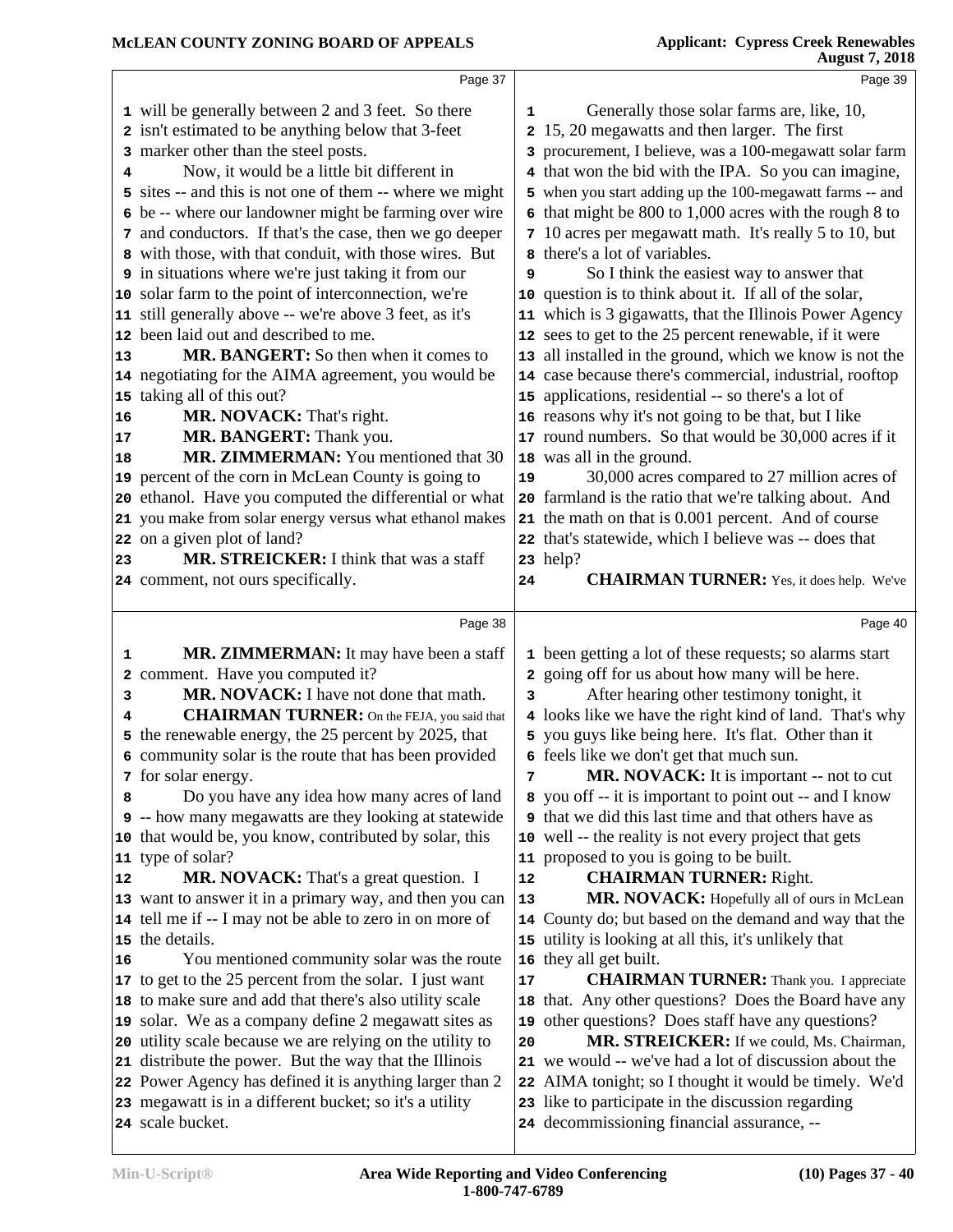|    | Page 41                                                                                                    |                | Page 43                                                                                                           |
|----|------------------------------------------------------------------------------------------------------------|----------------|-------------------------------------------------------------------------------------------------------------------|
| 1  | <b>CHAIRMAN TURNER: Okay.</b>                                                                              |                | 1 after a bond, a performance bond; but the                                                                       |
| 2  | MR. STREICKER: -- specifically as it                                                                       |                | 2 recommendation says that they need to do a letter of                                                            |
|    | 3 relates to, in this case, proposed stipulation                                                           |                | 3 credit or escrow.                                                                                               |
| 4  | number 8.                                                                                                  | 4              | <b>CHAIRMAN TURNER:</b> And I think, with wind,                                                                   |
| 5  | One of the discussions in there -- and, you                                                                |                | 5 we've been pretty consistent with escrow, setting up                                                            |
|    | 6 know, the AIMA and financial assurance has been an                                                       |                | 6 an escrow so many years into the project. Maybe we                                                              |
|    | 7 evolving process that started with transmission, then                                                    |                | 7 need to get more specific about that in our                                                                     |
|    | 8 pipelines. I think that the agreement that you were                                                      |                | 8 discussion.                                                                                                     |
|    | 9 handed as part of the Geronimo presentation was about                                                    |                |                                                                                                                   |
|    |                                                                                                            | 9              | Are there any questions from the audience                                                                         |
|    | 10 two weeks old. That's been on the website. That law                                                     |                | 10 for this applicant?                                                                                            |
|    | 11 did go live at the end of June. Ag has done yeoman's                                                    | 11             | MR. LENZ: Do you need my name?                                                                                    |
|    | 12 work to get that draft out quickly.                                                                     | 12             | <b>CHAIRMAN TURNER: Please.</b>                                                                                   |
| 13 | At least from my development experience, the                                                               | 13             | MR. LENZ: Robert J. Lenz, L-e-n-z, 202                                                                            |
|    | 14 preference from County Boards going forward -- and                                                      |                | 14 North Center in Bloomington. First of all, thank you                                                           |
|    | 15 yours may differ -- has been to prioritize bonds over                                                   |                | 15 for your presentation. You indicated initially that                                                            |
|    | 16 letter of credit. I think that's been through a lot                                                     |                | 16 you had a presentation that could be made about impact                                                         |
|    | 17 of discussion with developers, you know, county                                                         |                | 17 on property values but, because the Board has heard it                                                         |
|    | 18 enforcement officials, et cetera. Also for special                                                      | 18             | before, you voluntarily withheld it tonight.                                                                      |
|    | 19 purpose entities that will be building all of these                                                     | 19             | I would appreciate it if you could briefly                                                                        |
|    | 20 facilities, bonding is a much easier instrument to                                                      | 20             | summarize -- don't necessarily have to do your whole                                                              |
|    | 21 carry on the balance sheet than a letter of credit.                                                     |                | 21 report -- but summarize whether there's any impact on                                                          |
| 22 | Scott, I don't know if --.                                                                                 |                | 22 either farmland or single-family dwellings or                                                                  |
| 23 | MR. NOVACK: Dave, I think you said that                                                                    |                | 23 adjoining property values. What's your experience?                                                             |
|    | 24 really well.                                                                                            |                | 24 What's your database? And what's your basis for                                                                |
|    |                                                                                                            |                |                                                                                                                   |
|    |                                                                                                            |                |                                                                                                                   |
|    | Page 42                                                                                                    |                | Page 44                                                                                                           |
| 1  |                                                                                                            |                |                                                                                                                   |
|    | Just in our experience as a developer who                                                                  | $\overline{a}$ | 1 support of that?<br>MR. STREICKER: Sure. This is Dave                                                           |
| 3  | 2 finances projects, we'd love to be able to pay for all                                                   |                |                                                                                                                   |
|    | of our projects with cash, but that's obviously not                                                        |                | 3 Streicker. I'll take the first part of answering your                                                           |
| 5  | 4 the reality.                                                                                             | 5              | 4 question.                                                                                                       |
|    | A letter of credit or a cash escrow ties up                                                                |                | Recognizing that impact on neighboring                                                                            |
|    | 6 capital that otherwise, you know, needs to be used to                                                    |                | 6 property values is a key issue for, whether it's                                                                |
|    | 7 go out and secure other projects. We constantly hear                                                     |                | 7 planning committees, zoning boards of appeals,                                                                  |
|    | 8 from our finance team the preference for bonding and,                                                    |                | 8 planning commissions, et cetera, statewide is a key                                                             |
|    | 9 conversely, the aversion towards letter of credit.                                                       |                | 9 consideration, Cypress has commissioned Cohn Reznick                                                            |
| 10 | So for us -- and it's just a request -- for                                                                |                | 10 -- and there's four authors of this report -- to go                                                            |
|    | 11 us, we really -- it's important for us to see that                                                      |                | 11 out and study the issue.                                                                                       |
|    | 12 bonding as a security option and has been pretty                                                        | 12             | Cohen has studied, I believe, the three                                                                           |
|    | 13 consistent across some other jurisdictions as an                                                        |                | 13 existing solar projects in Illinois and a number in                                                            |
|    | 14 allowable form of security. Dave and I thought we                                                       |                | 14 Indiana that have similar characteristics to the sites                                                         |
|    | 15 would mention that.                                                                                     |                | 15 that we're looking at here in Illinois. Those would                                                            |
| 16 | <b>CHAIRMAN TURNER:</b> Appreciate that. Any                                                               |                | 16 cover agricultural sites and also sites that are in                                                            |
|    | 17 comments on that? Anyone?                                                                               |                | 17 ex-urban areas similar to the Collar Counties around                                                           |
| 18 | MR. DICK: The County prefers the other way.                                                                | 18             | Chicago, with a combination of agriculture and                                                                    |
| 19 | <b>CHAIRMAN TURNER:</b> I'm sure that's true. All                                                          |                | 19 subdivisions and encroaching homes.                                                                            |
|    | 20 right.                                                                                                  | 20             | The report has been very consistent that                                                                          |
| 21 | <b>MR. DEAN:</b> But your stipulation specifies                                                            |                | 21 there is no appreciable decrease in property values                                                            |
| 22 | either, right?                                                                                             |                | 22 because of the siting of solar farms next to existing                                                          |
| 23 | <b>MR. DICK:</b> It stipulates that, if those<br>24 apparently don't work, the County has the option to go |                | 23 homes -- that's on a sales comparison approach -- and<br>24 also that there have been new -- the term that the |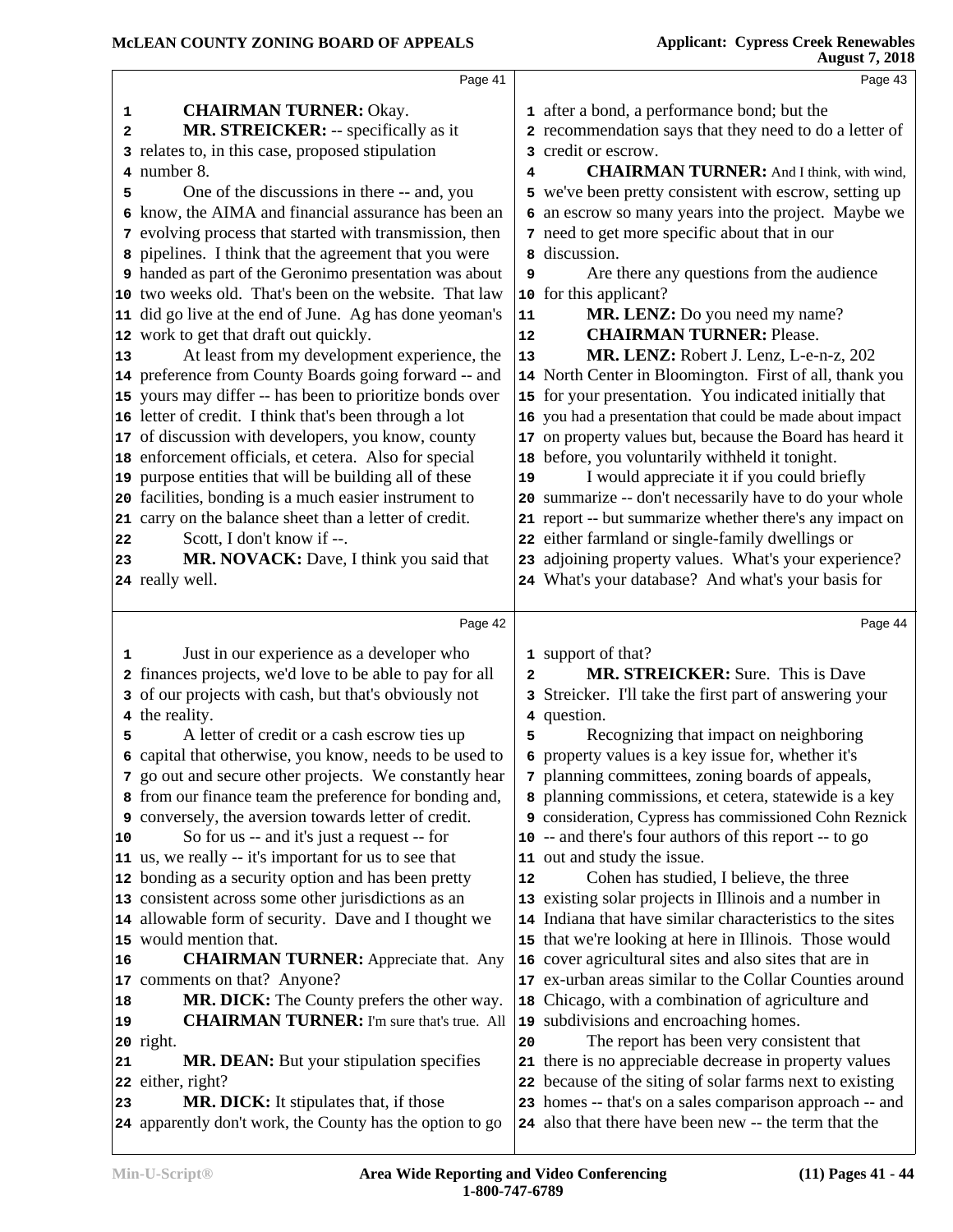|    | Page 45                                                                                                    |                         | Page 47                                                                                                    |  |
|----|------------------------------------------------------------------------------------------------------------|-------------------------|------------------------------------------------------------------------------------------------------------|--|
|    | 1 expert uses is "state homes" -- built right next to                                                      | 1                       | Scott and I have both seen a lot of the                                                                    |  |
|    | 2 solar farms. These are very expensive homes that have                                                    |                         | 2 reports that do the sales comparison approach that                                                       |  |
| 3  | been built after the solar farm has been constructed.                                                      |                         | 3 Scott mentioned, and I haven't seen one go this step 2                                                   |  |
| 4  | So in the opinion of Cohn Reznick, there has                                                               |                         | 4 that Cohn Reznick did.                                                                                   |  |
| 5  | been no appreciable negative impact on neighboring                                                         | 5                       | Mr. LENZ: Thank you. You haven't done                                                                      |  |
| 6  | property values as a result of solar installations.                                                        |                         | 6 projects elsewhere in Illinois. You're just getting                                                      |  |
| 7  | MR. NOVACK: Just to very quickly summarize                                                                 |                         | 7 started. Is the data you've summarized from this                                                         |  |
| 8  | their methodology, they do what is called a paired                                                         |                         | 8 study consistent with your company's experience in                                                       |  |
| 9  | sales analysis. What they will do is take properties                                                       |                         | 9 other jurisdictions, other states?                                                                       |  |
| 10 | that have sold that are next to solar farms and                                                            | 10                      | MR. NOVACK: Yes, absolutely.                                                                               |  |
|    | 11 compare those to properties that have sold that are                                                     | 11                      | Mr. LENZ: All right. Thank you very much.                                                                  |  |
|    | 12 similar but not next to the solar farm, but very                                                        | 12                      | <b>CHAIRMAN TURNER:</b> Could you give us a                                                                |  |
|    | 13 similar.                                                                                                | 13                      | digital copy of that study, and we'll put it on the                                                        |  |
| 14 | So they will take a property that's, say, a                                                                |                         | 14 website so people can look at that?                                                                     |  |
|    | 15 mile away or, you know, a couple of streets away from                                                   | 15                      | MR. NOVACK: Absolutely. I've given it                                                                      |  |
|    | 16 a solar farm compared to a property that's right on                                                     |                         | 16 Darrell already; so it's there.                                                                         |  |
| 17 | the solar farm and compare those numbers and see if                                                        | $17$                    | <b>CHAIRMAN TURNER:</b> Great. Are there any                                                               |  |
| 18 | there's any discrepancy between those. They'll do the                                                      |                         | 18 other questions from the audience for this applicant?                                                   |  |
|    | 19 same with actual farm ground that shares a property                                                     | 19                      | MS. ZEIGLER: Anna Zeigler, 2242 Westgate                                                                   |  |
| 20 | line with a solar farm compared to a property line                                                         | 20                      | Drive, Bloomington, 61705.                                                                                 |  |
| 21 | that does not.                                                                                             | 21                      | <b>CHAIRMAN TURNER:</b> Anna, would you pull that                                                          |  |
| 22 | And not only -- it's actually interesting.                                                                 |                         | 22 microphone closer to you so we can hear?                                                                |  |
| 23 | The results showed -- for them, if it's more than, I                                                       | 23                      | MS. ZEIGLER: Yes. Is that better?                                                                          |  |
|    | 24 think, a 5-percent difference, then they can say, hey,                                                  | 24                      | <b>CHAIRMAN TURNER:</b> Is it better back there?                                                           |  |
|    |                                                                                                            |                         |                                                                                                            |  |
|    |                                                                                                            |                         |                                                                                                            |  |
|    | Page 46                                                                                                    |                         | Page 48                                                                                                    |  |
|    |                                                                                                            |                         |                                                                                                            |  |
| 2  | 1 there's some kind of impact going on. The numbers<br>that they've gathered show actually a 3-percent     | $\overline{\mathbf{2}}$ | 1 Can you hear?<br>MS. ZEIGLER: In your application, there's a                                             |  |
|    | 3 appreciation for properties that are next to solar                                                       |                         | 3 page -- and I don't know exactly what page number it                                                     |  |
|    | 4 farms.                                                                                                   |                         | 4 is -- it says "7" at the bottom, but it's not the                                                        |  |
| 5  | And they always disclaim. They're saying,                                                                  |                         | 5 seventh page of the application. It says, "End of                                                        |  |
|    | 6 hey, we're not saying that neighboring property values                                                   |                         | 6 Life Decommissioning" at the top, and it makes                                                           |  |
|    | 7 are going to go up because of the solar farm, but this                                                   |                         | 7 reference to "Massachusetts hazardous waste                                                              |  |
|    | 8 is what the data has shown. Again, because it's under                                                    |                         | 8 standards." I was just curious as to why those                                                           |  |
| 9  | 5 percent, there's no conclusions from it, but that's                                                      |                         | 9 standards were cited and if there are any relevant                                                       |  |
|    | 10 what the numbers show.                                                                                  |                         | 10 Illinois standards regarding hazardous waste that                                                       |  |
| 11 | The last thing I want to mention quickly is                                                                |                         | 11 apply to solar panels.                                                                                  |  |
|    | 12 this report from Cohn Reznick is completely consistent                                                  | ${\bf 12}$              | MR. STREICKER: I believe the Massachusetts                                                                 |  |
|    | 13 with reports that both we've commissioned as solar                                                      |                         | 13 report has been consistently appended to our                                                            |  |
| 14 | farm developers and just industry-wide all over the                                                        |                         | 14 applications because it touches on a number of aspects                                                  |  |
|    | 15 country. There has been evidence shown in market                                                        |                         | 15 of solar farms, one dealing with hazardous materials                                                    |  |
|    | 16 after market that there is no negative impact on                                                        |                         | 16 and the lack thereof in the panels.                                                                     |  |
| 17 | property values next to solar farms.                                                                       | 17                      | Illinois has, of course, hazardous waste                                                                   |  |
| 18 | MR. STREICKER: Cohn Reznick, in the second                                                                 | 18                      | disposal standards. I believe it is our position that                                                      |  |
| 19 | part of their report, going one step further, they                                                         | 19                      | these would not be triggered by the panels. Certainly                                                      |  |
| 20 | actually interviewed assessors in the counties that                                                        | 20                      | as part of our decommissioning, the panels will be                                                         |  |
| 21 | solar farms had been built in to find out whether                                                          |                         | 21 removed and taken away, and they must be handled                                                        |  |
|    | 22 people had been coming in and seeking a reduced                                                         |                         | 22 appropriately under Illinois law.                                                                       |  |
|    | 23 assessment from their property; and I do not believe<br>24 they found any cases in which that happened. | 23                      | <b>MS. ZEIGLER:</b> If indeed the panels were<br>24 determined to be hazardous waste, do you know how that |  |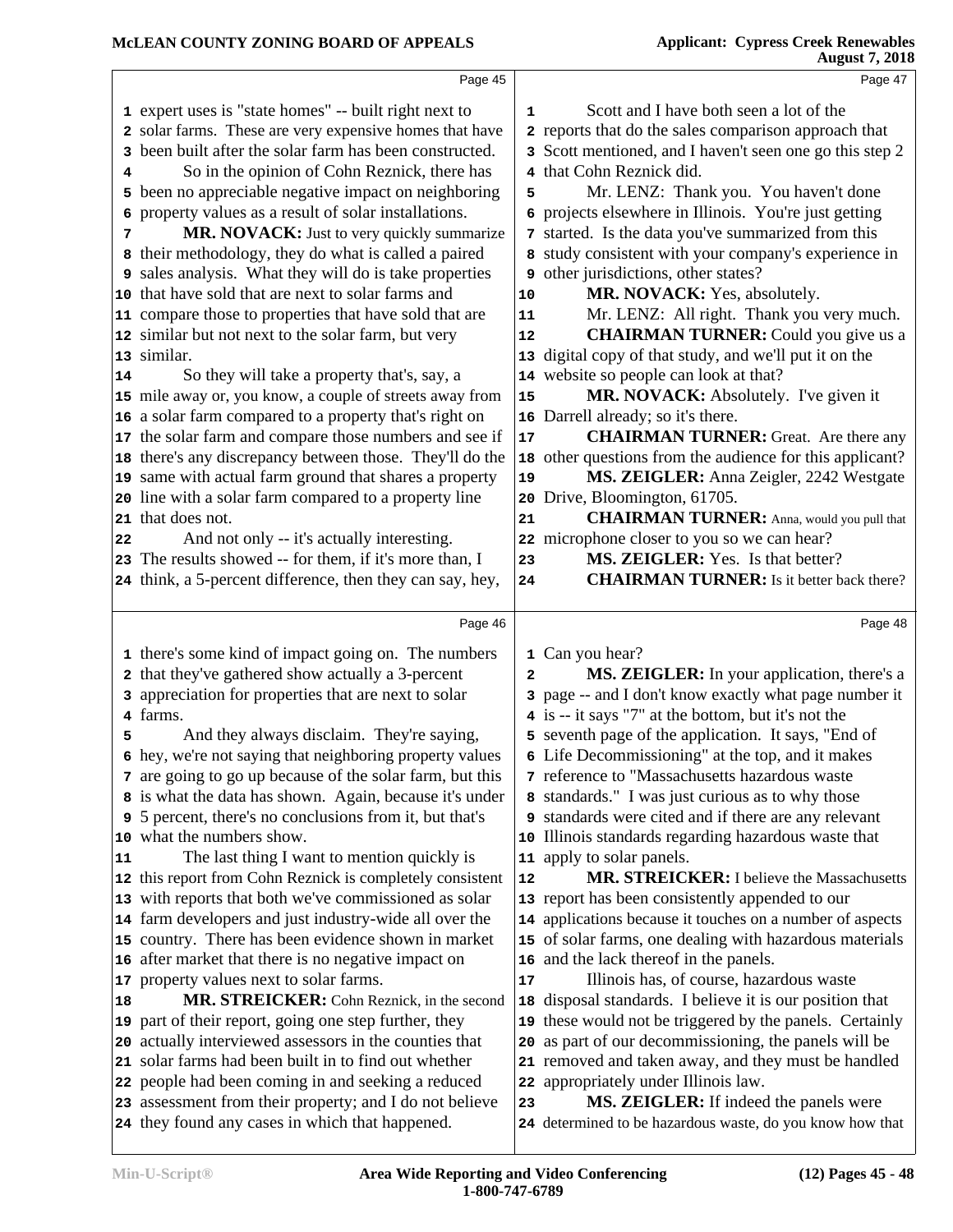|              | Page 49                                                                                                  |          | Page 51                                                                                     |  |
|--------------|----------------------------------------------------------------------------------------------------------|----------|---------------------------------------------------------------------------------------------|--|
|              | 1 would impact your decommissioning costs?                                                               |          | 1 that the bonding has become an allowable form of                                          |  |
| $\mathbf{2}$ | MR. STREICKER: I assume they would go up                                                                 |          | 2 security due to its downside protection scenario.                                         |  |
| 3            | over current estimates, but I don't know specifically.                                                   | 3        | MS. ZEIGLER: Thank you.                                                                     |  |
| 4            | MR. NOVACK: We also know, based on the                                                                   | 4        | <b>CHAIRMAN TURNER:</b> Are there any other                                                 |  |
|              | 5 watching of more mature PV markets, such as overseas                                                   |          | 5 questions from audience members?                                                          |  |
|              | 6 in Germany and other parts of Europe, the demand for                                                   | 6        | (No response.)                                                                              |  |
|              | 7 secondary life on solar modules, whether it be for                                                     | 7        | <b>CHAIRMAN TURNER:</b> Would anyone from the                                               |  |
|              | 8 their use as solar modules or for their components, is                                                 |          | 8 audience like to give testimony concerning this case?                                     |  |
|              | <b>9</b> quite large; and the recycling industry is quite                                                | 9        | (No response.)                                                                              |  |
|              | 10 extensive in areas where it's needed. That's fully                                                    | 10       | <b>CHAIRMAN TURNER:</b> Seeing none, would you                                              |  |
|              | 11 where the trend will be here. It's just the utility                                                   |          | 11 guys like to make a closing statement?                                                   |  |
|              | 12 scale solar projects have not been in the ground for                                                  | 12       | MR. STREICKER: Thank you again for the                                                      |  |
|              | 13 long enough to warrant a market for recycling at this                                                 |          | 13 patience and time from Board, staff, and counsel. The                                    |  |
|              | 14 time.                                                                                                 |          | 14 only thing I'd like to note in closing is, if we                                         |  |
| 15           | MS. ZEIGLER: In your vegetation plan, you                                                                |          | 15 could, mark our property report that's we're going to                                    |  |
|              | 16 make reference to weed management and weed abatement.                                                 |          | 16 submit electronically for today's presentation.                                          |  |
|              | 17 Do you plan to use certified seed for your vegetation?                                                | 17       | MR. DICK: Could you repeat the question,                                                    |  |
| 18           | MR. NOVACK: Yes. We plan to contract our<br>19 vegetation maintenance plan and also our landscaping      |          | 18 please?<br>MR. STREICKER: The digital copy of our                                        |  |
| 20           | plan to ensure that native grasses, certified native                                                     | 19<br>20 | property valuation analysis, I would like to mark that                                      |  |
| 21           | grasses, are used and seed mixes are used.                                                               |          | 21 as Exhibit 1 to today's presentation.                                                    |  |
| 22           | MS. ZEIGLER: Lastly, you mentioned a                                                                     | 22       | MR. DICK: Okay. Thank you.                                                                  |  |
|              | 23 preference for bonds versus cash escrow or a letter of                                                | 23       | <b>CHAIRMAN TURNER:</b> Did you want to make a                                              |  |
|              | 24 credit. I'm just curious if you could elaborate on,                                                   |          | 24 closing statement at all?                                                                |  |
|              |                                                                                                          |          |                                                                                             |  |
|              |                                                                                                          |          |                                                                                             |  |
|              | Page 50                                                                                                  |          | Page 52                                                                                     |  |
|              |                                                                                                          |          |                                                                                             |  |
|              | 1 if a solar company were to go bankrupt, what is the                                                    | 1        | MR. STREICKER: Not other than to thank                                                      |  |
|              | 2 vulnerability of those types of financial assurance                                                    | 3        | 2 everybody for their time and patience.                                                    |  |
|              | 3 being accessed by other creditors rather than                                                          |          | <b>CHAIRMAN TURNER:</b> Thank you. Are there any                                            |  |
| 5            | 4 available to the County to use for decommissioning.<br>MR. NOVACK: A couple of things to that          | 5        | 4 topics we want to discuss, first off, as a board?<br>MR. BANGERT: I'll go straight to the |  |
|              | 6 question. For starters, the most valuable assets of                                                    |          | 6 financial assurances. What are the Board's thoughts                                       |  |
|              | 7 any solar company are the operational solar plants.                                                    |          | 7 there?                                                                                    |  |
|              | 8 So in a situation where a solar operator goes bankrupt                                                 | 8        | MR. DEAN: I think it would be consistent --                                                 |  |
|              | <b>9</b> and a solar farm is taken over by the creditor, the                                             |          | <b>9</b> if were \$25,000 per megawatt on the other applicant,                              |  |
|              | 10 last thing that that creditor would want to do or new                                                 |          | 10 we need to be similar here.                                                              |  |
|              | 11 owner of the solar farm is cease the operation of the                                                 | 11       | <b>CHAIRMAN TURNER:</b> I think having escrow or                                            |  |
|              | 12 solar farm, because that's creating revenue.                                                          |          | 12 letter of credit is consistent with what we've been                                      |  |
| 13           | Now, if and when it gets to the end of the                                                               | 13       | doing across the board; so I don't see that changing.                                       |  |
|              | 14 useful life of the solar farm and it's time to be                                                     | 14       | <b>MR. ZIMMERMAN: Per megawatt?</b>                                                         |  |
|              | 15 decommissioned, "A" there's the value there. "B"                                                      | 15       | <b>CHAIRMAN TURNER: Correct.</b>                                                            |  |
|              | 16 there's the lease that obviously requires that the                                                    | 16       | Any other topics?                                                                           |  |
|              | 17 solar farm be deconstructed and decommissioned. But                                                   | 17       | (No response.)                                                                              |  |
|              | 18 also, that bond that is there to ensure that there is                                                 | 18       | <b>CHAIRMAN TURNER:</b> Okay. We will walk                                                  |  |
|              | 19 the appropriate funding available to do the                                                           | 19       | through; and if you have any comments on any of the                                         |  |
| 21           | 20 decommissioning -- I'm not a financial expert in terms                                                | 20<br>21 | standards, we'll bring them up here.<br>Standard A?                                         |  |
|              | of being able to explain all of the intricate<br>22 differences between surety bonds, different forms of | 22       | $B$ ?                                                                                       |  |
|              | 23 surety bonds such as performance bonds and also                                                       | 23       | $C$ ?                                                                                       |  |
|              | 24 letters of credit and escrow agreements, but I know                                                   | 24       | D?                                                                                          |  |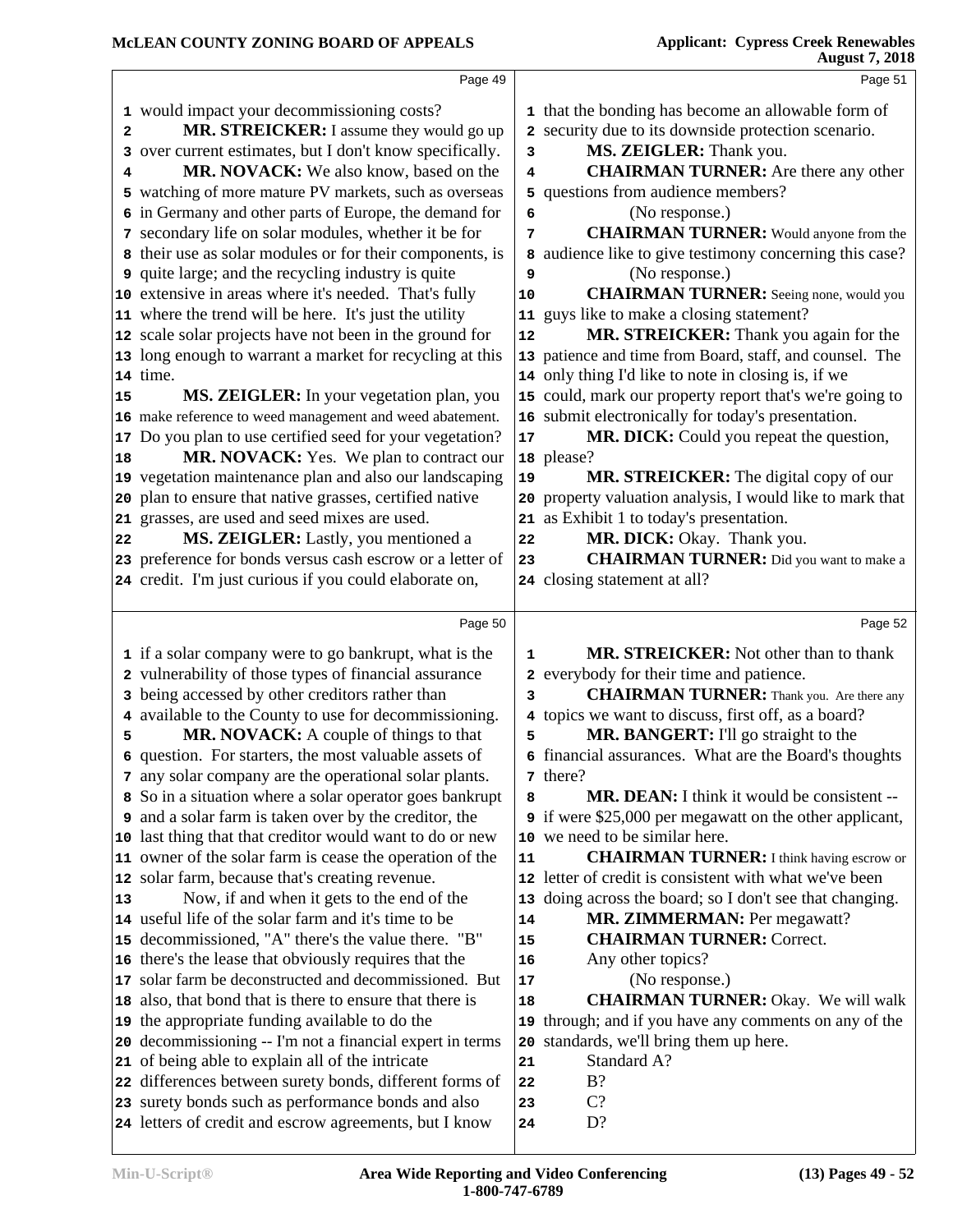| Page 53                                                                                                                                                                                                                                                                                                                                                                                                                                                                                                                                                                                                                                                                                                                                                                                            | Page 55                                                                                                                                                                                                                                                                                                                                                                                                                                                                                                                                                                                                            |
|----------------------------------------------------------------------------------------------------------------------------------------------------------------------------------------------------------------------------------------------------------------------------------------------------------------------------------------------------------------------------------------------------------------------------------------------------------------------------------------------------------------------------------------------------------------------------------------------------------------------------------------------------------------------------------------------------------------------------------------------------------------------------------------------------|--------------------------------------------------------------------------------------------------------------------------------------------------------------------------------------------------------------------------------------------------------------------------------------------------------------------------------------------------------------------------------------------------------------------------------------------------------------------------------------------------------------------------------------------------------------------------------------------------------------------|
| $E$ ?<br>1<br>$F$ ?<br>$\mathbf{2}$<br>$G$ ?<br>3<br>And then the stipulations.<br>4<br>Again, here we would just clarify it's<br>5<br>\$25,000 per megawatt. And, again, anything that's not<br>6<br>7 at least 5 feet deep will need to be removed. They                                                                                                                                                                                                                                                                                                                                                                                                                                                                                                                                         | $\frac{1}{2}$<br>STATE OF ILLINOIS<br>SS<br>з<br>COUNTY OF DeWITT<br>4<br>5<br>I, BRENDA ZEITLER, CRR, RPR, and CSR,<br>License No. 084-004062, in and for the state of<br>6<br>Illinois, do hereby certify that the foregoing meeting<br>was taken on the 7th day of August, 2018, before the<br>7<br>McLean County Zoning Board of Appeals and that said<br>meeting was taken down in stenograph notes, afterwards<br>8<br>reduced to typewriting by me, and that this transcript                                                                                                                                |
| have that in their decommissioning plan.<br>8<br>MR. ZIMMERMAN: In the spirit of a prior<br>9<br>board member who is no longer here, I'd like to point<br>10<br>out that they misspelled the address of the co-owner's<br>11<br>address over in Morton. Jim Finnigan's, I presume,<br>12<br>brother, John Finnigan, needs an extra --<br>13<br><b>MR. DEAN: Son</b><br>14<br>MR. ZIMMERMAN: Son. And EcoCAT, would<br>15<br>someone contact EcoCAT and give them the spelling of<br>16<br>McLean County?<br>17<br>We had a board member who would always point<br>18<br>out such typos, et cetera.<br>19<br><b>CHAIRMAN TURNER:</b> Could I get a motion?<br>20<br>MR. DEAN: I recommend approval of SU-18-14<br>21<br>with stipulations.<br>22<br>MR. ZIMMERMAN: With stimulations, second.<br>23 | is a true and accurate transcription of the testimony.<br>9<br>I do hereby certify that I am a<br>10<br>disinterested person in this cause of action, that I<br>am not a relative of any party or any attorney of<br>11<br>record in this cause or an attorney for any party<br>herein or otherwise interested in the event of this<br>12<br>action, and that I am not in the employ of the<br>attorneys for either party.<br>13<br>IN WITNESS WHEREOF, I have hereunto set my hand<br>14<br>this 30th day of August, 2018.<br>15<br>16<br>17<br>Brenda Zeitler, RPR, CRR, CSR<br>18<br>19<br>20<br>21<br>22<br>23 |
| <b>CHAIRMAN TURNER:</b> Okay. Roll call vote?<br>24                                                                                                                                                                                                                                                                                                                                                                                                                                                                                                                                                                                                                                                                                                                                                | 24                                                                                                                                                                                                                                                                                                                                                                                                                                                                                                                                                                                                                 |
| Page 54                                                                                                                                                                                                                                                                                                                                                                                                                                                                                                                                                                                                                                                                                                                                                                                            |                                                                                                                                                                                                                                                                                                                                                                                                                                                                                                                                                                                                                    |
| <b>MR. DICK: Bangert?</b><br>1<br>MR. BANGERT: Yes.<br>2<br>MR. DICK: Dean?<br>3<br>MR. DEAN: Yes.<br>4<br><b>MR. DICK: Turner?</b><br>5<br><b>CHAIRMAN TURNER: Yes.</b><br><b>MR. DICK: Zimmerman?</b><br>7<br>MR. ZIMMERMAN: Yes<br>8<br>MR. DICK: Carlton?<br>9<br><b>MS. CARLTON: Yes.</b><br>10<br><b>CHAIRMAN TURNER:</b> You know it comes up at<br>11<br>the next Board meeting? Good luck.<br>12<br>13<br>(Case Number SU-18-14 concluded<br>14<br>at 9:22 p.m.)<br>15<br>16<br>17<br>18<br>19<br>20<br>21                                                                                                                                                                                                                                                                                |                                                                                                                                                                                                                                                                                                                                                                                                                                                                                                                                                                                                                    |
| 22<br>23<br>24                                                                                                                                                                                                                                                                                                                                                                                                                                                                                                                                                                                                                                                                                                                                                                                     |                                                                                                                                                                                                                                                                                                                                                                                                                                                                                                                                                                                                                    |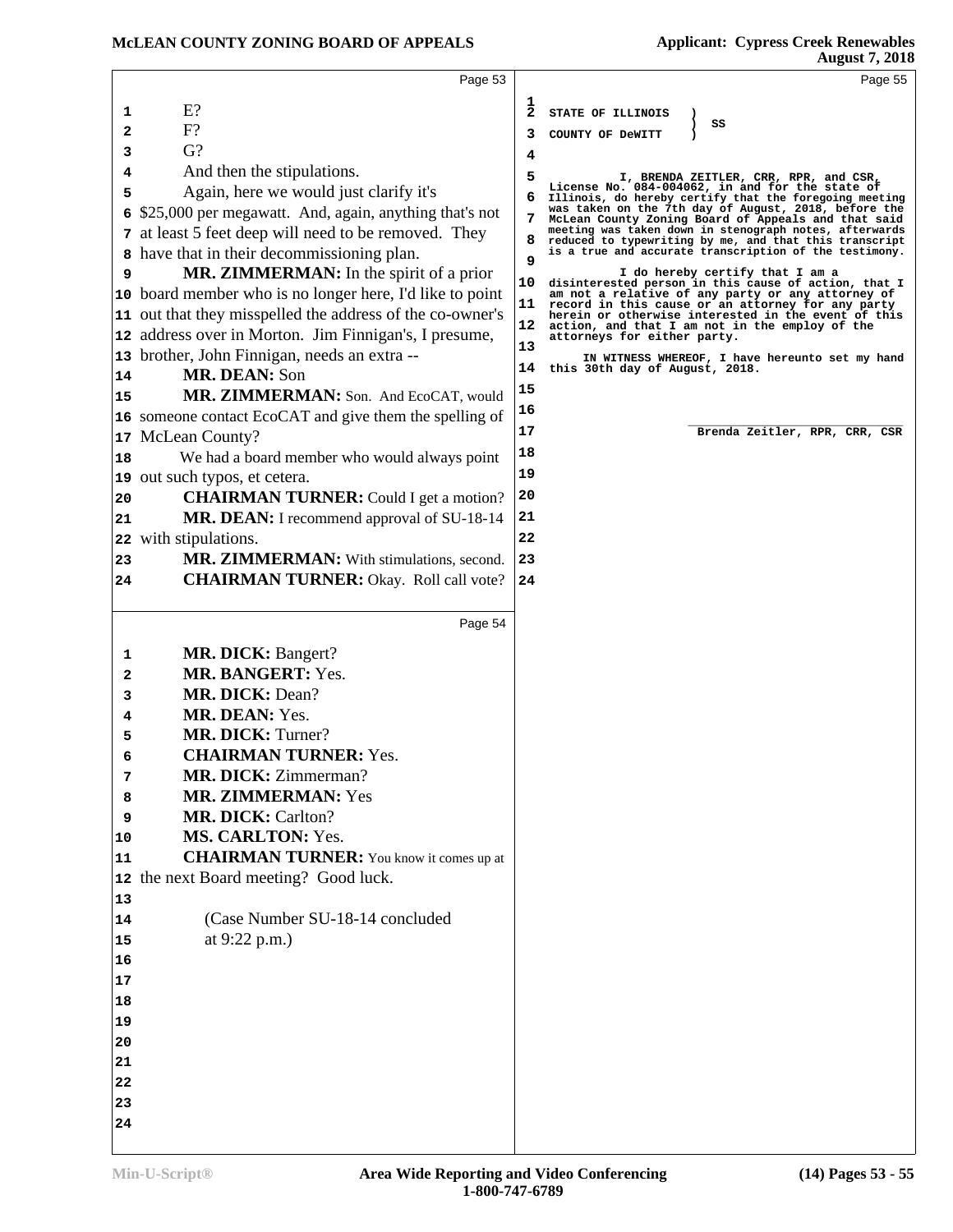#### **McLEAN COUNTY ZONING BOARD OF APPEALS Applicant: Cypress Creek Renewables**

**August 7, 2018**

|                         | addition $(1)$         | 22:6               |
|-------------------------|------------------------|--------------------|
|                         | 11:11                  | Although (1)       |
| \$                      |                        | 10:18              |
|                         | additional (1)         |                    |
| \$218,000(3)            | 36:18                  | always (4)         |
| 30:3,7;34:10            | address $(4)$          | 22:2;28:8;46:5     |
| \$25,000(3)             | 3:5,14;53:11,12        | 53:18              |
|                         | addresses (1)          | Ameren (4)         |
| 12:22;52:9;53:6         | 3:3                    |                    |
| \$300,000(1)            |                        | 18:11,11,12,13     |
| 34:18                   | Adequate (2)           | amongst $(2)$      |
| \$4(1)                  | 8:21;9:13              | 16:12,15           |
| 32:21                   | adhere $(1)$           | amount $(4)$       |
|                         | 26:18                  | 12:21;13:24;17     |
| \$6,000(1)              |                        |                    |
| 34:16                   | adjoining (1)          | 27:19              |
|                         | 43:23                  | analysis (2)       |
| A                       | adjusting (1)          | 45:9;51:20         |
|                         | 21:16                  | angled $(2)$       |
|                         | affect $(1)$           | 20:6,17            |
| abatement $(1)$         |                        |                    |
| 49:16                   | 24:2                   | Anna $(2)$         |
| abide $(1)$             | affectionately (1)     | 47:19,21           |
| 26:23                   | 17:7                   | annual(1)          |
|                         | affirmed (1)           | 30:9               |
| able $(6)$              |                        |                    |
| 23:11;26:22;31:18;      | 3:12                   | anti-reflecting (1 |
| 38:14;42:2;50:21        | afternoon (2)          | 12:7               |
| above $(8)$             | 19:18;20:6             | anti-reflective (2 |
|                         | ag(6)                  | 7:12;8:15          |
| 6:20;10:19;22:11,14;    | 14:8;25:10,12,15;      | apologize (1)      |
| 31:18;36:21;37:11,11    |                        |                    |
| absolutely (2)          | 30:12;41:11            | 31:4               |
| 47:10,15                | again (17)             | apparently $(1)$   |
| absorbs $(1)$           | 3:14,24;13:21,22;      | 42:24              |
| 18:21                   | 14:8;15:6;17:14;21:18; | appeals $(1)$      |
|                         | 26:6;28:1,21;31:20;    | 44:7               |
| AC(1)                   |                        |                    |
| 21:18                   | 32:9;46:8;51:12;53:5,6 | appears $(1)$      |
| accept(1)               | Agency (5)             | 9:17               |
| 13:1                    | 8:4;12:1;17:17;        | appended $(1)$     |
|                         | 38:22;39:11            | 48:13              |
| acceptable(1)           | Agreement (7)          | Appendix (1)       |
| 7:23                    |                        |                    |
| access(3)               | 7:22;13:6,10,11,13;    | 4:19               |
| 8:21;19:22;32:5         | 37:14;41:8             | apples $(1)$       |
| accessed(1)             | agreements $(1)$       | 19:4               |
| 50:3                    | 50:24                  | appliances (1)     |
|                         | agrees $(1)$           | 28:18              |
| According (1)           | 13:1                   | applicable (1)     |
| 10:13                   |                        |                    |
| acres(9)                | agricultural (6)       | 10:10              |
| 26:10;31:15;32:9;       | 6:21;7:22;13:5,10;     | Applicant (17)     |
| 38:8;39:6,7,17,19,19    | 23:7;44:16             | 4:11;7:2,6,12,1    |
|                         | Agriculture (8)        | 9,18;10:19;11:     |
| across(4)               | 4:4;5:9;6:13;7:23;     | 12:2,11;34:1;4     |
| 15:23;16:23;42:13;      |                        |                    |
| 52:13                   | 10:5;11:9;13:7;44:18   | 47:18;52:9         |
| Act(2)                  | ahead $(3)$            | application (10)   |
| 17:7;18:16              | 3:2,11,19              | 4:2,14,14,19;5     |
|                         | AIMA(3)                | 11:14;13:15;20     |
| active(2)               | 37:14;40:22;41:6       | 5                  |
| 15:24;16:5              |                        |                    |
| activity <sub>(1)</sub> | alarms $(1)$           | applications (2)   |
| 28:12                   | 40:1                   | 39:15;48:14        |
| actual(1)               | Albert (2)             | apply $(2)$        |
|                         | 3:9,16                 | 19:6;48:11         |
| 45:19                   |                        |                    |
| actually (8)            | allow $(1)$            | appreciable (2)    |
| 18:5;22:17;28:22;       | 4:3                    | 44:21;45:5         |
| 35:8,14;45:22;46:2,20   | allowable (2)          | appreciate $(3)$   |
|                         | 42:14;51:1             | 40:17;42:16;43     |
| add $(3)$               | allows (1)             | appreciation (1)   |
| 10:21;27:16;38:18       |                        | 46:3               |
| adding $(1)$            | 7:10                   |                    |
| 39:5                    | almost $(1)$           | approach $(2)$     |

 $28:8;46:5;$  18:11,11,12,13 12:21;13:24;17:9; **a** *flecting* (1) **a** *flective* (2) **antly (1) A**cant (17) 4:11;7:2,6,12,14;9:6, 9,18;10:19;11:20,23; 12:2,11;34:1;43:10; **ation** (10) 4:2,14,14,19;5:6; 11:14;13:15;20:9;48:2, ations (2) **ciable (2)**  40:17;42:16;43:19 *diation* (1) 16:22;26:18;50:19 **appropriately (1)** 48:22 **approval (1)** 53:21 **approximate (1)** 32:13 **approximately (2)** 8:24;14:7 **area (11)** 5:9;7:17;19:1;25:23; 26:10;31:11,19;32:2,8; 34:2;36:21 **areas (7)** 10:7;14:7;16:3,5; 17:2;44:17;49:10 **around (6)** 19:17;21:11;23:15, 20;36:2;44:17 **arrays (5)** 7:8,9,11,13;8:14 **art (1)** 35:7 **Article (1)** 13:16 **aspect (1)** 26:16 **aspects (2)** 14:21;48:14 **assessed (2)** 29:24;30:12 **assessment (5)** 5:1;6:16,18;10:14; 46:23 **assessors (2)** 30:1;46:20 **assets (1)** 50:6 **assisting (1)** 10:15 **associate (1)** 19:5 **associated (2)** 26:14;30:19 **Associates (1)** 35:23 **assume (1)** 49:2 **assurance (3)** 40:24;41:6;50:2 **assurances (1)** 52:6 **audience (4)** 43:9;47:18;51:5,8 **authors (1)** 44:10 **available (3)** 33:15;50:4,19 **Avenue (3)** 4:7;9:2;31:14 **avenues (1)**

 44:23;47:2 **appropriate (3)**

 18:1 **aversion (1)** 42:9 **away (6)** 10:6;21:21,23;45:15, 15;48:21 **axis (3)** 19:13,14;20:7

#### **B**

**back (6)** 16:9;25:14;35:5,18; 36:9;47:24 **balance (1)** 41:21 **BANGERT (9)** 34:2,9,20;36:18; 37:13,17;52:5;54:1,2 **bankrupt (2)** 50:1,8 **barbed (1)** 27:7 **barely (1)** 10:19 **based (6)** 30:2,12;32:10;33:4; 40:14;49:4 **basic (1)** 22:7 **basically (5)** 17:10;18:8;21:5; 29:23;35:13 **basis (2)** 30:2;43:24 **become (1)** 51:1 **behalf (1)** 14:15 **behaving (1)** 33:7 **behind (1)** 15:9 **below (4)** 36:20,22,23;37:2 **benefit (1)** 15:9 **benefits (4)** 24:17;29:4,5,22 **best (2)** 10:20;30:14 **better (5)** 25:7;27:24;31:7; 47:23,24 **bid (1)** 39:4 **big (2)** 22:22;23:7 **biggest (1)** 27:23 **bill (2)** 29:19,20 **birds (1)**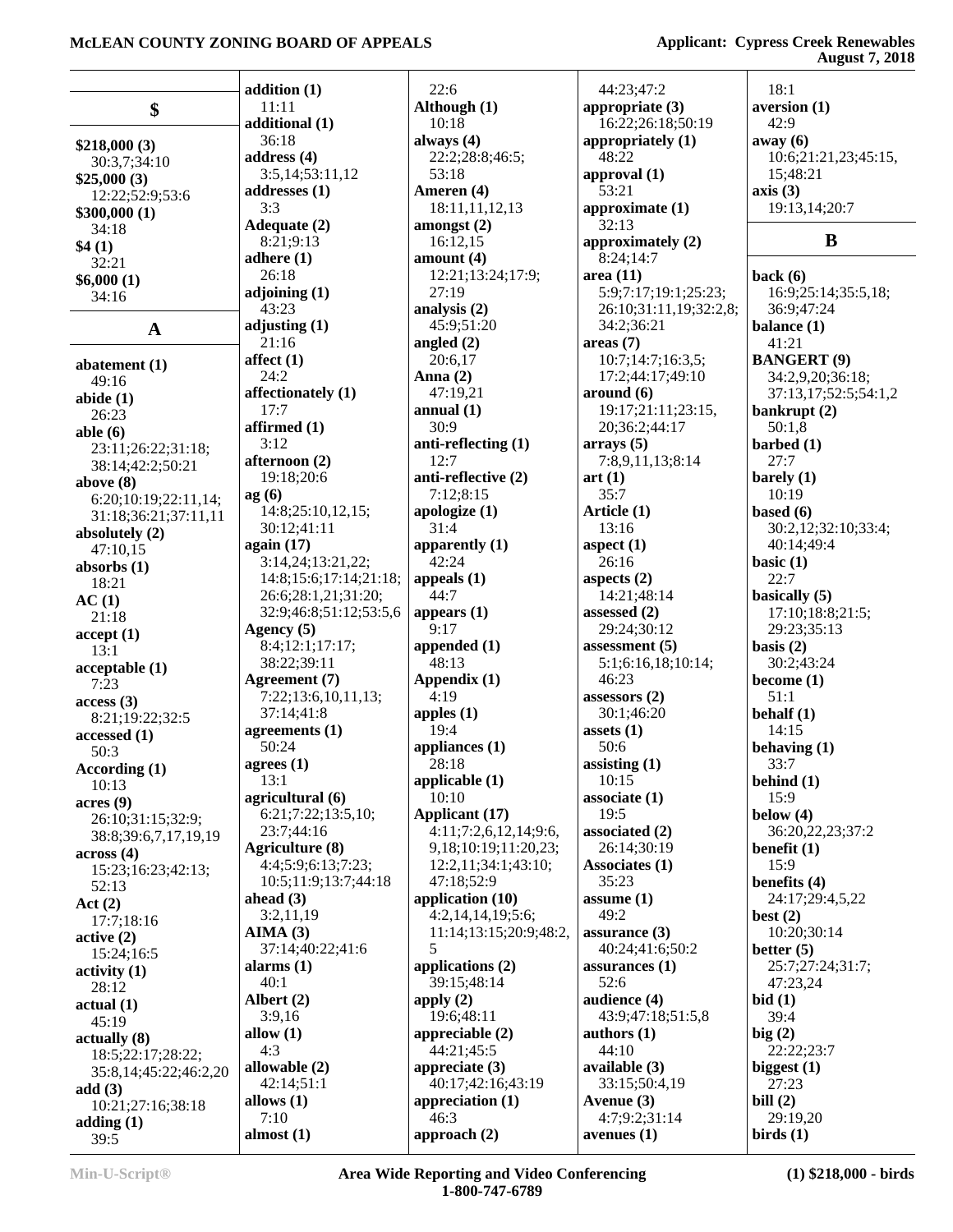| 31:1                   | 28:17                 | certified (8)          | 44:18                   | 16:19;49:8                   |
|------------------------|-----------------------|------------------------|-------------------------|------------------------------|
| bird's $(2)$           | bunch $(1)$           | 9:6;11:20;12:18;       | combiner (1)            | computed $(2)$               |
| 26:3,12                | 25:13                 | 33:13;34:3,5;49:17,20  | 21:5                    | 37:20;38:2                   |
| bit $(12)$             | business $(3)$        | certify $(1)$          | comfort $(1)$           | concentrated (1)             |
| 15:9,10;16:9;25:23;    | 14:2;16:11;18:9       | 13:9                   | 6:24                    | 18:24                        |
|                        |                       |                        |                         |                              |
| 27:16;32:3,10;34:22,   |                       | cetera $(3)$           | coming $(3)$            | concentrates (1)             |
| 24;35:21;36:14;37:4    | $\mathbf C$           | 41:18;44:8;53:19       | 23:10;30:5;46:22        | 19:1                         |
| <b>Bloomington</b> (5) |                       | chain $(1)$            | comment (2)             | concerning $(1)$             |
| 5:10,14;31:11;43:14;   | cable(2)              | 27:6                   | 37:24;38:2              | 51:8                         |
| 47:20                  | 25:6:36:24            | <b>CHAIRMAN (32)</b>   | comments $(2)$          | concluded (1)                |
| blossomed (1)          | cables $(2)$          | 3:1,11,19,23;13:18;    | 42:17;52:19             | 54:14                        |
| 25:18                  | 21:7;22:9             | 33:24;38:4;39:24;      | commercial (2)          | concludes (1)                |
|                        |                       |                        |                         |                              |
| blue $(1)$             | call $(3)$            | 40:12,17,20;41:1;      | 10:7;39:14              | 13:17                        |
| 16:4                   | 22:12;28:15;53:24     | 42:16,19;43:4,12;      | commissioned (2)        | conclusion (1)               |
| <b>Board</b> (13)      | called $(5)$          | 47:12,17,21,24;51:4,7, | 44:9:46:13              | 11:13                        |
| 12:24;13:23;14:15;     | 18:20,23;21:4;35:23;  | 10,23;52:3,11,15,18;   | <b>Commissioner (2)</b> | conclusions (1)              |
| 15:1;34:1;40:18;43:17; | 45:8                  | 53:20,24;54:6,11       | 9:20;11:18              | 46:9                         |
| 51:13;52:4,13;53:10,   | came (2)              | change $(1)$           | commissions (1)         | concrete $(1)$               |
|                        |                       |                        |                         |                              |
| 18;54:12               | 16:14;35:3            | 25:10                  | 44:8                    | 20:24                        |
| Boards (2)             | can $(20)$            | changing $(1)$         | committed (1)           | concur $(1)$                 |
| 41:14:44:7             | 3:19;5:12;9:17;11:5;  | 52:13                  | 10:20                   | 14:9                         |
| Board's $(2)$          | 13:18,24;16:2;18:12;  | characteristics (1)    | committees (1)          | condition (5)                |
| 14:20;52:6             | 21:11;28:15;33:3;     | 44:14                  | 44:7                    | 11:4;12:15;24:6;             |
|                        |                       |                        |                         |                              |
| bond $(4)$             | 35:13,21;36:10;38:13; | cheaper $(1)$          | communication (3)       | 25:7;29:11                   |
| 13:2;43:1,1;50:18      | 39:4;45:24;47:14,22;  | 29:17                  | 7:15;8:3;9:19           | conditions (1)               |
| bonding $(4)$          | 48:1                  | Chicago (4)            | communities (2)         | 35:16                        |
| 41:20;42:8,12;51:1     | capital (1)           | 3:6,8;33:22;44:18      | 23:8;24:13              | conduct(2)                   |
| bonds $(5)$            | 42:6                  | choose $(1)$           | community $(9)$         | 14:2;26:22                   |
| 41:15;49:23;50:22,     |                       | 31:9                   | 14:5;17:24;18:2,15;     | conductor $(4)$              |
|                        | capturing $(1)$       |                        |                         |                              |
| 23,23                  | 20:1                  | circle(1)              | 24:14;29:20,22;38:6,    | 21:7;22:9;25:6;              |
| both (6)               | career $(1)$          | 28:5                   | 16                      | 36:24                        |
| 16:11;17:21;21:16;     | 35:24                 | cited(1)               | Company (10)            | conductors(1)                |
| 24:9;46:13;47:1        | Carlton (2)           | 48:9                   | 12:16,19;13:5,6;        | 37:7                         |
| bottom $(2)$           | 54:9,10               | Civil(1)               | 19:19;31:6;35:23;       | $\text{conduit}(\mathbf{1})$ |
|                        |                       | 34:4                   |                         | 37:8                         |
| 28:5;48:4              | carry $(1)$           |                        | 38:19;50:1,7            |                              |
| box(1)                 | 41:21                 | clarify $(3)$          | company's $(1)$         | conduits $(1)$               |
| 21:5                   | Case (9)              | 31:9;34:20;53:5        | 47:8                    | 36:19                        |
| Brian $(8)$            | 3:1,24;4:1;30:18;     | clarifying $(1)$       | compare $(2)$           | conformance (1)              |
| 3:9,15;14:18;33:12,    | 37:7;39:14;41:3;51:8; | 34:13                  | 45:11,17                | 9:24                         |
| 17, 20; 34: 2, 20      | 54:14                 | clay(2)                | compared (6)            | conforms (1)                 |
|                        |                       |                        |                         |                              |
| briefly $(1)$          | cases (1)             | 35:1,1                 | 16:11;26:5;30:12;       | 10:10                        |
| 43:19                  | 46:24                 | close $(1)$            | 39:19;45:16,20          | confuse(1)                   |
| bring (2)              | $\cosh(4)$            | 28:9                   | comparison $(2)$        | 31:9                         |
| 30:20;52:20            | 12:24;42:3,5;49:23    | closer $(1)$           | 44:23;47:2              | confusing $(1)$              |
| broken $(1)$           | cease $(1)$           | 47:22                  | compatible $(1)$        | 31:4                         |
| 24:21                  | 50:11                 | closing $(3)$          | 10:5                    | congestion $(1)$             |
|                        |                       |                        |                         |                              |
| brother $(1)$          | cell(1)               | 51:11,14,24            | competent $(2)$         | 9:15                         |
| 53:13                  | 28:17                 | coating $(3)$          | 9:10;12:4               | connect (1)                  |
| bucket $(2)$           | cells $(1)$           | 7:12;8:15;12:7         | complete $(1)$          | 36:12                        |
| 38:23,24               | 7:7                   | Code(2)                | 11:23                   | <b>Conservation (3)</b>      |
| build $(1)$            | cement $(1)$          | 26:24;27:4             | completed $(2)$         | 4:22;8:13;12:10              |
| 22:23                  | 17:6                  | codes(1)               | 16:3;25:16              | conservative (1)             |
|                        |                       |                        |                         |                              |
| builder $(1)$          | cemented (2)          | 26:18                  | completely (1)          | 20:12                        |
| 15:16                  | 17:9;30:6             | Cohen $(1)$            | 46:12                   | consideration (1)            |
| Building $(5)$         | Center $(1)$          | 44:12                  | completion $(1)$        | 44:9                         |
| 8:2;12:13;24:24;       | 43:14                 | Cohn $(5)$             | 12:14                   | consistent (7)               |
| 25:1;41:19             | central $(2)$         | 44:9:45:4:46:12,18;    | complex $(1)$           | 42:13;43:5;44:20;            |
|                        |                       | 47:4                   | 25:2                    |                              |
| buildings $(1)$        | 19:1;28:8             |                        |                         | 46:12;47:8;52:8,12           |
| 22:24                  | certain(4)            | Collar $(1)$           | compliance (1)          | consistently (1)             |
| built $(5)$            | 28:24;29:10,11;       | 44:17                  | 11:15                   | 48:13                        |
| 40:11,16;45:1,3;       | 35:13                 | colleagues (1)         | comply $(1)$            | constantly $(1)$             |
| 46:21                  | certainly $(3)$       | 31:8                   | 13:9                    | 42:7                         |
| bulbs $(1)$            | 29:12;32:3;48:19      | combination (1)        | components (2)          | construct $(2)$              |
|                        |                       |                        |                         |                              |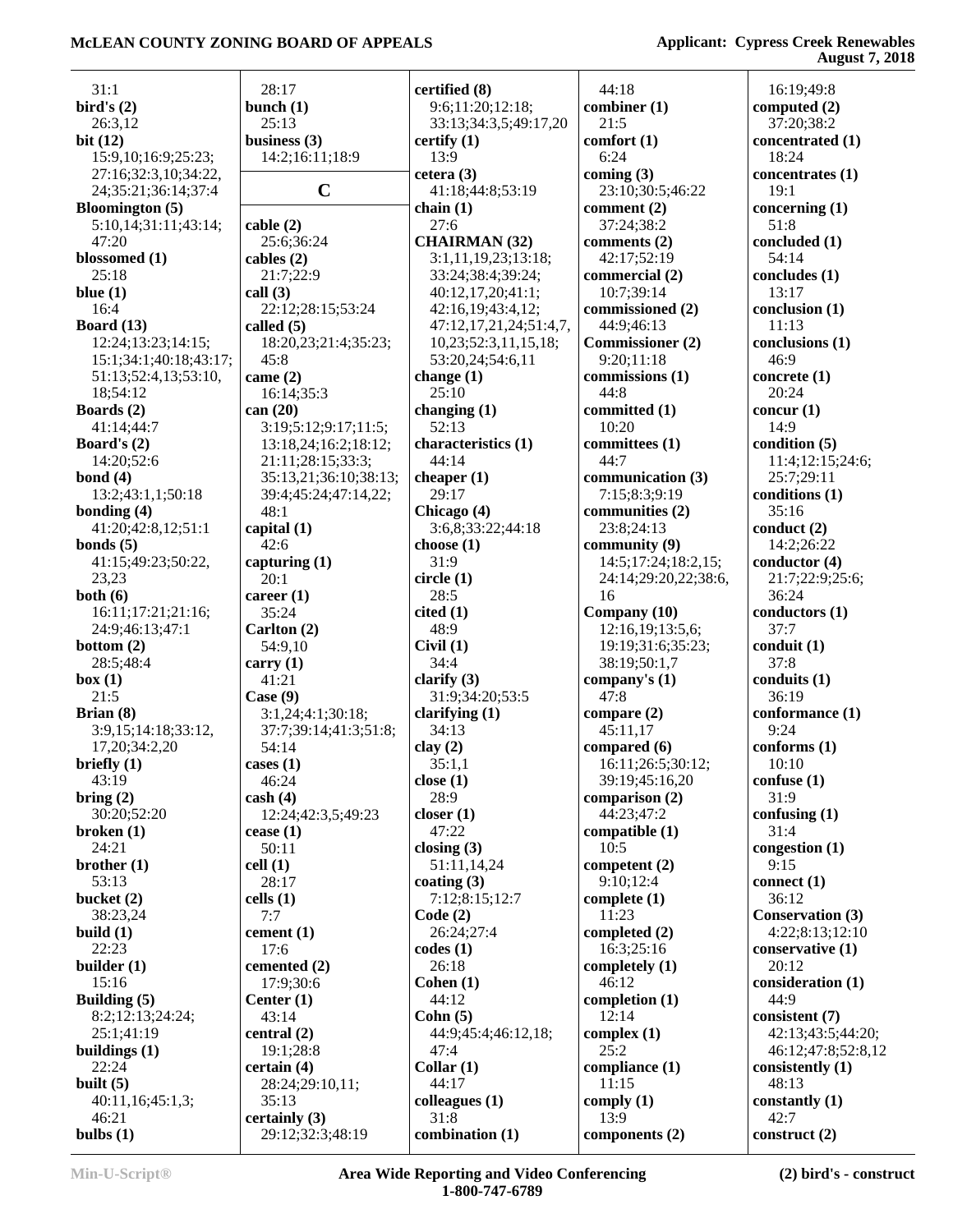| 13:8;20:24           | 46:15                 | Darrell (1)          | 26:16                   | 46:5                  |
|----------------------|-----------------------|----------------------|-------------------------|-----------------------|
| constructed (1)      | County $(23)$         | 47:16                | designed (6)            | discrepancy (1)       |
| 45:3                 | 5:5;7:4,24;8:12;      | data(2)              | 7:11;8:14;9:14;         | 45:18                 |
| construction (11)    | 11:7;12:9,16,24;13:8, | 46:8;47:7            | 10:15;26:16;32:9        | discretion (1)        |
| 9:10,21;11:19,22;    | 11;14:1,11;15:12;     | database $(1)$       | desirable (3)           | 13:1                  |
| 12:1,3;23:21;26:22;  | 18:19:32:17:37:19:    | 43:24                | 8:11,20;10:8            | discuss(1)            |
| 31:23;33:9;34:7      | 40:14;41:14,17;42:18, | dated $(1)$          | delta(1)                | 52:4                  |
| consultant (1)       | 24;50:4;53:17         | 34:24                | 36:22                   | discussed $(1)$       |
|                      |                       |                      |                         |                       |
| 35:11                | couple $(4)$          | Dave $(5)$           | details(2)              | 24:18                 |
| consultants (1)      | 22:5;25:16;45:15;     | 15:5;33:14;41:23;    | 15:14;38:15             | discussion $(5)$      |
| 23:18                | 50:5                  | 42:14:44:2           | $\text{detect}(2)$      | 34:21;40:21,23;       |
| consultation (2)     | course $(3)$          | David $(3)$          | 28:23;35:13             | 41:17;43:8            |
| 7:20;11:24           | 33:14;39:21;48:17     | 3:5,22;13:21         | detecting (2)           | discussions $(1)$     |
| consume $(1)$        | cover (2)             | day $(5)$            | 22:1;28:4               | 41:5                  |
| 18:8                 | 8:11;44:16            | 7:11;19:12,15;20:1,  | detention/retention (2) | displacement (1)      |
| contact $(3)$        | create $(1)$          | 18                   | 9:7;11:21               | 24:23                 |
| 8:1;12:11;53:16      | 19:2                  | days $(1)$           | determination (1)       | disposal (1)          |
| contain(1)           | creates $(1)$         | 16:24                | 19:19                   | 48:18                 |
| 7:7                  | 28:19                 | DC(1)                | determined (2)          | distance (1)          |
| contained (1)        | creating $(1)$        | 21:18                | 12:21;48:24             | 9:17                  |
|                      | 50:12                 |                      |                         | distribute (2)        |
| 13:12                |                       | dealing $(1)$        | detrimental (1)         |                       |
| content (1)          | credentials (1)       | 48:15                | 6:23                    | 17:10;38:21           |
| 33:12                | 33:19                 | DEAN(6)              | develop $(2)$           | distributed (2)       |
| continue (2)         | $\text{credit}(9)$    | 42:21;52:8;53:14,21; | 14:7;15:17              | 4:20;17:15            |
| 8:10,20              | 12:24;41:16,21;42:5,  | 54:3,4               | developed (1)           | District (11)         |
| contract $(1)$       | 9;43:3;49:24;50:24;   | decisions(1)         | 23:12                   | 4:4,23;5:9;6:13;8:13, |
| 49:18                | 52:12                 | 10:17                | developer (2)           | 18;9:3;10:1,11;11:9;  |
| contractor $(2)$     | creditor (2)          | decommissioned (2)   | 15:16:42:1              | 12:10                 |
| 9:11;12:4            | 50:9,10               | 50:15,17             | developers (2)          | divide(1)             |
| contributed (1)      | creditors (1)         | decommissioning (12) | 41:17:46:14             | 30:8                  |
| 38:10                | 50:3                  | 7:21;12:18,19,21;    | developing (2)          | divided (1)           |
| control(2)           | Creek (7)             | 13:2;40:24;48:6,20;  | 19:20;24:11             | 34:15                 |
| 26:21;34:6           | 4:2;7:9;13:22;14:15;  | 49:1;50:4,20;53:8    | development (10)        | documents (1)         |
| conventions (1)      | 15:11,15;31:16        | deconstructed (1)    | 8:17;13:14;15:24;       | 13:15                 |
| 31:5                 | criteria (1)          | 50:17                | 17:22;18:17;26:20;      | dollars $(1)$         |
| Conversely (3)       | 14:11                 | decrease(1)          | 30:20;33:14;34:8;       | 30:13                 |
| 19:13;31:10;42:9     | $\text{crop}(6)$      | 44:21                | 41:13                   | done $(7)$            |
| conversion (1)       | 5:23;6:14;8:10,19;    | dedicated (1)        | developments (1)        | 16:20;24:6;25:4;      |
| 10:16                |                       | 7:18                 | 16:5                    |                       |
|                      | 11:5;24:23            |                      |                         | 35:19;38:3;41:11;47:5 |
| converting $(1)$     | crops(1)              | deep $(2)$           | DICK(11)                | doors $(1)$           |
| 21:18                | 11:12                 | 36:19;53:7           | 3:13;4:1;42:18,23;      | 16:21                 |
| coordinates $(1)$    | curious $(2)$         | deeper $(1)$         | 51:17,22;54:1,3,5,7,9   | double(1)             |
| 36:9                 | 48:8;49:24            | 37:7                 | dictated(1)             | 26:6                  |
| $co-owner's(1)$      | current $(1)$         | define $(1)$         | 29:24                   | down $(4)$            |
| 53:11                | 49:3                  | 38:19                | differ $(2)$            | 4:16;28:13;31:22;     |
| copy(2)              | currently $(2)$       | defined $(1)$        | 14:24;41:15             | 36:6                  |
| 47:13;51:19          | 8:19:14:8             | 38:22                | difference (1)          | downside (1)          |
| corr(3)              | cut(1)                | degree(1)            | 45:24                   | 51:2                  |
| 11:7,12;37:19        | 40:7                  | 20:16                | differences (1)         | $dr$ aft $(1)$        |
| corner $(4)$         | Cypress(7)            | deliver $(1)$        | 50:22                   | 41:12                 |
| 6:5,5;28:6;31:14     | 4:2;7:8;13:22;14:15;  | 6:11                 | different (8)           | drain(3)              |
| cost(6)              | 15:11,15;44:9         | demand $(2)$         | 17:21;18:23;19:9;       | 23:15,18;35:24        |
| 12:16,20;13:2;19:23; |                       | 40:14;49:6           | 22:24;27:4;37:4;38:23;  | drainage $(3)$        |
| 30:15;32:22          | D                     | Department (7)       | 50:22                   | 8:22;9:4;24:2         |
|                      |                       |                      |                         |                       |
| costs(6)             |                       | 5:2,5;7:15,23;8:2;   | differential (1)        | drained $(1)$         |
| 4:12;12:18;16:18,19; | Dale $(5)$            | 12:12;13:7           | 37:20                   | 35:2                  |
| 30:19;49:1           | 4:5,17;9:2,19;11:18   | depending $(2)$      | difficult $(1)$         | draw(1)               |
| counsel $(3)$        | damage $(1)$          | 34:17;35:15          | 36:15                   | 23:11                 |
| 13:21,23;51:13       | 24:7                  | depreciation (1)     | digital $(2)$           | drawing $(1)$         |
| Counties (2)         | damaged $(3)$         | 30:10                | 47:13;51:19             | 20:10                 |
| 44:17;46:20          | 9:9;12:3;23:21        | described $(3)$      | directly $(1)$          | Drive $(4)$           |
| country $(4)$        | dark(1)               | 35:22;36:1;37:12     | 14:15                   | 3:10,16;22:23;47:20   |
| 15:24;16:23;24:12;   | 28:13                 | design(1)            | disclaim(1)             | driven $(2)$          |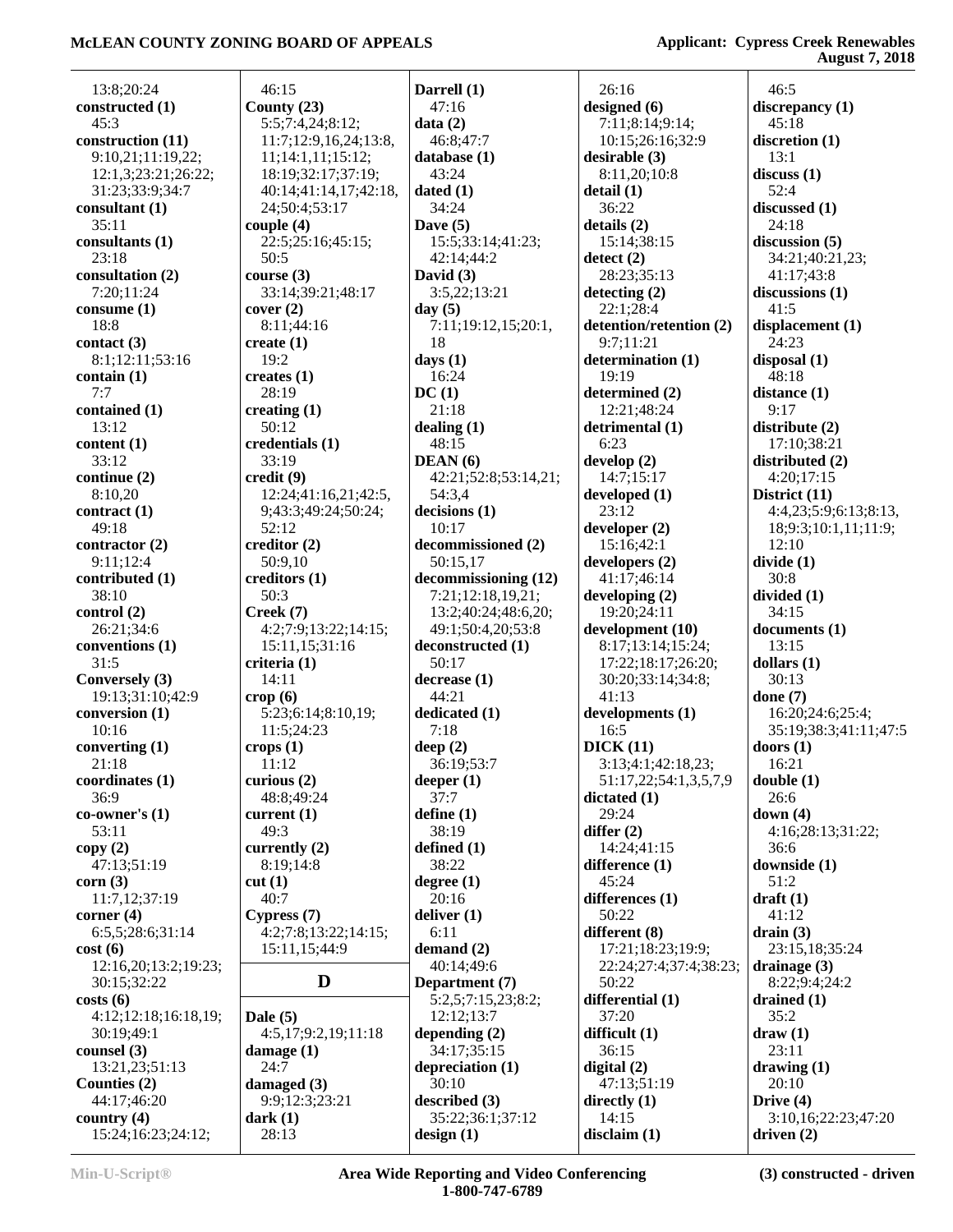|                                | 44:19                                 |                             |                               |                                 |
|--------------------------------|---------------------------------------|-----------------------------|-------------------------------|---------------------------------|
| 21:2;23:3                      |                                       | 32:21;33:9                  | $ex-urban(1)$                 | 27:4,6,7,10                     |
| driving $(1)$                  | end $(7)$                             | estimated (2)               | 44:17                         | fenced $(1)$                    |
| 35:6                           | 5:18,19,20;17:8;                      | 12:20;37:2                  | eye(2)                        | 32:2                            |
| drone(1)                       | 41:11;48:5;50:13                      | estimates $(2)$             | 26:3,12                       | fencing $(1)$                   |
| 26:2                           | endanger $(1)$                        | 32:11;49:3                  |                               | 27:1                            |
| dropped(1)                     | 6:23                                  | et(3)                       | $\mathbf{F}$                  | few $(5)$                       |
| 16:20                          | endangered (2)                        | 41:18;44:8;53:19            |                               | 17:21;19:9;20:3;                |
| due $(1)$                      | 5:4;7:16                              | ethanol $(3)$               | facilities (2)                | 22:17;32:8                      |
| 51:2                           | energy $(9)$                          | 11:7;37:20,21               | 8:22;41:20                    | field $(3)$                     |
| durability $(1)$               | 14:16;16:12,15;17:7;                  | Europe $(1)$                | facility (6)                  | 9:9;12:2;20:13                  |
| 10:22                          | 18:16;32:12;37:21;                    | 49:6                        | 4:4;7:3,6;9:8;11:2;           | fields $(4)$                    |
| during $(6)$                   | 38:5,7                                | evaluation (3)              | 12:14                         | 28:16;34:22;35:2,9              |
| 9:11;12:5;20:18;               | enforcement (1)                       | 4:24;6:16;10:14             | facing $(8)$                  | figured $(1)$                   |
| 23:21,22;33:9                  | 41:18                                 | even $(1)$                  | 5:22;6:4,7,9;19:11,           | 31:6                            |
| duty $(1)$                     | engineer $(7)$                        | 29:3                        | 16, 18; 29: 10                | file $(2)$                      |
| 22:22                          | 12:17,22;14:19;                       | evening (6)                 | fact $(2)$                    | 8:2;12:12                       |
| dwellings $(1)$                | 23:24;33:13,21;34:5                   | 3:4,21;13:20,24;            | 25:9,10                       | final $(1)$                     |
| 43:22                          | engineered $(1)$                      | 14:4,13                     | factors $(1)$                 | 31:24                           |
| ${\bf E}$                      | 31:22                                 | everybody $(3)$             | 19:5                          | finally $(1)$                   |
|                                | engineering $(2)$                     | 29:12,14;52:2               | familiar $(1)$                | 32:9                            |
|                                | 31:24;34:3                            | everyone $(1)$              | 33:13                         | finance $(1)$                   |
| earlier $(3)$                  | engineers $(1)$                       | 29:8                        | farm $(39)$                   | 42:8                            |
| 22:16;28:2;33:3                | 26:17                                 | evidence (1)                | 5:20,21,23;6:6,14;            | finances $(1)$                  |
| easier $(2)$                   | enjoyment $(1)$                       | 46:15                       | 8:9:9:12,22:12:5:14:3:        | 42:2                            |
| 31:13;41:20                    | 8:7                                   | evidenced (1)               | 16:19,22;18:10,12;            | financial $(5)$                 |
| easiest (1)                    | enlisted (1)                          | 20:13                       | 21:16;23:22;26:9;             | 40:24;41:6;50:2,20;             |
| 39:9                           | 23:18                                 | evolving (1)                | 28:14,18;29:13,21;            | 52:6                            |
| East $(6)$                     | enough $(1)$                          | 41:7                        | 31:16;32:14;34:19;            | financing $(2)$                 |
| 4:6;5:16;6:9;9:1,1;            | 49:13                                 | exact(1)                    | 37:10;39:3;45:3,12,16,        | 12:20,23                        |
| 19:16                          | ensure $(2)$                          | 35:10                       | 17, 19, 20; 46: 7, 14; 50: 9, | find $(5)$                      |
| easy $(2)$                     | 49:20;50:18                           | exactly $(1)$               | 11, 12, 14, 17                | 35:4;36:3,4,14;46:21            |
|                                |                                       |                             |                               |                                 |
| 17:12;36:14                    | entire $(1)$                          | 48:3                        | farmers $(2)$                 | Finnigan $(1)$                  |
| EcoCAT(4)                      | 36:8                                  | exceed (1)                  | 11:10;35:8                    | 53:13                           |
| 5:3;7:14;53:15,16              | entities $(1)$                        | 13:12                       | farming $(2)$                 | Finnigan's $(1)$                |
| egress $(1)$                   | 41:19                                 | excited $(1)$               | 23:8;37:6                     | 53:12                           |
| 9:14                           | entrance $(3)$                        | 14:3                        | farmland $(3)$                | Fire $(2)$                      |
| either $(2)$                   | 9:18,20;11:17                         | excuse (1)                  | 10:16;39:20;43:22             | 9:3,3                           |
| 42:22;43:22                    | environmental (2)                     | 5:20                        | farms $(20)$                  | first $(6)$                     |
| elaborate (1)                  | 30:22,23                              | exhibit $(3)$               | 11:9,10;18:18;20:4;           | 4:13;31:2;39:2;                 |
| 49:24                          | equates $(1)$                         | 4:13,23;51:21               | 22:7;24:1,22;25:17,22;        | 43:14:44:3:52:4                 |
| Electric $(4)$                 | 34:16                                 | exist(1)                    | 29:24;32:16;39:1,5;           | five $(1)$                      |
| 26:23;27:3;29:19,20            | equipment $(21)$                      | 35:5                        | 44:22;45:2,10;46:4,17,        | 27:15                           |
| electrical (2)                 | 21:4,8,14,15,20,22;                   | existing $(2)$              | 21;48:15                      | fixed $(1)$                     |
| 27:1;33:2                      | 22:1,2,5,7,11,20,23;                  | 44:13,22                    | feature $(1)$                 | 20:4                            |
| electricity $(3)$              | 23:1;27:23;28:3,4,8,8,                | expected $(1)$              | 19:21                         | fixed-tilt $(1)$                |
| 11:8;18:22;29:18               | 20:29:2                               | 20:17                       | featured (1)                  | 19:10                           |
| electromagnetic (1)            | erosion $(2)$                         | expensive $(2)$             | 22:21                         | flag $(1)$                      |
| 28:16                          | 26:21;34:6                            | 29:9;45:2                   | fed(1)                        | 36:7                            |
| electronically (1)             | escrow(8)                             | experience (7)              | 21:6                          | flat $(4)$                      |
| 51:16                          | 12:24;42:5;43:3,5,6;                  | 9:11;12:4;23:11;            | feedback (1)                  | 19:6,16;21:13;40:5              |
| else(1)                        | 49:23;50:24;52:11                     | 41:13;42:1;43:23;47:8       | 27:8                          | flood $(3)$                     |
| 21:21                          | especially $(3)$                      | expert $(2)$                | feedbacks(1)                  | 24:7,14;25:13                   |
| elsewhere (1)                  | 20:5,19;23:7                          | 45:1;50:20                  | 36:11                         | folks $(1)$                     |
| 47:6                           | essentially $(3)$                     | Explain $(3)$               | feels $(1)$                   | 18:4                            |
| emergency $(1)$                | 15:18:18:21:31:17                     | 34:22;36:13;50:21           | 40:6                          | follow $(3)$                    |
| 30:17                          | establish $(1)$                       | explained (1)               | feet $(17)$                   | 7:10;13:14;36:5                 |
| EMFs $(3)$                     | 7:2                                   | 36:15                       | 7:13;8:24;9:2;20:11,          | followed $(1)$                  |
| 28:16,20,23                    | establishing $(1)$                    | extensive (1)               | 13, 18; 21: 23; 27: 5; 28: 4, | 30:1                            |
| emissions $(2)$                | 13:12                                 | 49:10                       | 9;35:15;36:6,20,24;           | following $(1)$                 |
| 29:17:30:24                    | establishment (2)                     | exterior $(2)$              | 37:1,11;53:7                  | 11:15                           |
| encourages $(2)$               | 9:23;10:4                             | 22:3;36:2                   | FEJA(2)                       | form $(3)$                      |
| 8:11;12:8<br>encroaching $(1)$ | estimate $(6)$<br>12:18;13:2,3;29:18; | extra (3)<br>30:16,17;53:13 | 17:8;38:4<br>fence $(4)$      | 12:23;42:14;51:1<br>forms $(4)$ |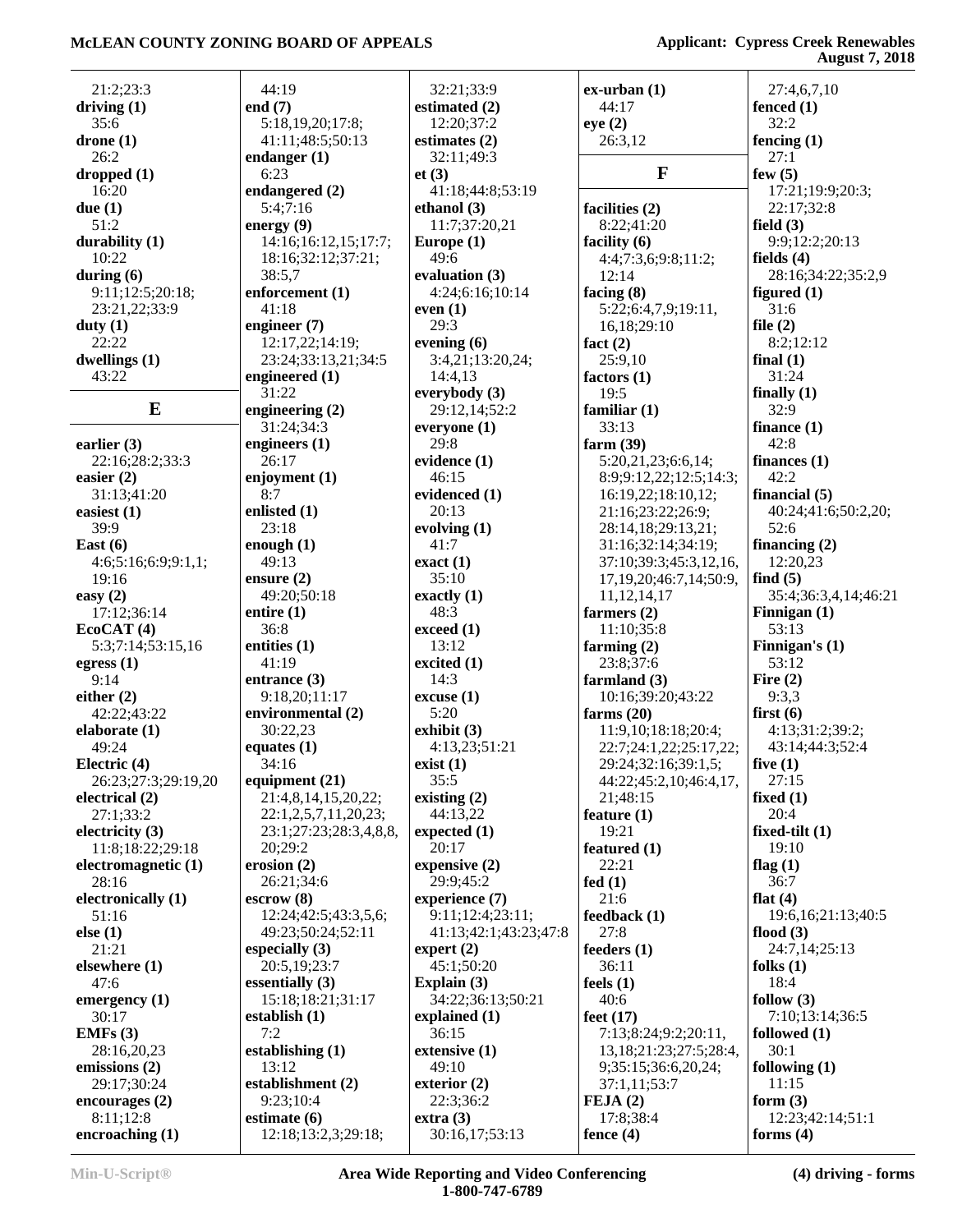|                     |                          |                       |                           | August 7, 2010         |
|---------------------|--------------------------|-----------------------|---------------------------|------------------------|
| 26:19;30:20;32:18;  | gets(2)                  | 41:9                  | 32:13,15;44:19,23;        | indication $(1)$       |
| 50:22               | 40:10:50:13              | handle $(1)$          | 45:1,2                    | 23:5                   |
| forward $(2)$       |                          | 31:7                  | Hopefully (6)             | indicative (1)         |
|                     | gigawatts (1)            |                       |                           |                        |
| 14:12;41:14         | 39:11                    | handled $(1)$         | 24:3;25:7;29:14;          | 26:7                   |
| fossil $(1)$        | given $(2)$              | 48:21                 | 31:23;35:17;40:13         | industrial $(3)$       |
| 29:16               | 37:22;47:15              | happened (2)          | hosting $(1)$             | 10:7;25:2;39:14        |
| found $(2)$         | gives $(4)$              | 23:2;46:24            | 13:23                     | industry $(7)$         |
| 25:8;46:24          | 15:20;18:3;20:8;         | happening $(2)$       | hot $(2)$                 | 16:10,10;17:22,23;     |
| foundations (1)     | 32:4                     | 25:19;33:5            | 30:4,4                    | 18:5;25:18;49:9        |
| 20:23               | giving $(1)$             | happy $(1)$           | Huddleston (2)            | industry-wide (1)      |
| four $(1)$          | 6:18                     | 15:1                  | 35:23;36:1                | 46:14                  |
| 44:10               | goes(3)                  | Harvesting (2)        |                           | information $(2)$      |
| front $(2)$         | 20:21;28:12;50:8         | 11:8;25:5             | $\mathbf I$               | 15:3;30:5              |
| 15:7;34:13          | Good(10)                 | hate $(1)$            |                           | ingress $(1)$          |
| frontage $(1)$      | 3:4,21;13:20;20:8,       | 24:20                 | idea $(5)$                | 9:14                   |
| 9:1                 | 20;25:3;26:1;32:4;       | Haute $(2)$           | 15:20;20:8;26:1;          | initially $(1)$        |
| fueling $(1)$       | 35:17;54:12              | 25:23;26:10           | 32:4;38:8                 | 43:15                  |
| 16:17               | govern $(1)$             | hazardous $(5)$       | identified (1)            | injurious (1)          |
| fuels $(1)$         | 10:4                     | 48:7,10,15,17,24      | 19:23                     | 8:7                    |
| 29:16               |                          |                       |                           | inlets $(1)$           |
|                     | governments $(1)$        | Health $(3)$          | Illinois $(35)$           |                        |
| fully $(2)$         | 17:4                     | 5:5;6:23;10:23        | 3:6,8,10,17;5:2;7:15,     | 36:3                   |
| 31:22;49:10         | GPS(4)                   | hear $(7)$            | 17, 18, 23; 8: 4; 11: 24; | inserted (2)           |
| funding $(1)$       | 34:23,24;35:5;36:9       | 15:19;21:22;22:4,4;   | 12:17;13:7;14:18;16:8;    | 21:19;22:12            |
| 50:19               | grasses $(3)$            | 42:7;47:22;48:1       | 17:1,6,11,17;18:17;       | inspect $(1)$          |
| further $(5)$       | 10:23;49:20,21           | heard $(3)$           | 19:21;23:8,11;25:17,      | 33:8                   |
| 17:18;19:8,8;21:21; | $gr(4)$                  | 15:10:34:21:43:17     | 21;33:13,21;38:21;        | installations (1)      |
| 46:19               | 14:1;24:8;38:12;         | hearing $(3)$         | 39:11;44:13,15;47:6;      | 45:6                   |
| future $(3)$        | 47:17                    | 4:8;28:7;40:3         | 48:10,17,22               | installed $(5)$        |
| 17:6,7;18:15        | greater(1)               | heat $(1)$            | illustrate $(2)$          | 8:13;12:6,10;23:4;     |
|                     | 12:22                    | 19:2                  | 20:3;21:8                 | 39:13                  |
| G                   | greenhouse (1)           | heavy $(1)$           | illustrates $(1)$         | installing $(1)$       |
|                     | 29:17                    | 22:22                 | 22:22                     | 35:24                  |
| game(1)             | grid(4)                  | height $(2)$          | illustrating $(1)$        | Instead $(1)$          |
| 19:22               | 21:17,19;22:12;32:7      | 7:13;20:11            | 20:21                     | 18:7                   |
| gas(2)              | Ground (13)              | heights $(1)$         | imagine $(1)$             | instruct $(1)$         |
| 16:15;29:17         | 8:11;21:2;22:14;         | 20:15                 | 39:4                      | 23:19                  |
| gates(1)            | 24:18;25:3,3;26:4,11;    | hello $(1)$           | immediately (1)           | instrument $(1)$       |
| 25:13               | 36:22;39:13,18;45:19;    | 15:7                  | 4:5                       | 41:20                  |
|                     | 49:12                    | help $(3)$            | Impact $(14)$             | integrated (1)         |
| gathered (1)        |                          |                       |                           |                        |
| 46:2                | Groundcover (2)          | 23:19;39:23,24        | 7:22;13:6,10;23:7,9;      | 21:6                   |
| gave(1)             | 12:8;21:2                | helped $(1)$          | 30:23,23;43:16,21;        | intend $(1)$           |
| 14:24               | ground-mounted (2)       | 17:5                  | 44:5;45:5;46:1,16;49:1    | 14:7                   |
| general (1)         | 16:22;26:15              | helping $(1)$         | impede $(1)$              | intended (1)           |
| 33:11               | $ground-penetrating (1)$ | 29:16                 | 8:16                      | 33:7                   |
| generally (4)       | 35:12                    | hesitate $(1)$        | important (8)             | intent $(1)$           |
| 16:12;37:1,11;39:1  | growing (2)              | 25:24                 | 21:15;24:1,22;26:19;      | 10:1                   |
| generated $(2)$     | 16:10,15                 | hey $(2)$             | 28:11;40:7,8;42:11        | interconnection (3)    |
| 18:9;27:17          | $grown$ (2)              | 45:24;46:6            | includes $(1)$            | 22:13;32:7;37:10       |
| generating (4)      | 10:23:11:7               | high $(2)$            | 7:21                      | interest $(1)$         |
| 4:4;7:3;9:8;11:1    | growth(2)                | 6:20;10:18            | including $(2)$           | 29:5                   |
| generation (4)      | 16:17:17:3               | higher $(1)$          | 13:16;19:21               | interesting $(1)$      |
| 14:16:16:12,14;     | guess $(1)$              | 20:17                 | increased (3)             | 45:22                  |
| 32:19               | 27:23                    | highlight $(2)$       | 30:18,19,21               | interior $(1)$         |
| generators $(1)$    | gays(3)                  | 24:22;26:13           | indeed (1)                | 22:2                   |
| 30:15               | 3:2;40:5;51:11           | Hills $(2)$           | 48:23                     | intersection (1)       |
|                     |                          | 3:10,16               | Indiana (3)               | 4:6                    |
| gentleman (1)       | $\mathbf H$              |                       |                           |                        |
| 29:1                |                          | hiring $(1)$          | 23:13;25:22;44:14         | interviewed (1)        |
| Germany (1)         |                          | 12:17                 | indicated (1)             | 46:20                  |
| 49:6                | half $(1)$               | <b>Historical</b> (2) | 43:15                     | into $(12)$            |
| Geronimo (1)        | 25:20                    | 8:4;11:24             | indicates (3)             | 15:1,13;17:8;18:22;    |
| 41:9                | hand-drawn (1)           | home $(1)$            | 7:6,12;10:20              | 19:1;21:2,17,19;22:12; |
| Geronimo's (1)      | 35:9                     | 18:9                  | indicating $(2)$          | 32:7;36:21;43:6        |
| 22:18               | handed $(1)$             | homes $(6)$           | 5:6;7:16                  | intricate $(1)$        |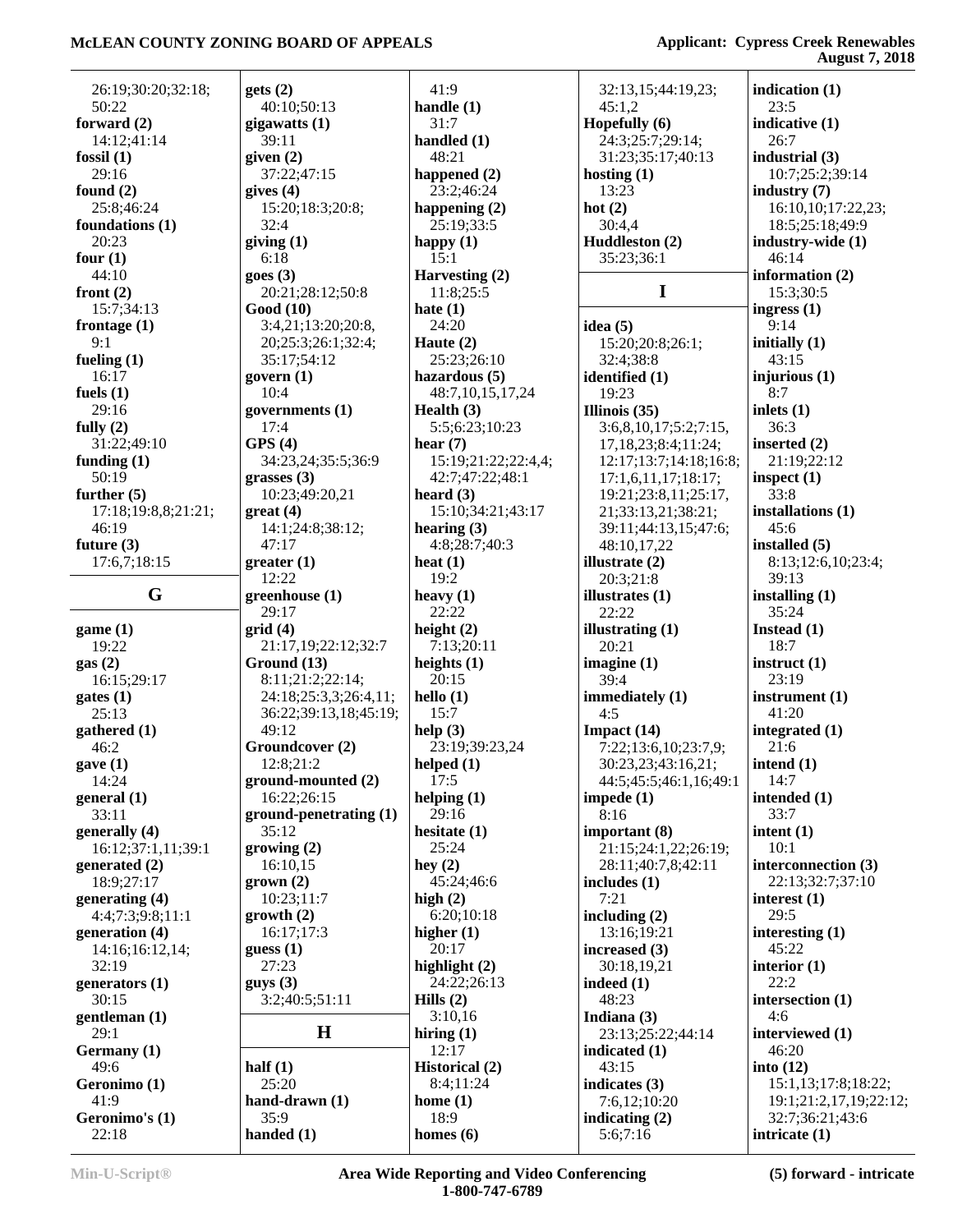| 50:21                     | 46:1                          | letter $(8)$          | 22:18;25:1;34:6;39:8,    | 8:12;11:7;12:9;14:1,    |
|---------------------------|-------------------------------|-----------------------|--------------------------|-------------------------|
| introduce (3)             | known $(1)$                   | 12:23;41:16,21;42:5,  | 15;40:1,21;41:16;47:1    | 11;18:19;23:9;37:19;    |
| 3:23;4:14;33:18           | 17:8                          | 9;43:2;49:23;52:12    | love $(2)$               | 40:13:53:17             |
| <b>Inventory</b> $(1)$    |                               | letters $(1)$         | 25:9;42:2                | mean $(2)$              |
| 7:17                      | L                             | 50:24                 | luck $(1)$               | 24:23;35:6              |
| inverter $(3)$            |                               | level $(2)$           | 54:12                    | means $(2)$             |
| 21:7,14;28:1              | Lab $(1)$                     | 28:19;29:3            |                          | 6:20;31:21              |
| inverter/transformer (1)  | 32:12                         | licensed $(3)$        | $\mathbf{M}$             | measures (1)            |
| 28:21                     | label $(1)$                   | 14:19;26:16;33:21     |                          | 9:13                    |
| invest $(1)$              | 25:13                         | life $(6)$            | mainly $(1)$             | meet $(1)$              |
| 29:7                      |                               |                       | 15:9                     | 7:4                     |
|                           | lack $(2)$                    | 9:12;12:5;34:18;      |                          |                         |
| investing $(1)$           | 27:24;48:16                   | 48:6;49:7;50:14       | maintain(1)              | meeting $(1)$           |
| 18:6                      | laid $(3)$                    | light $(1)$           | 27:11                    | 54:12                   |
| investment (1)            | 14:11;17:19;37:12             | 28:17                 | maintained (1)           | meets $(1)$             |
| 27:3                      | land $(20)$                   | likely $(1)$          | 10:24                    | 11:14                   |
| involved (1)              | 4:24;6:12,16,21;              | 32:2                  | maintenance (4)          | megawatt(9)             |
| 18:4                      | 7:19;8:10;10:5,13,23;         | line $(4)$            | 9:23;33:1,2;49:19        | 15:18;34:10,16;         |
| IPA(1)                    | 11:5, 11: 24: 6, 8, 9; 25: 7, | 28:10;31:23;45:20,    | makes $(4)$              | 38:19,23;39:7;52:9,14;  |
| 39:4                      | 15;33:14;37:22;38:8;          | 20                    | 21:20;25:11;37:21;       | 53:6                    |
| irrevocable (1)           | 40:4                          | link(1)               | 48:6                     | megawatts $(6)$         |
| 12:23                     | landowner (2)                 | 27:6                  | making (1)               | 15:19;26:4,5,10;        |
| issuance $(1)$            | 24:9;37:6                     | literally $(1)$       | 10:16                    | 38:9:39:2               |
| 13:8                      | landscaping $(2)$             | 21:13                 | management $(1)$         | member $(2)$            |
|                           | 10:20;49:19                   |                       | 49:16                    | 53:10,18                |
| issue $(5)$               |                               | little $(15)$         |                          |                         |
| 14:6;15:1;33:8;44:6,      | large $(2)$                   | 15:8,10,11;16:9;      | managing $(1)$           | members $(1)$           |
| 11                        | 22:23;49:9                    | 25:23;27:16;32:3,10,  | 15:23                    | 51:5                    |
| issued $(5)$              | larger(5)                     | 22;34:22,24;35:21;    | $\max(8)$                | mention $(3)$           |
| 9:7,22;11:19,22;12:1      | 25:23;26:6;32:4;              | 36:14,14;37:4         | 27:4,22;29:1,4;38:8,     | 19:7;42:15;46:11        |
| issues $(4)$              | 38:22;39:2                    | live $(1)$            | 9;40:2;43:6              | mentioned (8)           |
| 31:9;33:5,5,14            | Last $(6)$                    | 41:11                 | map(4)                   | 14:6;22:16;28:1;        |
| issues/complaints (1)     | 16:13;24:16;30:5;             | LLC(1)                | 4:16;5:8;35:5;36:9       | 33:3;37:18;38:16;47:3;  |
| 12:13                     | 40:9;46:11;50:10              | 4:2                   | mapped $(1)$             | 49:22                   |
|                           | lasting $(2)$                 | local $(4)$           | 35:10                    | met(9)                  |
| ${\bf J}$                 | 24:13,13                      | 10:16,17;32:24;33:9   | maps $(2)$               | 7:1;8:8,19,23;9:16;     |
|                           | Lastly $(1)$                  | locally $(1)$         | 35:9,17                  | 10:2,12;14:10;33:15     |
| $\text{Jim} (1)$          | 49:22                         | 32:23                 | mark(2)                  | method (1)              |
| 53:12                     |                               | locate $(3)$          | 51:15,20                 | 36:17                   |
|                           | later $(2)$<br>21:24;31:22    | 22:2;23:20;34:21      |                          |                         |
| job(1)                    |                               |                       | marker $(1)$             | methodology (1)<br>45:8 |
| 20:20                     | lateral $(1)$                 | located $(16)$        | 37:3                     |                         |
| $\textbf{Jobs}$ (3)       | 36:11                         | 4:17,18;5:9,11,14,15, | market $(4)$             | Michigan (1)            |
| 17:7;18:16;33:10          | law(5)                        | 20,21,23,24;6:6,14;   | 30:2;46:15,16;49:13      | 3:8                     |
| John(1)                   | 4:10;17:8;30:7;               | 10:2,11;31:11;36:16   | markets $(3)$            | microphone(1)           |
| 53:13                     | 41:10:48:22                   | locationg(1)          | 18:2;27:6;49:5           | 47:22                   |
| July $(1)$                | lease $(2)$                   | 35:24                 | <b>Massachusetts (3)</b> | midday $(1)$            |
| 4:9                       | 24:5;50:16                    | location $(3)$        | 17:2;48:7,12             | 21:11                   |
| June $(1)$                | least $(4)$                   | 7:20;10:4,6           | material $(1)$           | Midwestern (2)          |
| 41:11                     | 13:4:35:17:41:13;             | long(2)               | 29:11                    | 23:12,13                |
| jurisdictions (2)         | 53:7                          | 11:1;49:13            | materially $(1)$         | might $(3)$             |
| 42:13;47:9                | left(5)                       | longer $(1)$          | 14:23                    | 37:5,6;39:6             |
|                           | 6:8;14:14;22:21;              | 53:10                 | materials $(1)$          | mile $(1)$              |
| K                         | 26:2,12                       | long-term $(1)$       | 48:15                    | 45:15                   |
|                           |                               | 10:22                 | math(4)                  | millage $(1)$           |
|                           | legislation (2)               |                       |                          |                         |
| keep(1)                   | 17:5:29:23                    | look $(6)$            | 30:8;38:3;39:7,21        | 34:17                   |
| 31:18                     | lengths $(1)$                 | 20:4,10:26:1,7;27:8;  | mature $(1)$             | million $(3)$           |
| kept(2)                   | 20:16                         | 47:14                 | 49:5                     | 32:22,22;39:19          |
| 8:1;12:12                 | LENZ $(5)$                    | looking $(4)$         | maximum (2)              | minimal(1)              |
| key(2)                    | 43:11,13,13;47:5,11           | 14:12;38:9;40:15;     | 7:13;20:10               | 27:20                   |
| 44:6,8                    | L-e-n-z $(1)$                 | 44:15                 | may(4)                   | minimize(1)             |
| $\operatorname{kind}(17)$ | 43:13                         | looks $(5)$           | 34:23;38:1,14;41:15      | 9:15                    |
| 15:20,23;16:2,21;         | LESA $(3)$                    | 20:5;21:12;22:18;     | maybe $(6)$              | Minnesota (2)           |
| 17:5, 12, 17, 19; 20: 12; | 6:17;10:14,18                 | 23:5;40:4             | 27:15;30:15,16;          | 17:1;23:13              |
| 23:19;24:17;27:20;        | less(3)                       | lot(12)               | 31:13;33:6;43:6          | Missouri (1)            |
| 30:4;35:23;36:12;40:4;    | 21:22;27:16;36:14             | 16:17;18:3;19:4;      | McLean (10)              | 23:14                   |
|                           |                               |                       |                          |                         |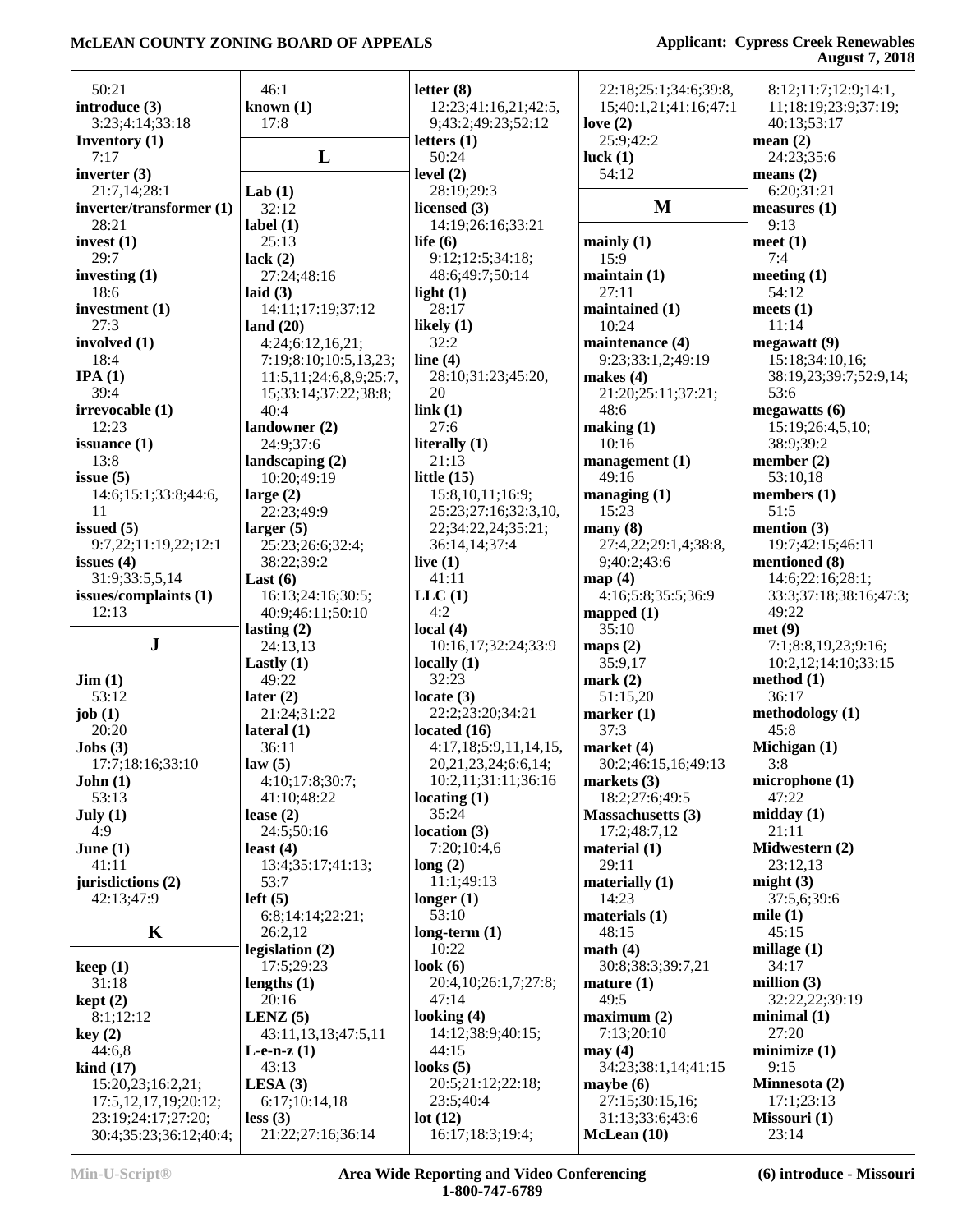| misspelled(1)          | 15:15;26:23;27:3;      | Nonetheless (1)        | officials (2)                           | 24:19;27:15,19;29:11;           |
|------------------------|------------------------|------------------------|-----------------------------------------|---------------------------------|
| 53:11                  | 32:11                  | 23:16                  | 10:16;41:18                             | 31:2,6;33:8,22;35:24;           |
| <b>Mitigation (4)</b>  | Native (3)             | noon(1)                | often $(1)$                             | 36:3;37:12,15;40:8;             |
| 7:22;13:6,11;27:13     | 10:23;49:20,20         | 19:17                  | 27:14                                   | 41:12;42:7;44:11;               |
| mixes(1)               | Natural (4)            | North $(11)$           | old(1)                                  | 46:21;53:11,19                  |
| 49:21                  | 5:2;7:15,17;16:15      | 3:5;5:16,19;6:2,2,7;   | 41:10                                   | outlets $(1)$                   |
|                        |                        |                        | old-fashioned (1)                       | 36:3                            |
| model(1)               | Nature (2)             | 31:16,17;32:22;34:18;  |                                         |                                 |
| 30:1                   | 7:18;10:6              | 43:14                  | 27:9                                    | outlined (1)                    |
| modules (12)           | near(1)                | northeast $(1)$        | once $(1)$                              | 5:13                            |
| 19:10,11,14;20:21;     | 31:4                   | 5:22                   | 27:17                                   | outset $(1)$                    |
| 21:12;22:14;23:5;29:7; | nearby (1)             | northern $(1)$         | one (10)                                | 19:7                            |
| 30:24;33:6;49:7,8      | 8:19                   | 17:1                   | 18:1;19:14;20:19,20;                    | outside (6)                     |
|                        |                        | northwest (1)          |                                         |                                 |
| money $(1)$            | NEC(1)                 |                        | 36:18;37:5;41:5;46:19;                  | 22:3;28:2,3,7,22,23             |
| 18:6                   | 26:24                  | 6:5                    | 47:3;48:15                              | over $(17)$                     |
| monitor $(1)$          | necessarily (1)        | note $(2)$             | ones $(2)$                              | 5:10;15:18,22,24;               |
| 33:2                   | 43:20                  | 28:11;51:14            | 26:24;36:13                             | 16:20;18:19;24:11;              |
| monitored (1)          | necessary(1)           | noted(1)               | ongoing $(1)$                           | 31:6;34:18,19;36:10;            |
| 27:13                  | 8:22                   | 14:9                   | 32:24                                   | 37:6;41:15;46:14;49:3;          |
|                        | need $(12)$            |                        |                                         | 50:9;53:12                      |
| month(1)               |                        | notice $(2)$           | only $(4)$                              |                                 |
| 27:17                  | 8:1,13;9:9,20;12:12;   | 4:8;20:22              | 16:14;22:13;45:22;                      | overgrowth (1)                  |
| morals $(1)$           | 26:20:30:17:43:2,7,11; | noticed $(1)$          | 51:14                                   | 27:12                           |
| 6:23                   | 52:10;53:7             | 17:4                   | opened $(1)$                            | overhead (2)                    |
| more $(15)$            | needed $(5)$           | notifications (1)      | 16:21                                   | 19:16,17                        |
| 16:22;19:23,24;20:1;   | 13:3;32:19,20;33:2;    | 4:10                   | opens $(1)$                             | overlay $(1)$                   |
|                        | 49:10                  | Novack (18)            | 25:13                                   | 36:10                           |
| 26:6;27:16;32:1;34:22, |                        |                        |                                         |                                 |
| 24;35:19;36:14;38:14;  | needs(4)               | 3:7,7;14:14;15:5;      | operate $(1)$                           | overseas $(1)$                  |
| 43:7;45:23;49:5        | 7:24;12:10;42:6;       | 35:21;36:23;37:16;     | 24:1                                    | 49:5                            |
| morning $(2)$          | 53:13                  | 38:3,12;40:7,13;41:23; | operating $(1)$                         | owner $(1)$                     |
| 19:16;20:5             | negative $(5)$         | 45:7;47:10,15;49:4,18; | 25:22                                   | 50:11                           |
| Morton $(1)$           | 24:2;27:8;30:23;       | 50:5                   | operation (4)                           | owner/operator (1)              |
| 53:12                  |                        |                        |                                         |                                 |
|                        | 45:5;46:16             | $N-0-v-a-c-k(1)$       | 9:24;10:4;23:22;                        | 15:16                           |
|                        |                        |                        |                                         |                                 |
| most(5)                | negotiating $(1)$      | 3:7                    | 50:11                                   |                                 |
| 10:7;28:20;30:15;      | 37:14                  | Number (13)            | operational (3)                         | ${\bf P}$                       |
| 32:11;50:6             |                        | 3:1;4:1;17:20;20:12;   | 11:2;15:22;50:7                         |                                 |
|                        | neighborhood (2)       |                        |                                         |                                 |
| motion(1)              | 32:14,21               | 24:3,15;29:8;32:13;    | operator $(1)$                          | page $(3)$                      |
| 53:20                  | neighboring (4)        | 41:4;44:13;48:3,14;    | 50:8                                    | 48:3,3,5                        |
| mount(2)               | 24:10;44:5;45:5;       | 54:14                  | opinion $(1)$                           | paid(1)                         |
| 7:9;19:9               | 46:6                   | numbers $(7)$          | 45:4                                    | 4:11                            |
| mounted $(1)$          | neighbors (2)          | 19:22;32:8;34:13;      | opportunity (3)                         | pair(2)                         |
| 7:7                    | 24:15;32:17            | 39:17;45:17;46:1,10    | 18:3,4,7                                | 28:1,21                         |
|                        |                        |                        |                                         |                                 |
| moving $(3)$           | new(6)                 |                        | opposite (1)                            | paired (1)                      |
| 19:12,15;27:22         | 16:13;17:1;23:16;      | $\mathbf 0$            | 24:3                                    | 45:8                            |
| mowing $(3)$           | 30:5;44:24;50:10       |                        | option $(2)$                            | panels (8)                      |
| 27:12,16;33:1          | Next $(19)$            | obligates (1)          | 42:12,24                                | 7:8;12:6;20:15;                 |
| much(5)                | 5:18,22;6:1,4,7,9;     | 24:5                   | oranges $(1)$                           | 48:11,16,19,20,23               |
| 9:5;27:22;40:6;        | 16:2;20:19,20;28:24;   | obtain $(1)$           | 19:4                                    | Pantagraph (1)                  |
| 41:20;47:11            | 29:2,3;44:22;45:1,10,  | 9:20                   | orderly $(1)$                           | 4:9                             |
|                        | 12;46:3,17;54:12       |                        | 8:17                                    |                                 |
| multiply $(1)$         |                        | obtained (1)           |                                         | parcel $(1)$                    |
| 30:9                   | nice $(4)$             | 11:17                  | Ordinance (4)                           | 14:6                            |
| must(6)                | 15:6;22:19;25:15;      | Obviously (3)          | 10:13;11:5,15;14:12                     | parking(1)                      |
| 12:16,23;13:4,5,9;     | 30:11                  | 35:10;42:3;50:16       | original (4)                            | 25:1                            |
| 48:21                  | night(1)               | occur(1)               | 11:4;24:6;35:2,5                        | part(8)                         |
|                        | 28:14                  | 13:4                   | others $(1)$                            | 22:13;24:14;30:14;              |
| $\mathbf N$            |                        |                        | 40:9                                    |                                 |
|                        | nine(1)                | off(9)                 |                                         | 31:11;41:9;44:3;46:19;          |
|                        | 27:15                  | 5:5;26:20;29:19;       | Otherwise (3)                           | 48:20                           |
| name $(6)$             | nobody(2)              | 30:4,4;32:5;40:2,8;    | 15:2;30:11;42:6                         | participate (2)                 |
| 3:4,13,21;13:21;       | 22:3;27:14             | 52:4                   | ours $(2)$                              | 29:6;40:23                      |
| 31:5;43:11             | noise $(4)$            | offender (1)           | 37:24;40:13                             | participating $(1)$             |
| names $(2)$            | 21:20;22:1;28:4,12     | 27:24                  | ourselves (1)                           | 29:15                           |
| 3:2;31:9               | nominal(1)             | offered $(1)$          | 24:12                                   | parts $(3)$                     |
|                        |                        |                        |                                         |                                 |
| naming(1)              | 30:12                  | 17:21                  | out (27)                                | 24:13;27:22;49:6                |
| 31:5<br>national (4)   | none $(1)$<br>51:10    | office $(1)$<br>33:23  | 6:17,18,19;14:11;<br>16:9;17:19;19:3,6; | pass $(5)$<br>4:13,15,16,21;5:1 |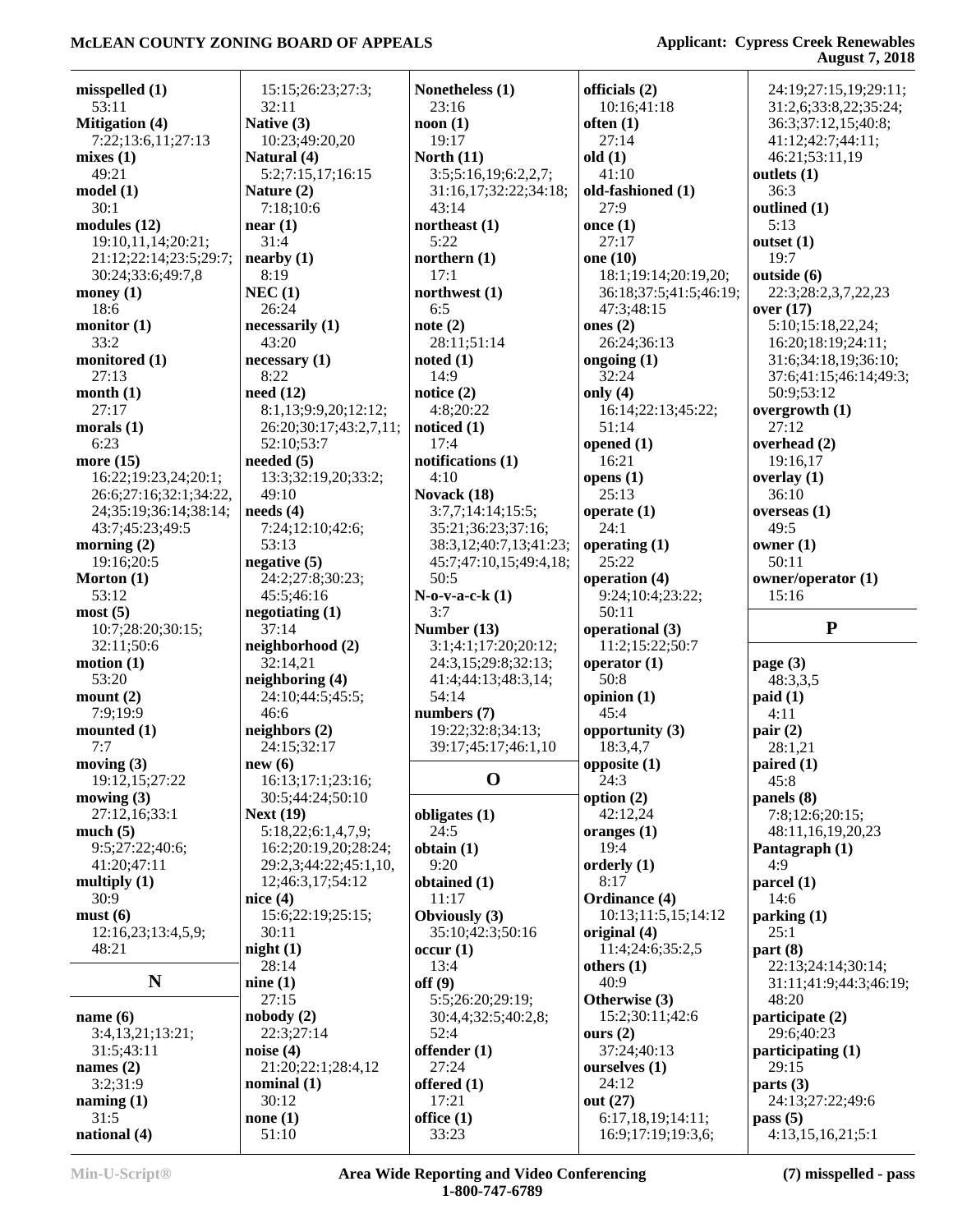|                                |                                             |                      |                                 | --- - - - - - -                                 |
|--------------------------------|---------------------------------------------|----------------------|---------------------------------|-------------------------------------------------|
| Passive (2)                    | 18:20                                       | police(1)            | 38:13                           | 11:15;15:3;38:6                                 |
| 32:17,17                       | picture (5)                                 | 30:17                | prime $(2)$                     | Public $(3)$                                    |
| past(1)                        | 20:8,14,19;21:10;                           | pollination (2)      | 10:24;25:3                      | 4:8;6:24;9:15                                   |
| 14:24                          | 26:11                                       | 8:12;12:8            | prior $(4)$                     | publication (1)                                 |
| patience (2)                   | pictures (6)                                | $\text{pond}(1)$     | 13:7;23:10;26:21;               | 4:11                                            |
| 51:13;52:2                     | 20:3;22:15,17;25:16,                        | 31:17                | 53:9                            | published (1)                                   |
| patterns <sub>(1)</sub>        | 20,24                                       | portfolio (1)        | prioritize $(1)$                | 4:8                                             |
| 9:5                            | piece $(1)$                                 | 17:13                | 41:15                           | pull (1)                                        |
| pay $(3)$                      | 21:4                                        | portion $(1)$        | probe(2)                        | 47:21                                           |
| 12:16;18:12;42:2               | pieces (1)                                  | 33:12                | 36:5,6                          | pure $(1)$                                      |
| payers $(1)$                   | 22:5                                        | position (1)         | process(7)                      | 16:24                                           |
| 18:11                          | pile-driving (1)                            | 48:18                | 9:10;10:15,17;12:3;             | purpose (1)                                     |
| payoff(1)                      | 22:20                                       | possible (2)         | 16:7;35:22;41:7                 | 41:19                                           |
| 19:24                          | pilings $(1)$                               | 9:5;35:6             | procurrent(1)                   | put $(3)$                                       |
| peers(1)                       | 35:6                                        | post-driving (2)     | 39:3                            | 29:7;31:23;47:13                                |
| 16:13                          | Pipeline (3)                                | 22:20;23:1           | produce (2)                     | PV(5)                                           |
| penetrate(1)                   | 31:12,14;32:5                               | posts $(7)$          | 11:8,11                         | 18:20;19:6,9;26:14;                             |
| 35:14                          | pipelines (1)                               | 7:8;20:22;21:1;23:3; | produces(2)                     | 49:5                                            |
| people(8)                      | 41:8                                        | 25:5;36:23;37:3      | 28:17,20                        | pylons(1)                                       |
| 15:9;18:3,7,11,18;             | pipes(1)                                    | power $(13)$         | producing (1)                   | 22:23                                           |
| 27:19:46:22:47:14              | 36:12                                       | 4:3;7:3;9:8;11:1;    | 11:11                           |                                                 |
| per $(8)$                      | place(1)                                    | 16:13;17:14,17;18:8, | production (8)                  | Q                                               |
| 27:15;34:10,16,16;             | 14:2                                        | 12;32:19;38:21,22;   | 6:15;8:10,20;11:6;              |                                                 |
| 39:7;52:9,14;53:6              | places $(1)$                                | 39:11                | 24:19,23;25:3;33:4              | quickly (3)                                     |
| percent (15)                   | 16:23                                       | powered $(1)$        | professional (3)                | 41:12;45:7;46:11                                |
| 11:6;16:13,20;17:11,           | plain(1)                                    | 32:13                | 12:17;33:21;34:5                | quite $(2)$                                     |
| 20;29:18;34:14,15;             | 27:9                                        | practices (1)        | programs(1)                     | 49:9,9                                          |
| 36:16;37:19;38:5,17;           | plan $(14)$                                 | 10:21                | 17:21                           |                                                 |
| 39:12,21;46:9                  | 4:18;7:21;17:19;                            | preamble(1)          | project $(7)$                   | $\mathbf R$                                     |
| percentage $(2)$               | 23:20;31:20;32:1,8;                         | 10:3                 | 7:19;10:22;14:4,5,              |                                                 |
| 17:11,14                       | 36:19;49:15,17,18,19,                       | preclude (1)         | 17;40:10;43:6                   | racking $(1)$                                   |
| Perfect (2)                    | 20;53:8                                     | 13:11                | projects (11)                   | 22:8                                            |
| 15:5;25:11                     | planning $(2)$                              | Pre-development (1)  | 15:17,17;16:3,6;                | racks $(1)$                                     |
| performance (3)                | 44:7,8                                      | 9:4                  | 19:20;42:2,3,7;44:13;           | 23:3                                            |
| 13:1;43:1;50:23                | plans $(5)$                                 | preference $(3)$     | 47:6;49:12                      | radar $(1)$                                     |
| perimeter $(1)$                | 9:6;11:21;13:14;                            | 41:14;42:8;49:23     | properties (4)                  | 35:13                                           |
| 27:1                           | 31:24;34:7                                  | prefers (1)          | 24:10;45:9,11;46:3              | radius $(2)$                                    |
| period(2)                      | plants $(2)$                                | 42:18                | property (44)                   | 28:7,22                                         |
| 33:9;34:19                     | 15:22;50:7                                  | prepared $(3)$       | 4:5,17,18;5:3,7,8,11,           | rate $(4)$                                      |
| permanently (1)                | plastic $(1)$                               | 14:22;23:24;33:11    | 13, 15, 17, 19; 6: 3, 6, 8, 10, | 18:11;30:9;34:14,17                             |
| 25:2                           | 35:3                                        | presentation (9)     | 12, 13, 20; 7: 4, 17; 8: 7, 17, | rather $(3)$                                    |
| per-megawatt (1)               | plat(1)                                     | 3:20;13:19;14:22;    | 19,24;9:4;10:18;11:3;           | 3:12;31:9;50:3                                  |
| 30:2                           | 4:16                                        | 28:2;41:9;43:15,16;  | 14:23;22:4;28:10;               | ratio $(1)$                                     |
| permit(9)                      | Plaza $(1)$                                 | 51:16,21             | 43:17,23;44:6,21;45:6,          | 39:20                                           |
| 9:7,21,21;11:17,19,            | 3:6                                         | Preservation (2)     | 14, 16, 19, 20; 46: 6, 17,      | rational $(1)$                                  |
| 22;12:1,15;13:8                | please $(3)$                                | 8:4;11:24            | 23;51:15,20                     | 10:15                                           |
| permitted (1)                  | 3:14;43:12;51:18                            | preserved (1)        | proposed $(11)$                 | read $(1)$                                      |
| 8:18                           | pledge(1)                                   | 11:1                 | 6:22;8:6,9,16;9:8,18,           | 3:24                                            |
| permitting $(1)$               | 18:8                                        | Preserves (1)        | 22;10:2,9;40:11;41:3            | ready $(3)$                                     |
| 26:21                          | plot(1)                                     | 7:18                 | proposes $(1)$                  | 21:17,18;23:4                                   |
| person(2)                      | 37:22                                       | presses(1)           | 7:2                             | real $(1)$                                      |
| 8:1;12:11                      | plummeting $(1)$                            | 30:5                 | proposing $(5)$                 | 18:6                                            |
| personal (1)                   | 16:18                                       | presume(1)           | 15:12;26:5;27:5,9;              | reality $(3)$                                   |
| 29:4                           | pm(1)                                       | 53:12                | 32:5                            | 20:12;40:10;42:4                                |
| phones $(1)$                   | 54:15                                       | prefty(3)            | $\text{protect} (1)$            | really $(25)$                                   |
| 28:17                          | point $(12)$                                | 22:7;42:12;43:5      | 27:3<br>protection (3)          | 3:24;14:2,3,19;                                 |
| photo(6)                       | 6:19;8:5;19:3;21:23;<br>22:10,13;23:6;32:6; | prevent(1)<br>27:12  | 6:21;9:3;51:2                   | 16:18;20:8,11;22:6;                             |
| 5:18,22;6:1,4,7,9<br>photos(1) | 37:10;40:8;53:10,18                         | previously (1)       | provide(9)                      | 23:9,16;24:1,21;27:17,<br>20;28:7,9,15;30:1,11, |
| 5:12                           | points (2)                                  | 15:3                 | 9:3,6,14;10:3,15;               | 14;31:3,7;39:7;41:24;                           |
| photovoltaic (1)               | 6:18,19                                     | pride(1)             | 11:20;12:18,19;13:5             | 42:11                                           |
| 7:7                            | pole-mounted (1)                            | 24:12                | provided (7)                    | reasons $(4)$                                   |
| photovoltaics (1)              | 22:11                                       | primary $(1)$        | 4:9;7:24;8:23;9:18;             | 24:4,15;29:9;39:16                              |
|                                |                                             |                      |                                 |                                                 |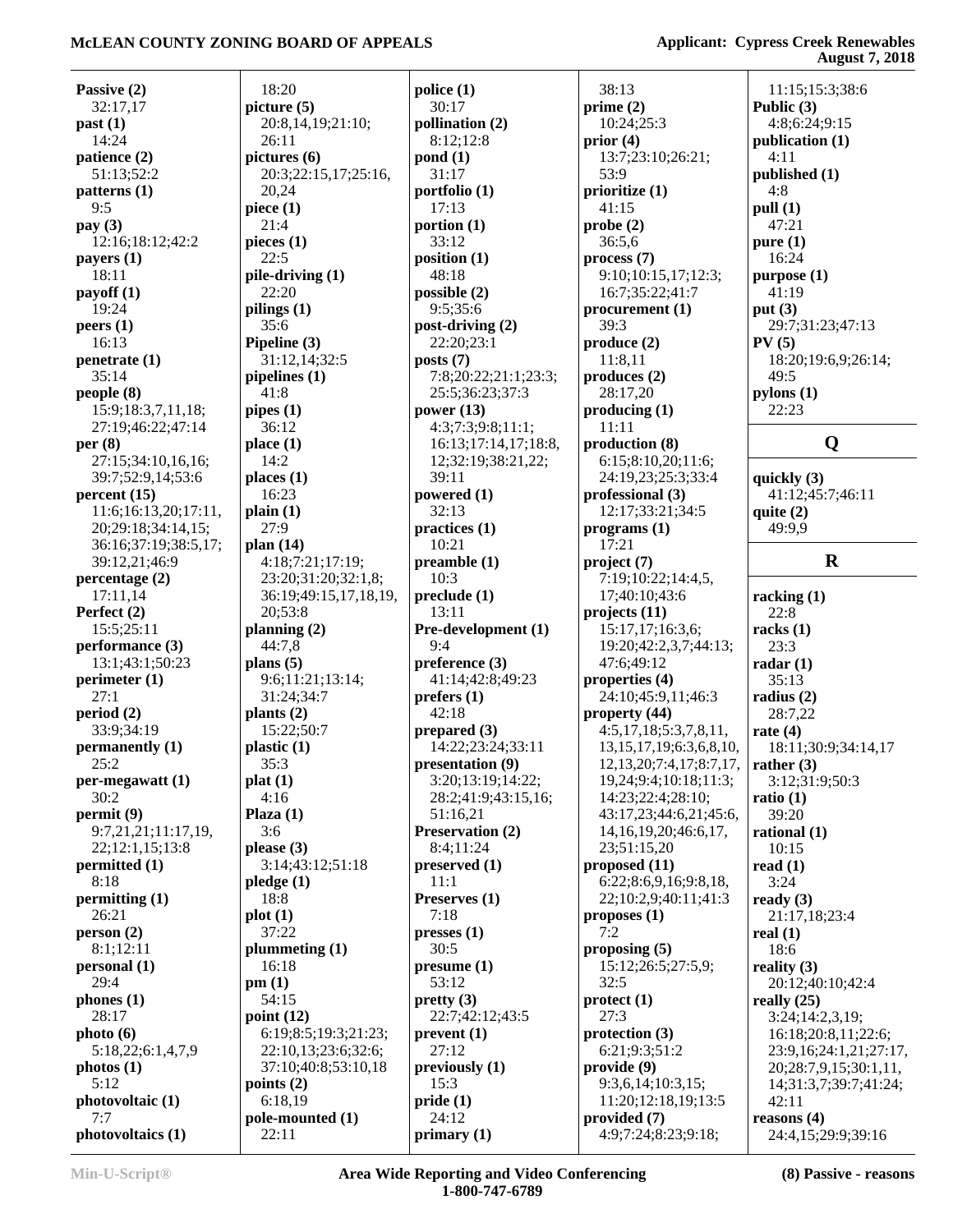| received $(2)$                       | 17:13,16;32:12;38:5;    | returned $(2)$        | runs $(1)$                        | 17:2;51:10                |
|--------------------------------------|-------------------------|-----------------------|-----------------------------------|---------------------------|
| 4:15;24:7                            | 39:12                   | 11:3,5                | 5:16                              | seeking $(1)$             |
| receiving $(1)$                      | <b>Renewables (8)</b>   | revenue $(3)$         |                                   | 46:22                     |
| 12:15                                | 4:3;13:22;15:15;        | 30:19,21;50:12        | S                                 | sees $(1)$                |
| recent $(2)$                         | 17:6,9;18:5;29:6,15     | revert $(1)$          |                                   | 39:12                     |
| 18:16;32:11                          | repair $(3)$            | 25:14                 | safe $(3)$                        | self-sufficient (1)       |
| <b>Recognizing (1)</b>               | 9:11;12:4;23:20         | review $(1)$          | 9:17;20:11;31:1                   | 27:21                     |
| 44:5                                 | repaired $(2)$          | 13:3                  | safely $(1)$                      | send $(1)$                |
| recommend (1)                        | 9:10:12:3               | reviewed (1)          | 29:1                              | 33:7                      |
| 53:21                                | repeat $(2)$            | 13:3                  | safety $(2)$                      | sense $(1)$               |
| recommendation (1)                   | 3:13;51:17              | revised $(1)$         | 6:23;26:13                        | 25:11                     |
| 43:2                                 | report $(10)$           | 13:3                  | sales $(3)$                       | septic $(1)$              |
| recommendations (1)                  | 6:11,17;13:17;43:21;    | Reznick (5)           | 44:23;45:9;47:2                   | 5:6                       |
| 14:10                                | 44:10,20;46:12,19;      | 44:9;45:4;46:12,18;   | same $(5)$                        | services $(2)$            |
| recommended (2)                      | 48:13;51:15             | 47:4                  | 26:9,10;28:15,22;                 | 30:17;32:18               |
| 8:12;12:9                            | reported $(1)$          | rich(1)               | 45:19                             | set $(1)$                 |
| recommends (1)                       | 11:6                    | 23:8                  | sat(1)                            | 36:10                     |
| 11:13                                | reports $(2)$           | right $(21)$          | 30:6                              | setback $(1)$             |
| record $(2)$                         | 46:13;47:2              | 6:10;23:2,4;26:3,11;  | save $(1)$                        | 7:4                       |
| 24:21;33:18                          | represent $(1)$         | 28:5,24;29:2,3,8;     | 29:19                             | setting $(1)$             |
| recurring $(1)$                      | 16:5                    | 31:17;34:9;36:23;     | saw $(1)$                         | 43:5                      |
| 30:13                                | represents $(2)$        | 37:16;40:4,12;42:20,  | 30:5                              | seventh $(1)$             |
| recycling $(2)$                      | 17:13;28:6              | 22;45:1,16;47:11      | saying $(3)$                      | 48:5                      |
| 49:9,13                              | request $(1)$           | rise $(1)$            | 31:3;46:5,6                       | shall $(7)$               |
| red(1)                               | 42:10                   | 16:11                 | scale(8)                          | 11:17,20,23;12:2,6,       |
| 5:13                                 | requests $(1)$          | risk(1)               | 14:5;15:20;20:9;                  | 19;13:14                  |
| reduce $(1)$                         | 40:1                    | 26:14                 | 26:10;38:18,20,24;                | shares $(1)$              |
| 29:16                                | require $(1)$           | Riverside (1)         | 49:12                             | 45:19                     |
| reduced $(1)$                        | 32:17                   | 3:5                   | scenario (1)                      | sheet $(1)$               |
| 46:22                                | required $(3)$          | Road $(10)$           | 51:2                              | 41:21                     |
| reference $(2)$                      | 4:10;11:4;17:10         | 4:6;6:1;9:1,19;       | Schaffer (10)                     | short $(2)$               |
| 48:7;49:16                           | requirements $(1)$      | 11:18;31:12,12,12,14; | 3:9,9,15,15;14:18;                | 18:20;28:16               |
| referenced (1)                       | 7:5                     | 32:6                  | 33:20,20;34:4,12;35:8             | shot $(1)$                |
| 21:15                                | requires $(3)$          | roads $(1)$           | $S$ -c-h-a-f-f-e-r $(1)$          | 26:2                      |
| reflects $(1)$                       | 25:11;27:4;50:16        | 8:21                  | 3:16                              | show $(3)$                |
| 18:24                                | research $(1)$          | Robert $(1)$          | schedule (1)                      | 16:2;46:2,10              |
| regarding $(3)$<br>14:23:40:23:48:10 | 35:19                   | 43:13                 | 30:10                             | showed (2)<br>22:15;45:23 |
| registered (2)                       | researched (1)<br>23:23 | Roll(1)<br>53:24      | school $(1)$<br>30:16             | showing (6)               |
| 7:18;12:17                           | Reserves $(1)$          | $\text{root}(2)$      |                                   | 4:16,18;5:8;25:20,        |
| regulations (2)                      | 7:19                    | 29:7,9                | score $(5)$<br>4:23,24;6:17,19,19 | 24;32:3                   |
| 10:10:13:16                          | residential (2)         | rooftop $(1)$         | Scott $(7)$                       | shown $(2)$               |
| reiterate $(1)$                      | 10:7;39:15              | 39:14                 | 3:7;14:14,14;15:4;                | 46:8,15                   |
| 32:16                                | <b>Resource (1)</b>     | rotating $(2)$        | 41:22;47:1,3                      | shows $(1)$               |
| relates $(1)$                        | 34:4                    | 19:14;20:1            | Scottsdale (3)                    | 21:24                     |
| 41:3                                 | <b>Resources (2)</b>    | rough $(1)$           | 4:6;9:2;31:14                     | side $(6)$                |
| relevant $(1)$                       | 5:2;7:16                | 39:6                  | second $(4)$                      | 6:2;9:1,2;22:18;          |
| 48:9                                 | respects $(1)$          | round $(1)$           | 16:14;21:9;46:18;                 | 30:22;32:6                |
| reliance $(1)$                       | 10:10                   | 39:17                 | 53:23                             | sight $(1)$               |
| 29:16                                | responded (1)           | route $(2)$           | secondary $(1)$                   | 9:17                      |
| relying $(1)$                        | 27:9                    | 38:6,16               | 49:7                              | sighted $(1)$             |
| 38:20                                | response $(3)$          | row $(1)$             | Section $(1)$                     | 31:16                     |
| remarkable (1)                       | 51:6,9;52:17            | 21:5                  | 13:16                             | sign(1)                   |
| 22:18                                | rest(1)                 | rows $(3)$            | secure $(1)$                      | 26:20                     |
| remember $(1)$                       | 15:2                    | 7:7,8;21:3            | 42:7                              | signed $(3)$              |
| 17:12                                | result $(2)$            | RPS(1)                | security $(5)$                    | 5:5;13:6;17:8             |
| remotely $(2)$                       | 19:24;45:6              | 17:13                 | 12:20,22;42:12,14;                | significant $(1)$         |
| 27:13;33:3                           | results $(1)$           | rules $(1)$           | 51:2                              | 30:13                     |
| remove(2)                            | 45:23                   | 27:1                  | sediment $(2)$                    | similar $(7)$             |
| 25:2,12                              | retained $(1)$          | run $(1)$             | 26:21;34:6                        | 11:10;20:5;44:14,17;      |
| removed $(2)$                        | 9:5                     | 15:8                  | seed $(2)$                        | 45:12,13;52:10            |
| 48:21;53:7                           | return $(2)$            | runoff $(1)$          | 49:17,21                          | simply $(1)$              |
| renewable $(5)$                      | 24:6;25:7               | 34:7                  | seeing $(2)$                      | 25:18                     |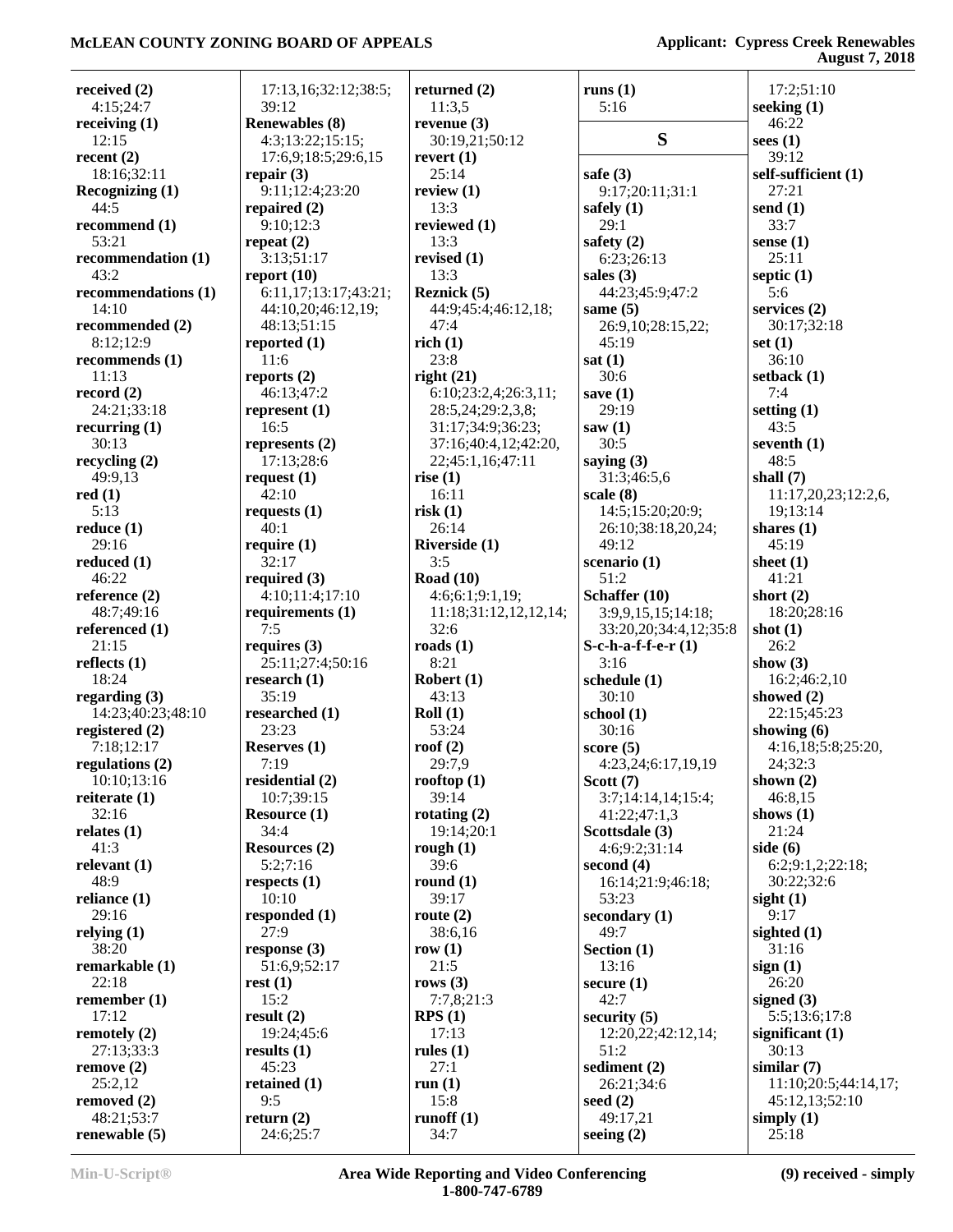| single $(3)$            | 39:1,3,10;44:13,22;      | stabilize (1)          | stormwater $(1)$                 | sure $(3)$               |
|-------------------------|--------------------------|------------------------|----------------------------------|--------------------------|
| 19:13,21;20:6           | 45:2,3,6,10,12,16,17,    | 10:21                  | 34:7                             | 38:18;42:19;44:2         |
| single-family $(1)$     | 20;46:3,7,13,17,21;      | staff $(9)$            | straight $(2)$                   | surety $(2)$             |
| 43:22                   | 48:11,15;49:7,8,12;      | 6:11;11:13;13:23;      | 6:2;52:5                         | 50:22,23                 |
| $s$ it $(1)$            | 50:1,7,7,8,9,11,12,14,   | 14:6,9;37:23;38:1;     | strands $(1)$                    | surrounded (2)           |
| 24:9                    | 17                       | 40:19:51:13            | 27:7                             | 6:12;8:9                 |
| site $(25)$             | sold $(2)$               | stages $(1)$           | streets $(2)$                    | surrounding $(2)$        |
| 4:18,24;5:12;6:16,      | 45:10,11                 | 16:6                   | 9:15;45:15                       | 6:13;8:17                |
| 18;10:14,24;14:8,20;    | sole $(1)$               | standard (8)           | <b>STREICKER (19)</b>            | SUV(1)                   |
| 21:21;22:2,4;23:4;      | 13:1                     | 6:24;8:8,18,23;9:16;   | 3:4,5,21,22;13:20,               | 14:10                    |
| 27:14,15;31:10,15,20;   | somebody (1)             | 10:2,11;52:21          | 21;33:15,17;37:23;               | swear $(1)$              |
| 32:1,8;33:6;34:8;36:2,  | 33:8                     | standards (8)          | 40:20;41:2;44:2,3;               | 3:12                     |
| 8,16                    | someone $(1)$            | 11:14;13:12;17:14;     | 46:18;48:12;49:2;                | sworn $(1)$              |
| sited $(1)$<br>34:23    | 53:16<br>sometimes (1)   | 48:8,9,10,18;52:20     | 51:12,19;52:1                    | 3:18<br>system $(5)$     |
| sites $(13)$            | 31:8                     | standing $(1)$<br>29:2 | strength $(1)$<br>10:21          | 7:10;10:14;20:4;         |
| 7:17;15:20;23:12;       | Son $(2)$                | start $(5)$            | stress $(1)$                     | 21:10;22:8               |
| 25:21;26:4;27:13,18;    | 53:14,15                 | 3:19;31:2;35:18;       | 24:19                            | systems $(1)$            |
| 35:17;37:5;38:19;       | Sorry $(1)$              | 39:5;40:1              | students (1)                     | 5:6                      |
| 44:14,16,16             | 3:23                     | started $(2)$          | 30:16                            |                          |
| site-specific $(1)$     | sound $(2)$              | 41:7;47:7              | studied $(1)$                    | T                        |
| 15:14                   | 24:20;27:22              | starters $(1)$         | 44:12                            |                          |
| siting $(1)$            | sources $(1)$            | 50:6                   | study $(3)$                      | table(1)                 |
| 44:22                   | 17:16                    | state $(5)$            | 44:11;47:8,13                    | 21:12                    |
| sits(1)                 | South $(6)$              | 3:2;17:4,18;18:19;     | $SU-18-14(4)$                    | talk (3)                 |
| 27:14                   | 3:8;5:18,20;9:2;         | 45:1                   | 3:1;4:1;53:21;54:14              | 14:3,19;35:21            |
| situation $(1)$         | 19:11;29:10              | statement $(2)$        | subdivision (1)                  | talked (4)               |
| 50:8                    | southeast $(3)$          | 51:11,24               | 25:1                             | 22:6,8;24:20;31:21       |
| situations (1)          | 4:5;6:5;31:13            | states $(7)$           | subdivisions (1)                 | talking $(8)$            |
| 37:9                    | southwest (2)            | 10:3;16:1,4,4;17:1;    | 44:19                            | 15:19;18:1,14,19;        |
| size $(4)$              | 5:14;31:11               | 23:13;47:9             | subject $(4)$                    | 19:8;20:9;22:22;39:20    |
| 26:4,7;32:14;35:14      | soybean $(1)$            | statewide (3)          | 6:8,10;9:4;11:3                  | tax(8)                   |
| slide $(4)$             | 11:12                    | 38:9;39:22;44:8        | submit $(1)$                     | 30:9,10,13,15,19,21;     |
| 16:2;21:24;22:19;       | speak $(1)$              | stays $(1)$            | 51:16                            | 34:10,14                 |
| 28:6                    | 27:18                    | 25:10                  | submitted (4)                    | team $(1)$               |
| slowly $(1)$            | special $(8)$            | steam $(1)$            | 4:20;7:14;8:3;13:15              | 42:8                     |
| 19:15                   | 4:3;6:22;8:6,16;10:1,    | 19:2                   | subscribe $(2)$                  | technology (2)           |
| small $(1)$             | 9;25:11;41:18            | steel $(4)$            | 18:3,12                          | 15:11;18:21              |
| 22:24                   | species $(2)$            | 20:22;21:1;25:5;       | subscribing $(2)$                | temporarily $(2)$        |
| smaller $(3)$           | 5:4;7:16                 | 37:3                   | 29:13,20                         | 24:18,22                 |
| 32:3,10;36:12           | specific $(3)$           | step $(4)$             | substantial (1)                  | temporary (1)            |
| social $(1)$            | 14:20;34:2;43:7          | 17:18;19:8;46:19;      | 17:3                             | 24:24                    |
| 9:24                    | specifically (7)         | 47:3                   | success $(1)$                    | ten(1)                   |
| Soil $(7)$              | 14:2,17;15:13;35:12;     | Stepping (1)           | 10:22                            | 13:4                     |
| 4:22,23;6:17;8:12;      | 37:24;41:2;49:3          | 16:9                   | successful (1)                   | term $(2)$               |
| 10:21;12:9;35:15        | specifics $(1)$          | stewards (1)           | 24:11                            | 27:24;44:24              |
| soils $(1)$<br>10:24    | 14:16<br>specifies $(1)$ | 24:8<br>stick $(1)$    | summarize $(3)$<br>43:20,21;45:7 | terminated $(1)$<br>7:20 |
| <b>Solar</b> (107)      | 42:21                    | 36:7                   | summarized (1)                   | terms $(4)$              |
| 4:2,3;5:19,21,23;6:6,   | spelling $(1)$           | still $(5)$            | 47:7                             | 13:9;16:11;22:7;         |
| 14,7:3,9,11,8:9,14,9:8, | 53:16                    | 25:24;26:7;31:5;       | sum(6)                           | 50:20                    |
| 12,22;11:1,9;12:5,6;    | spend $(1)$              | 32:4;37:11             | 7:10;11:8;19:17;                 | Terre $(2)$              |
| 14:3,16;15:13,14,17,    | 32:24                    | stimulations (1)       | 25:5;28:12;40:6                  | 25:23;26:9               |
| 22;16:10,14,19,22,22;   | spent $(1)$              | 53:23                  | sunlight $(3)$                   | territory $(3)$          |
| 17:3,22,24;18:2,4,5,10, | 32:23                    | stipulates $(1)$       | 18:21,24;20:2                    | 18:10,11,13              |
| 12, 15, 18, 20, 23, 24; | spirit $(1)$             | 42:23                  | sunshine $(1)$                   | testimony $(2)$          |
| 19:5,6,9,21;20:4;       | 53:9                     | stipulation $(2)$      | 16:24                            | 40:3;51:8                |
| 21:16;22:6;24:22;       | sporadic $(1)$           | 41:3;42:21             | super $(1)$                      | thereof $(1)$            |
| 25:16,22;26:14,15;      | 33:1                     | stipulations $(3)$     | 19:15                            | 48:16                    |
| 28:14,18;29:13,21,24;   | Springfield (1)          | 11:16;53:4,22          | support $(1)$                    | thermal $(2)$            |
| 30:18;31:2,16;32:14,    | 30:7                     | storm $(4)$            | 44:1                             | 18:23;19:5               |
| 16;34:18;37:10,21;      | Springtown (1)           | 9:6;11:21;26:20;       | supported $(2)$                  | thought $(3)$            |
| 38:6,7,10,11,16,17,19;  | 31:12                    | 34:7                   | 20:22;21:1                       | 22:19;40:22;42:14        |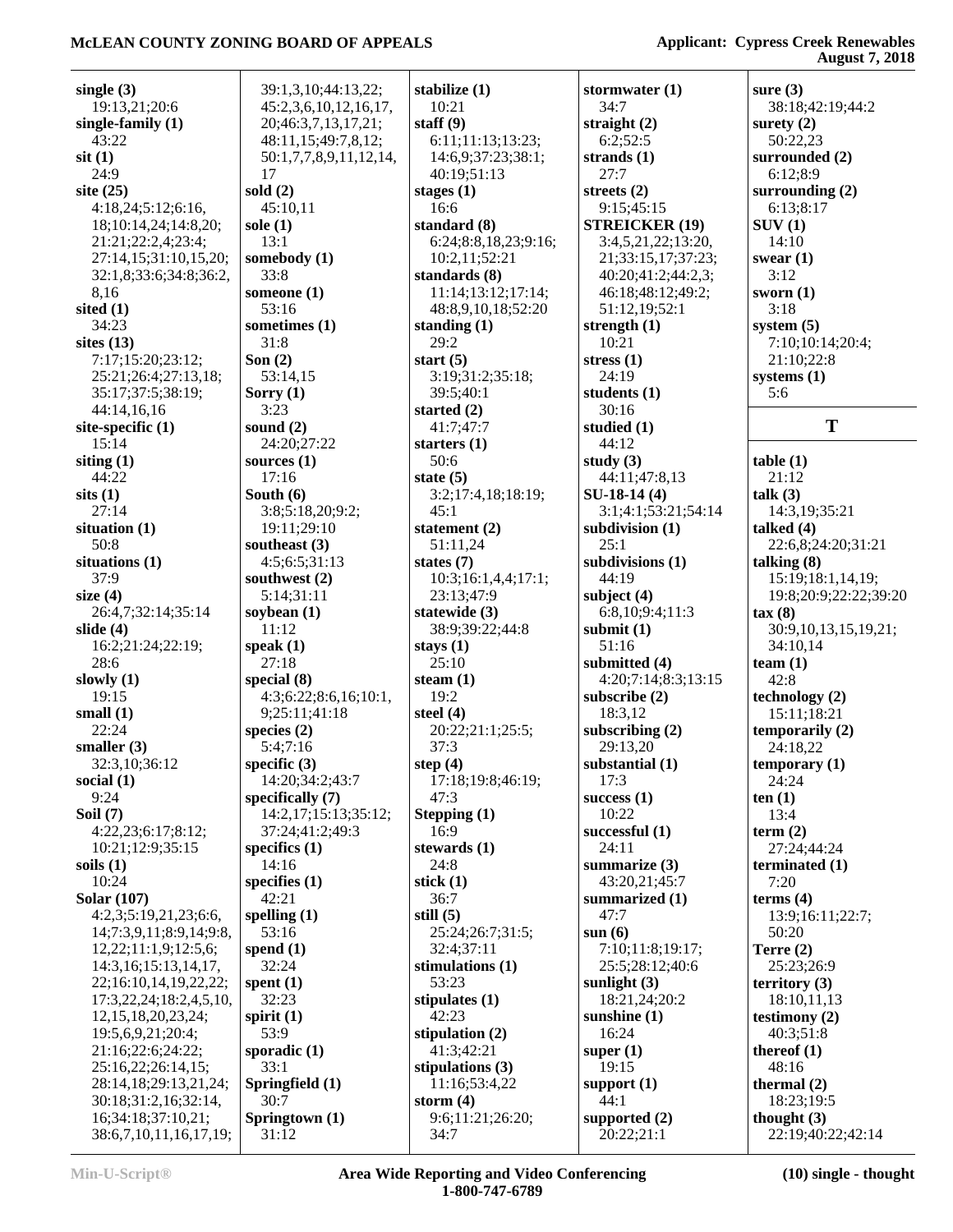| thoughts $(1)$                     | 41:7                           | 22:10,14;25:5,6;29:3,       | VI(1)                         | 29:13                |
|------------------------------------|--------------------------------|-----------------------------|-------------------------------|----------------------|
| 52:6                               | TRC(2)                         | 7;34:17;35:15;39:5;         | 13:16                         | whichever $(1)$      |
| Three $(5)$                        | 33:12,22                       | 42:5;43:5;46:7;49:2;        | vicinity $(2)$                | 12:22                |
| 3:18;14:24;25:21;                  | trench $(1)$                   | 52:20;54:11                 | 7:19;8:8                      | white $(1)$          |
| 27:7;44:12                         | 36:2                           | $up$ -front $(1)$           | voids $(2)$                   | 28:5                 |
| threshold $(1)$                    | trend $(2)$                    | 19:23                       | 35:13,14                      | whole $(2)$          |
|                                    |                                |                             |                               |                      |
| 10:19                              | 17:4;49:11                     | upon $(1)$                  | voltage $(1)$                 | 31:15;43:20          |
| throughout (4)                     | triggered $(1)$                | 12:13                       | 21:17                         | wildlife $(1)$       |
| 7:10;19:12,15;36:8                 | 48:19                          | upset $(1)$                 | volume $(1)$                  | 31:1                 |
| throw $(1)$                        | true(1)                        | 24:14                       | 32:12                         | wind $(5)$           |
| 35:18                              | 42:19                          | uptick $(1)$                | voluntarily (2)               | 11:8,9;17:22;30:1;   |
| ties $(1)$                         | tucked $(1)$                   | 18:17                       | 27:2;43:18                    | 43:4                 |
| 42:5                               | 21:3                           | usage $(1)$                 | $\mathbf{vote}\left(1\right)$ | wire $(6)$           |
| tile $(11)$                        | TURNER (32)                    | 30:12                       | 53:24                         | 21:7;22:8;25:6;27:7; |
| 9:9;12:2;23:16,18,                 | 3:1,11,19,23;13:18;            | use $(17)$                  | voted $(1)$                   | 36:24;37:6           |
| 21;34:22;35:1,1,3,4;               | 33:24;38:4;39:24;              | 4:3,24;6:22;8:6,7,11,       | 30:7                          | wires $(1)$          |
| 36:3                               | 40:12,17;41:1;42:16,           | 16,20;9:24;10:2,9;          | vulnerability (1)             | 37:8                 |
| tiles $(3)$                        | 19;43:4,12;47:12,17,           | 14:8;18:9;25:11;49:8,       | 50:2                          | wiring $(1)$         |
| 35:10;36:1,16                      |                                |                             |                               | 21:3                 |
|                                    | 21, 24; 51: 4, 7, 10, 23;      | 17;50:4                     | W                             |                      |
| timely $(1)$                       | 52:3,11,15,18;53:20,           | used $(9)$                  |                               | withheld $(1)$       |
| 40:22                              | 24;54:5,6,11                   | 11:7;19:1;21:5;             |                               | 43:18                |
| times $(6)$                        | turns(1)                       | 22:23;35:12,14;42:6;        | walk $(1)$                    | within $(2)$         |
| 13:24;14:24;27:15,                 | 18:22                          | 49:21,21                    | 52:18                         | 28:9;32:2            |
| 19;29:1;34:15                      | two(1)                         | useful $(1)$                | wants $(1)$                   | without (4)          |
| Today $(4)$                        | 41:10                          | 50:14                       | 3:24                          | 18:5;29:6;30:19;     |
| 15:19;18:1,14;26:6                 | type(1)                        | uses $(4)$                  | warrant $(1)$                 | 35:4                 |
| today's $(2)$                      | 38:11                          | 8:18;10:5;25:14;            | 49:13                         | witnesses $(1)$      |
| 51:16,21                           | types $(1)$                    | 45:1                        | waste $(4)$                   | 3:18                 |
| together $(3)$                     | 50:2                           | using $(1)$                 | 48:7,10,17,24                 | won $(1)$            |
| 21:4,6;31:24                       | typical (2)                    | 36:17                       | watching $(1)$                | 39:4                 |
|                                    | 29:20;34:14                    | utilities $(5)$             | 49:5                          |                      |
| token $(1)$                        |                                |                             |                               | wonderful $(1)$      |
| 16:24                              | typos(1)                       | 8:21;17:10,15,19;           | Water $(12)$                  | 18:2                 |
| Tom(1)                             | 53:19                          | 32:20                       | 4:22;7:19;8:13;9:6;           | work $(4)$           |
| 36:1                               |                                |                             |                               |                      |
|                                    |                                | utility $(6)$               | 11:21;12:10;19:2;             | 15:21;33:22;41:12;   |
| tonight $(3)$                      | $\mathbf U$                    | 38:18,20,20,23;             | 26:20;32:18,19;34:4,7         | 42:24                |
| 40:3,22;43:18                      |                                | 40:15;49:11                 | waterway $(1)$                | working (2)          |
| top(1)                             | ultimately (2)                 | utility-scale (1)           | 5:16                          | 23:15,15             |
| 48:6                               | 24:1;25:14                     | 15:17                       | way $(15)$                    |                      |
|                                    |                                |                             |                               | world $(1)$          |
| topic $(1)$                        | umbrella (1)                   |                             | 11:10;24:2;26:15;             | 16:16                |
| 23:7                               | 17:18                          | $\boldsymbol{\mathrm{V}}$   | 27:12;29:23;31:13;            |                      |
| topics $(2)$                       | unbeknownst (1)                |                             | 32:24;33:7;35:2;36:1;         | $\mathbf Y$          |
| 52:4,16                            | 31:8                           | valuable $(1)$              | 38:13,21;39:9;40:14;          |                      |
| totally $(3)$                      | under $(4)$                    | 50:6                        | 42:18                         | year $(5)$           |
| 18:22;28:13;31:1                   | 17:18;18:15;46:8;              | valuation $(2)$             | ways $(2)$                    | 16:13;25:19;27:15;   |
| touches $(1)$                      | 48:22                          | 14:23;51:20                 | 19:9;27:5                     | 31:7;34:16           |
| 48:14                              | underground (2)                | value $(7)$                 | website (2)                   | years $(2)$          |
| Towanda (8)                        | 22:9,10                        | 6:20;11:11;30:3,8,          | 41:10;47:14                   | 13:4;43:6            |
| 4:2;14:4;15:13,14;                 | underneath (4)                 | 12;34:10;50:15              | weed $(3)$                    | yellow-shaded (1)    |
| 19:21;31:2,3,4                     | 20:23;21:3,3,6                 | values $(7)$                | 27:12;49:16,16                | 16:4                 |
| toward $(1)$                       | undertake (1)                  | 43:17,23;44:6,21;           | weeks $(1)$                   | yeoman's $(1)$       |
| 5:18                               | 23:24                          | 45:6;46:6,17                | 41:10                         | 41:11                |
| towards $(1)$                      | uniform $(1)$                  | variables $(1)$             | welfare $(1)$                 | yield $(1)$          |
| 42:9                               | 29:23                          | 39:8                        | 6:24                          | 19:24                |
|                                    |                                |                             |                               |                      |
| Township (5)                       | unless $(1)$                   | various $(3)$               | west $(4)$                    | York $(1)$           |
| 4:5,17;9:3,19;11:18                | 12:24                          | 16:6;20:15,16               | 5:16;6:2;19:18;32:6           | 17:1                 |
| tracking $(5)$                     | Unlike $(1)$                   | vegetation (4)              | Westgate $(1)$                |                      |
| 7:9;19:13,22;20:7;                 | 32:18                          | 27:11;49:15,17,19           | 47:19                         | $\mathbf{Z}$         |
| 21:10                              | unlikely $(1)$                 | vegetative (1)              | what's $(6)$                  |                      |
| traffic $(2)$                      | 40:15                          | 33:1                        | 18:20;25:19;33:4;             | Zeigler $(8)$        |
| 9:15;27:17                         | unsafe $(2)$                   | Vernon $(2)$                | 43:23,24,24                   | 47:19,19,23;48:2,23; |
| transformer $(3)$                  | 28:19;29:3                     | 3:10,16                     | whatsoever $(2)$              | 49:15,22;51:3        |
| 21:8,14;28:1<br>transmission $(1)$ | up(19)<br>11:6;15:18;16:19,21; | versus $(2)$<br>37:21;49:23 | 26:14;30:24<br>Whereas $(1)$  | zero $(1)$<br>38:14  |